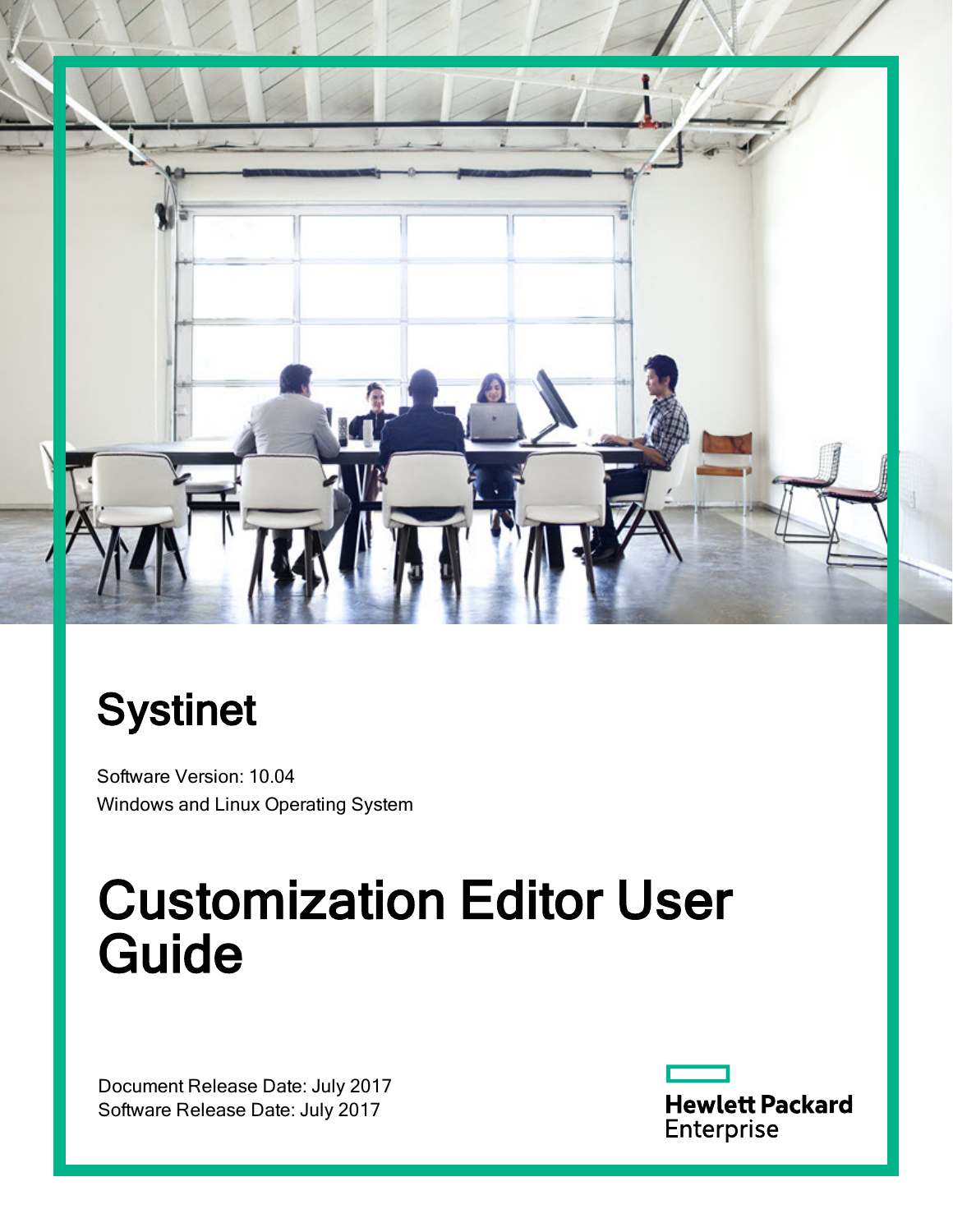#### Legal Notices

#### **Warranty**

The only warranties for Hewlett Packard Enterprise products and services are set forth in the express warranty statements accompanying such products and services. Nothing herein should be construed as constituting an additional warranty. Hewlett Packard Enterprise shall not be liable for technical or editorial errors or omissions contained herein. The information contained herein is subject to change without notice.

#### Restricted Rights Legend

Confidential computer software. Valid license from Hewlett Packard Enterprise required for possession, use or copying. Consistent with FAR 12.211 and 12.212, Commercial Computer Software, Computer Software Documentation, and Technical Data for Commercial Items are licensed to the U.S. Government under vendor's standard commercial license.

#### Copyright Notice

© 2003-2017 Hewlett Packard Enterprise Development LP

#### Trademark Notices

Adobe™ is a trademark of Adobe Systems Incorporated.

Microsoft® and Windows® are U.S. registered trademarks of Microsoft Corporation.

UNIX® is a registered trademark of The Open Group.

This product includes an interface of the 'zlib' general purpose compression library, which is Copyright © 1995-2002 Jean-loup Gailly and Mark Adler.

#### Documentation Updates

To check for recent updates or to verify that you are using the most recent edition of a document, go to: <https://softwaresupport.hpe.com/>.

This site requires that you register for an HP Passport and to sign in. To register for an HP Passport ID, click **Register** on the HPE Software Support site or click **Create an Account** on the HP Passport login page.

You will also receive updated or new editions if you subscribe to the appropriate product support service. Contact your HPE sales representative for details.

#### **Support**

Visit the HPE Software Support site at: <https://softwaresupport.hpe.com/>.

Most of the support areas require that you register as an HP Passport user and to sign in. Many also require a support contract. To register for an HP Passport ID, click **Register** on the HPE Support site or click **Create an Account** on the HP Passport login page.

To find more information about access levels, go to: <https://softwaresupport.hpe.com/web/softwaresupport/access-levels>.

**HPE Software Solutions Now** accesses the HPSW Solution and Integration Portal website. This site enables you to explore HPE Product Solutions to meet your business needs, includes a full list of Integrations between HPE Products, as well as a listing of ITIL Processes. The URL for this website is [https://softwaresupport.hpe.com/km/KM01702731.](https://softwaresupport.hpe.com/km/KM01702731)

#### About this PDF Version of Online Help

This document is a PDF version of the online help. This PDF file is provided so you can easily print multiple topics from the help information or read the online help in PDF format. Because this content was originally created to be viewed as online help in a web browser, some topics may not be formatted properly. Some interactive topics may not be present in this PDF version. Those topics can be successfully printed from within the online help.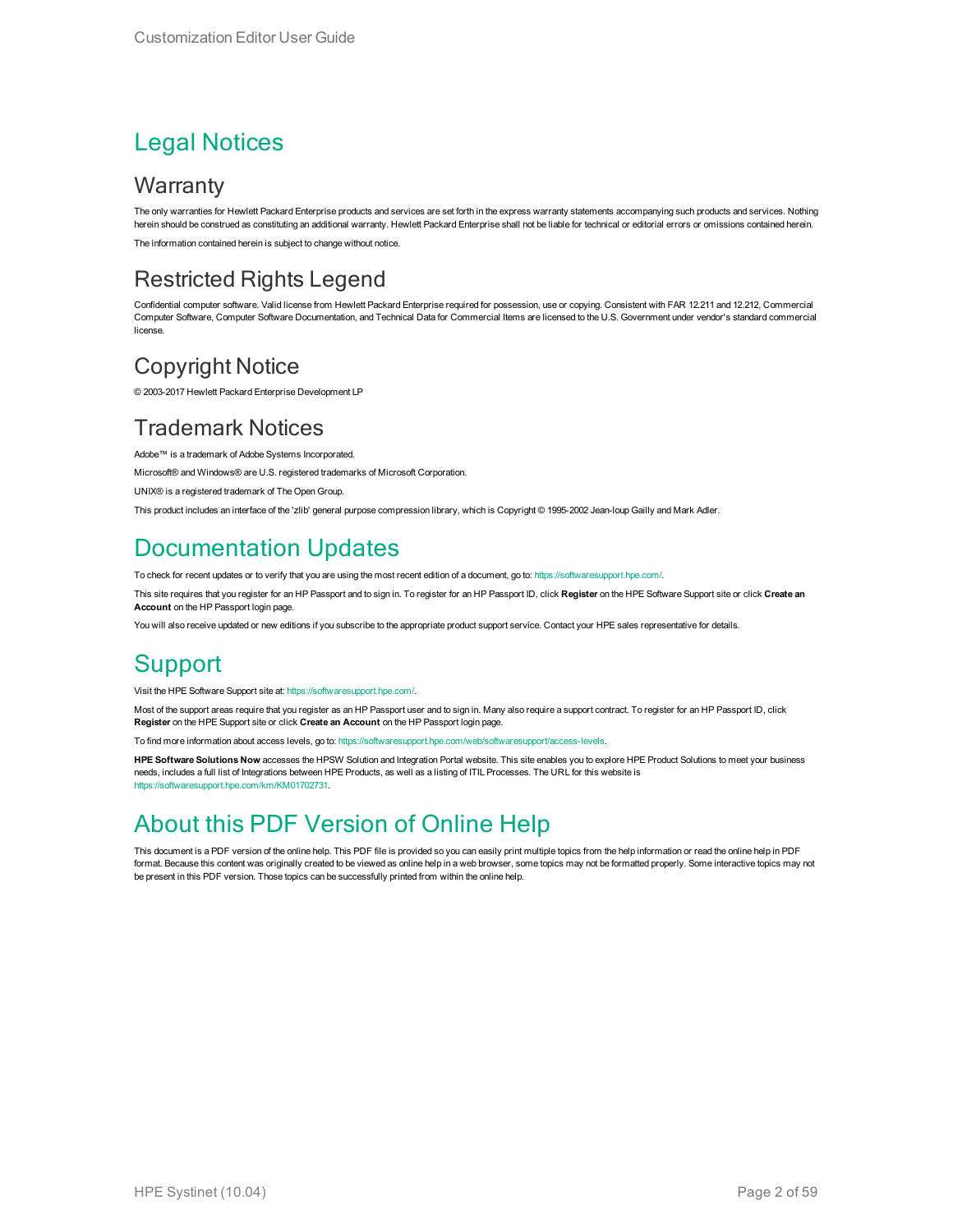## **Contents**

| Referencing Other HPE Systinet Workbench Projects 20 |  |
|------------------------------------------------------|--|
|                                                      |  |
|                                                      |  |
|                                                      |  |
|                                                      |  |
|                                                      |  |
|                                                      |  |
|                                                      |  |
|                                                      |  |
|                                                      |  |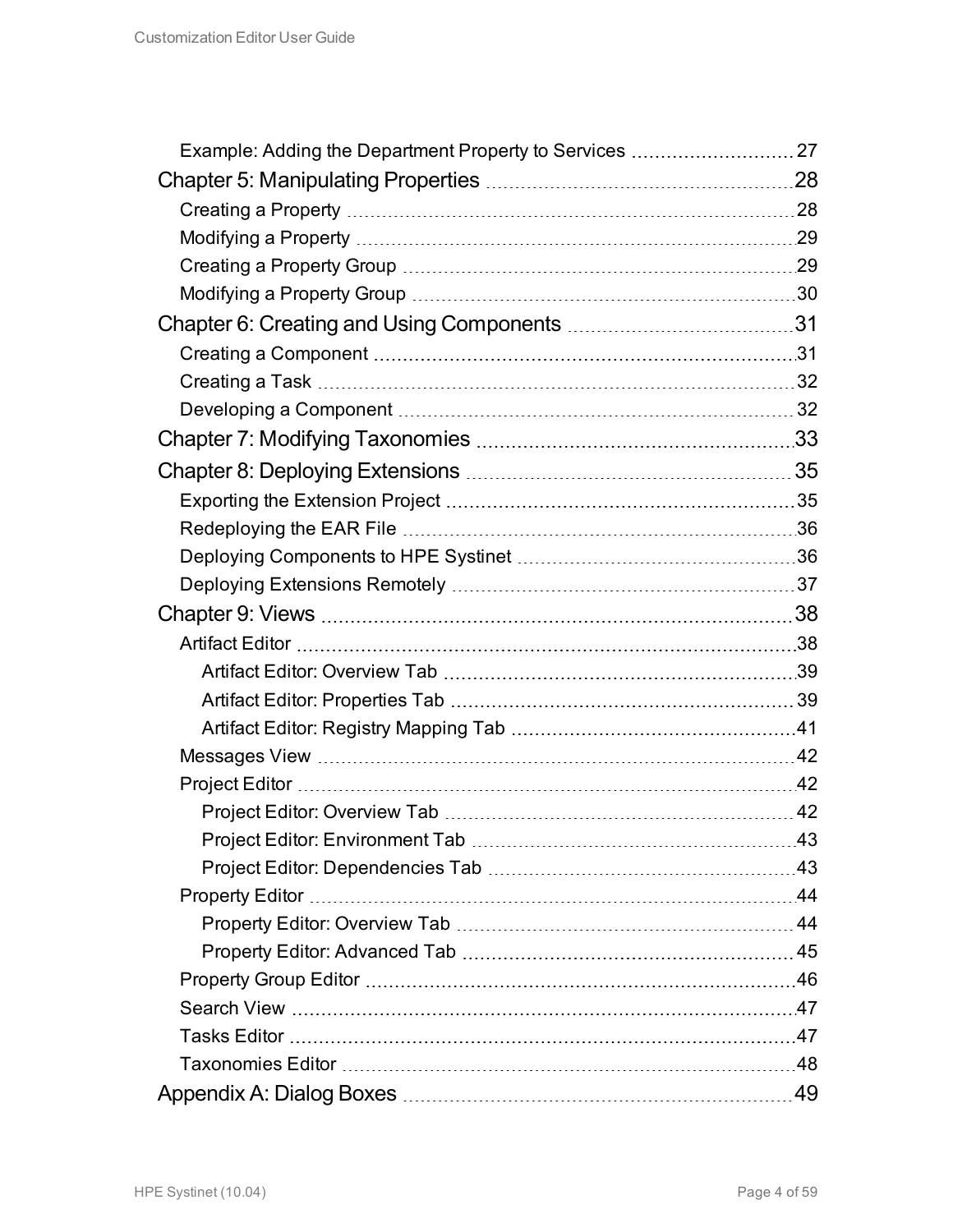| New Extension Project: Specify HPE Systinet Server Installation 51 |  |
|--------------------------------------------------------------------|--|
|                                                                    |  |
|                                                                    |  |
|                                                                    |  |
|                                                                    |  |
|                                                                    |  |
|                                                                    |  |
|                                                                    |  |
|                                                                    |  |
|                                                                    |  |
|                                                                    |  |
|                                                                    |  |
|                                                                    |  |
|                                                                    |  |
|                                                                    |  |
|                                                                    |  |
|                                                                    |  |
|                                                                    |  |
|                                                                    |  |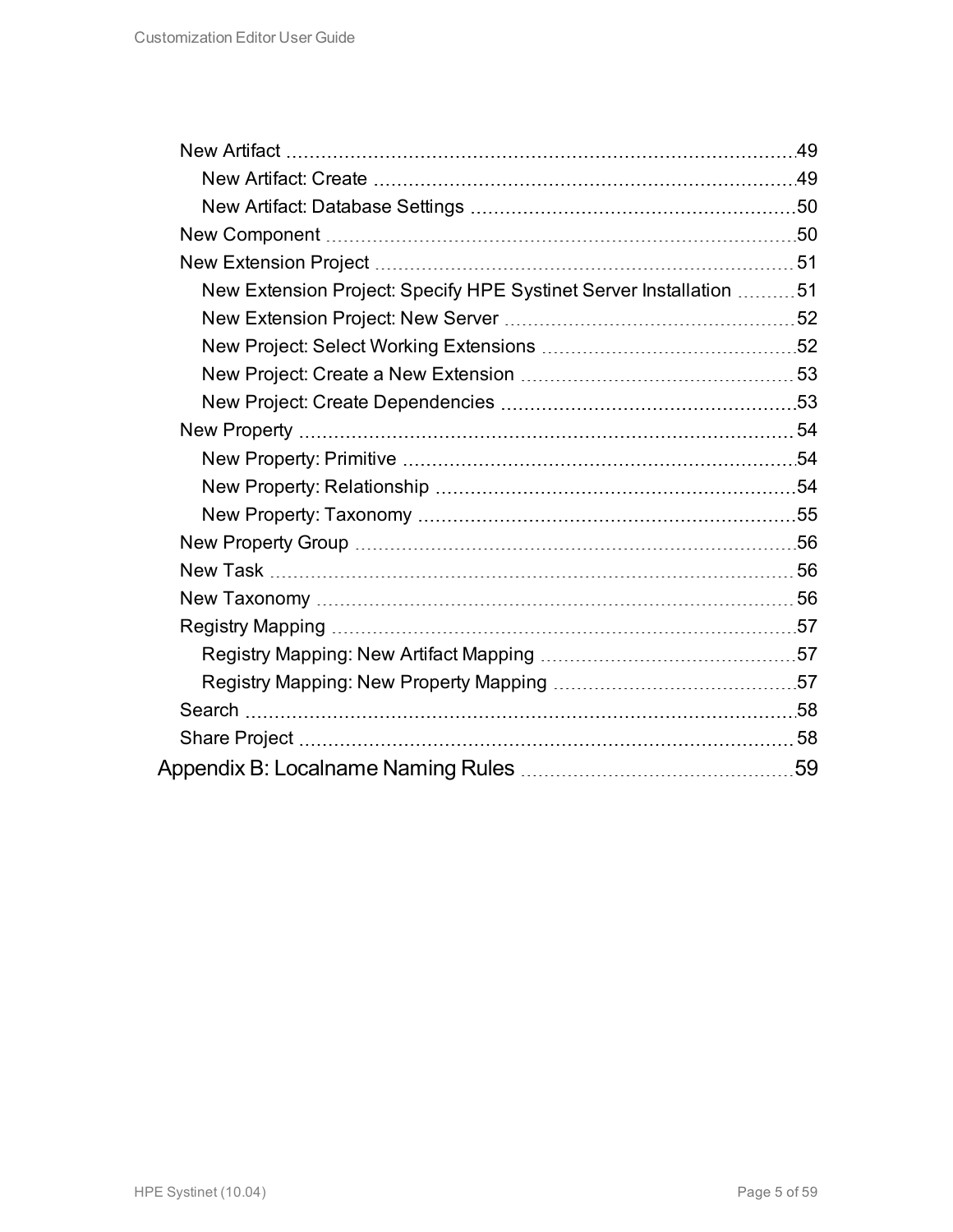## <span id="page-5-0"></span>Chapter 1: Customization Editor Guide

Welcome to the *Customization Editor User Guide*. This guide explains how to use Customization Editor as part of HPE Systinet.

This guide contains the following chapters:

• ["Overview"](#page-6-1) on page 7

Provides an overview of the main features of Customization Editor.

• "Getting Started" on page 17

Describes the installation of the main features, and shows you how to create an extension in Customization Editor.

• ["Manipulating](#page-21-0) Artifact Types" on page 22

Explains how to create, modify and delete artifacts and packages using Customization Editor.

• "Creating and Using Components" on page 31

Shows how to create and use custom components in Customization Editor.

• "Modifying Taxonomies" on page 33

Shows how to build and modify taxonomies for an extension project in Customization Editor.

• "Deploying Extensions" on page 35

Instructions on how to deploy extensions created in Customization Editor.

• "Views" on page 38

Explanation of each view in Customization Editor.

• "Dialog Boxes" on page 49

Dialog boxes reference.

• ["Localname](#page-58-0) Naming Rules " on page 59

Naming strategies for database tables and columns.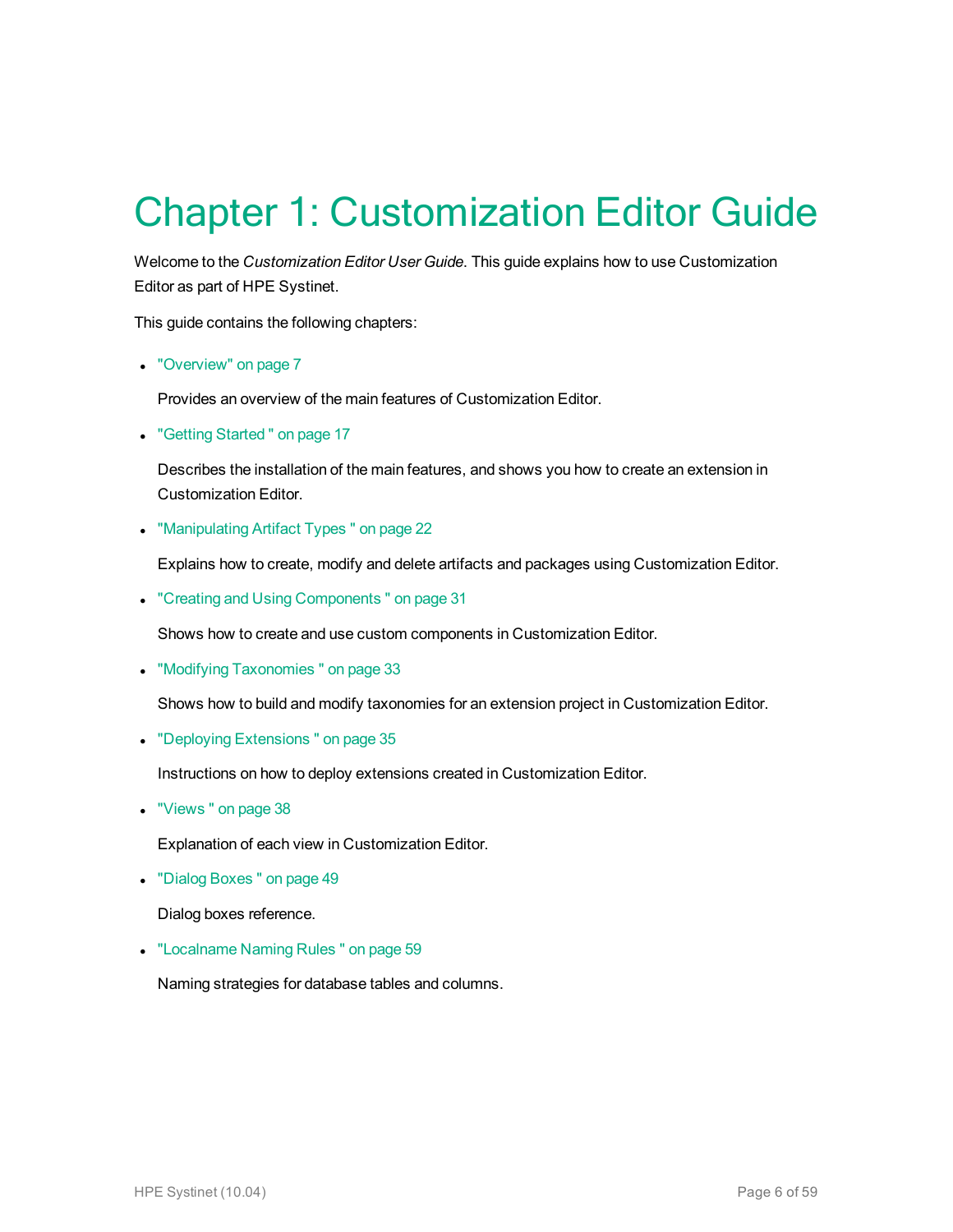## <span id="page-6-0"></span>Chapter 2: Customization Editor

HPE Systinet Customization Editor is a set of HPE Systinet Workbench features that enable you to edit the underlying System Data Model (SDM) configuration of an installation of HPE Systinet.

With the introduction of HPE Systinet 1.00, Web GUI customization was decoupled from SDM customization. Having applied an SDM extension, HPE Systinet administrators must configure the UI visibility of artifacts/properties in the web GUI using the **Administration > Customize** menu. This is no longer part of the HPE Systinet Workbench tool set.

This chapter introduces Customization Editor in the following sections:

- ["Overview"](#page-6-1) below
- "User Interface" on the next page
- <span id="page-6-1"></span>• "SDM [Elements "](#page-13-0) on page 14

### **Overview**

HPE Systinet is distributed with a preconfigured data model. For typical deployment scenarios, the model should be customized to fit an organization-specific environment.

HPE Systinet Customization Editor provides a mechanism to customize the model, implement those changes, and keep them isolated in a so-called extension package that can then be re-applied during a re-installation or upgrade of HPE Systinet.

To customize HPE Systinet, follow this process:

1. **Create an extension project.**

For details, see "Creating an [Extension](#page-16-1) Project " on page 17.

2. **Modify the data model.**

For details, see the following:

- <sup>o</sup> *["Manipulating](#page-21-0) Artifact Types " on page 22*
- <sup>o</sup> *["Modifying](#page-22-1) the Properties of an Artifact Type " on page 23*
- <sup>o</sup> *"Creating and Using [Components "](#page-30-0) on page 31*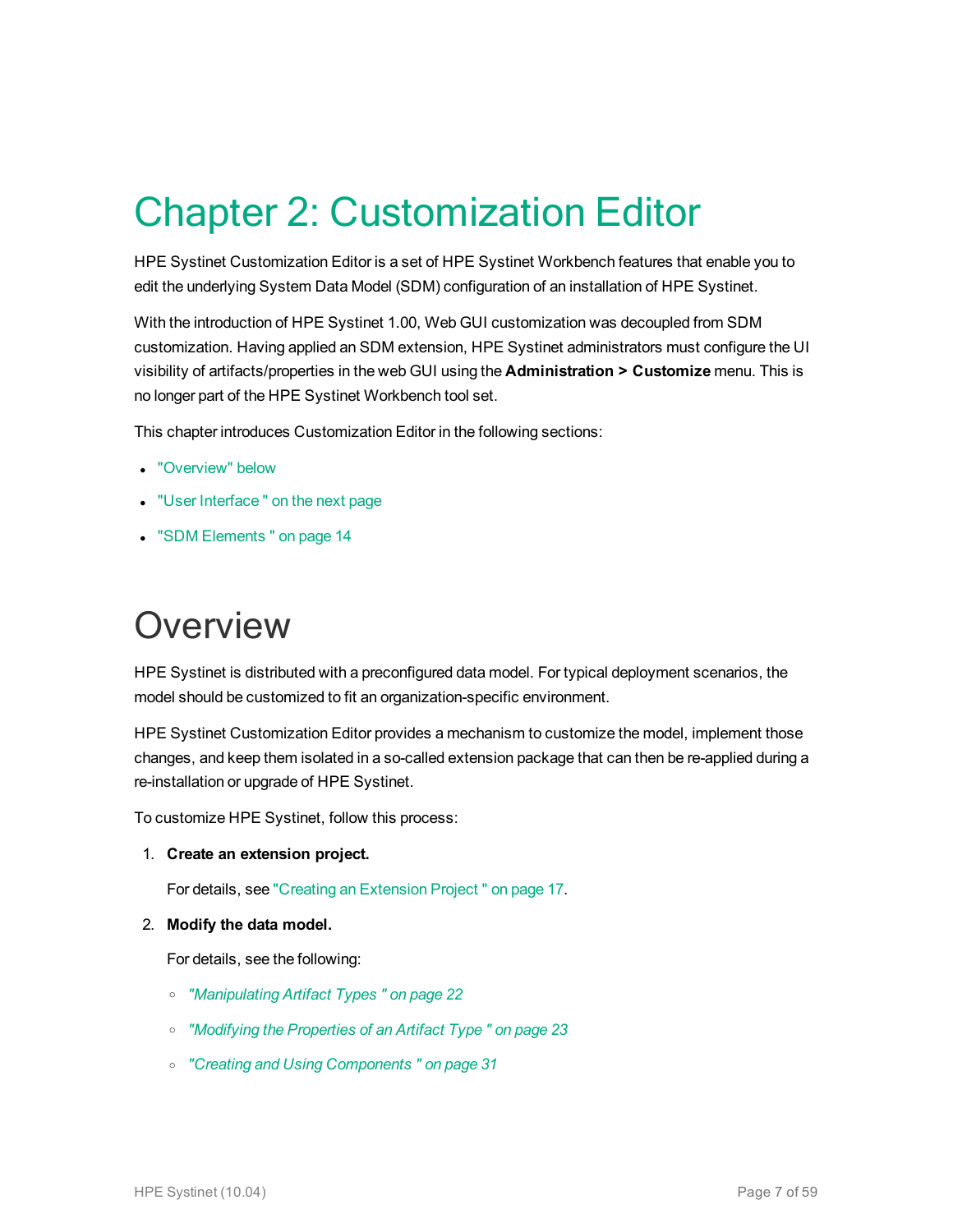<sup>o</sup> *"Modifying [Taxonomies "](#page-32-0) on page 33*

#### 3. **Deploy the customization to HPE Systinet.**

For details, see "Deploying [Extensions ".](#page-34-0)

Be very careful when modifying artifacts that already have instances in the repository. For example, a new installation already contains the person artifact *administrator*. Removing properties from an artifact type with instances, or adding a new required property without a default value, may cause instability in HPE Systinet. Customization Editor should prevent this if the HPE Systinet server is running during modification.

## <span id="page-7-0"></span>User Interface

The default **Extension** perspective is split into a number of sections with menu options across the top.

The perspective consists of the following elements:

<sup>l</sup> **Project Explorer**

The tree view of the SDM configuration represented by your project.

For details, see ["Extension](#page-8-0) Explorer " on the next page.

<sup>l</sup> **Server Explorer**

The view listing HPE Systinet server connections to HPE Systinet Workbench.

For details see, "Server [Explorer "](#page-12-0) on page 13.

<sup>l</sup> **Editor Views**

The main area of the perspective contains editor views of project elements. You can open multiple editors. The functionality of each editor varies depending on the project element.

For details, see ["Views "](#page-37-0) on page 38.

<sup>l</sup> **Information Views**

Messages and search results open their own views.

For details, see ["Views "](#page-37-0) on page 38.

<sup>l</sup> **Menu Items**

The standard Eclipse menu options plus additional HPE Systinet Workbench options.

For details about the additional options for Customization Editor, see "Menu [Options "](#page-11-0) on page 12.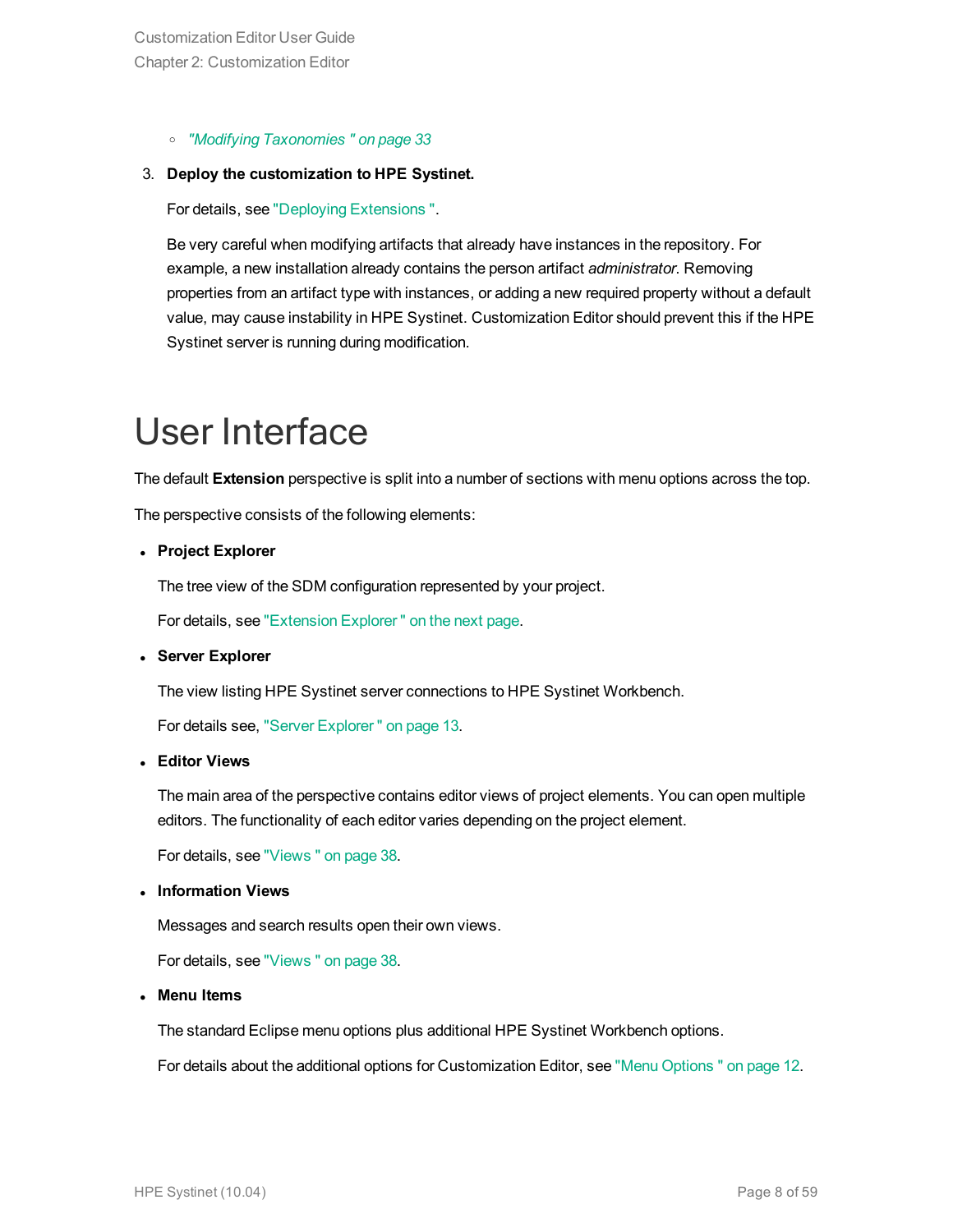### <span id="page-8-0"></span>Extension Explorer

The Extension Explorer, as shown in "Extension Explorer View", represents a tree view of the extension project that you are currently working with. It includes all the elements from extensions that it depends on as well.

The tree is split into the extension root and five branches representing different elements of your extension.

Double-click an item in the tree to open the relevant editor, or to open or close a branch.

For details about each editor, see ["Views "](#page-37-0) on page 38.

Right-click an element to open a context menu that contains options for the element.

Each element and its contextual functionality is described in the following sections:

- ["Extension](#page-8-1) Name" below
- ["Artifact](#page-8-2) Types" below
- "SDM Details" on the next page
- "User Interface" on the previous page
- ["Taxonomies "](#page-15-1) on page 16
- <span id="page-8-1"></span>• ["Project](#page-41-1) Editor" on page 42

### Extension Name

The extension name is the root element of the project.

The context menu contains the option to **Build Extension**, which creates a jar file that contains your extension. This extension is ready to import to HPE Systinet.

<span id="page-8-2"></span>For deployment details, see "Deploying [Extensions "](#page-34-0) on page 35.

### Artifact Types

The Artifact Types branch contains the artifact types organized into a hierarchical structure reflecting the System Data Model (SDM). Each element within **Artifact Types** is a type of artifact or artifact package.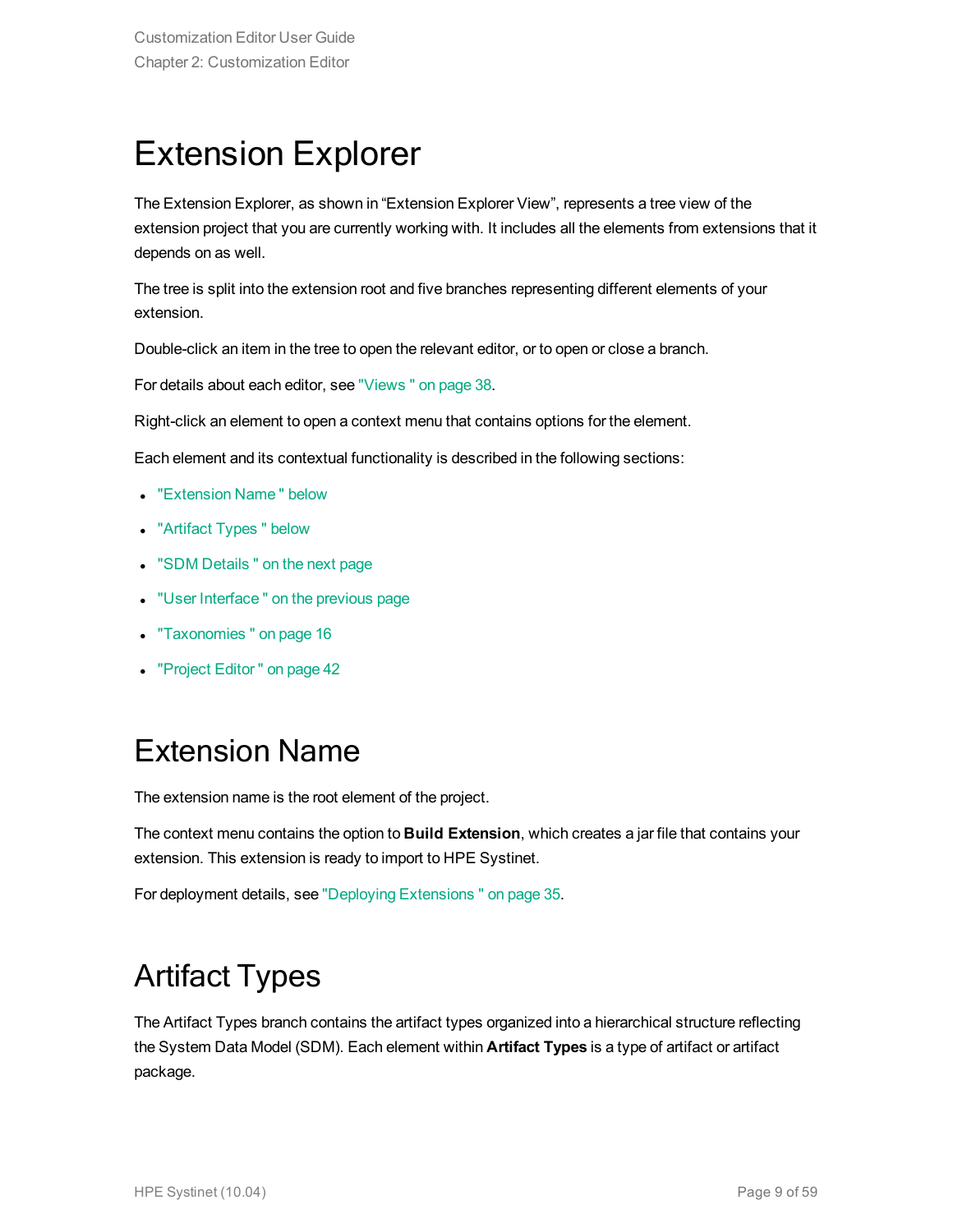**Caution:** HPE Systinet separates the SDM into two models, public and system. Customization Editor hides system artifacts, preventing you from modifying them.

**Tip:** An artifact package is an artifact type that serves as a group of other artifacts. They do not have instances in the repository and just serve to organize a hierarchy of artifact types in the SDM.

For details, see ["Artifacts "](#page-13-1) on page 14.

The context menu for the Artifact Types branch contains the following functionality:

<sup>l</sup> **New Artifact Type** or **Package**

Creates an artifact type as described in "Creating an Artifact Type or [Package "](#page-21-1) on page 22.

#### <sup>l</sup> **Open Artifact Type** or **Package**

Opens the artifact editor for the selected element with the name of the element as the editor title.

For details, see ["Artifact](#page-37-1) Editor " on page 38.

#### <sup>l</sup> **Deprecate Artifact Type or Package**

Deactivates the artifact type in the extension project and hides it in the HPE Systinet UI.

<sup>l</sup> **Undeprecate Artifact Type** or **Package**

Reactivates a deprecated artifact type in the extension project.

#### <sup>l</sup> **Delete Artifact Type** or **Package**

<span id="page-9-0"></span>Removes the artifact type from the extension project.

### SDM Details

The SDM Details branch contains two element types described in the following sections:

- "Property Descriptors" below
- ["Property](#page-15-0) Groups" on page 16

<span id="page-9-1"></span>HPE Systinet separates the SDM into two models, public and system. Customization Editor shows properties and property groups used by system artifacts, but prevents you from modifying them.

### Property Descriptors

Property descriptors are the attributes of artifact types.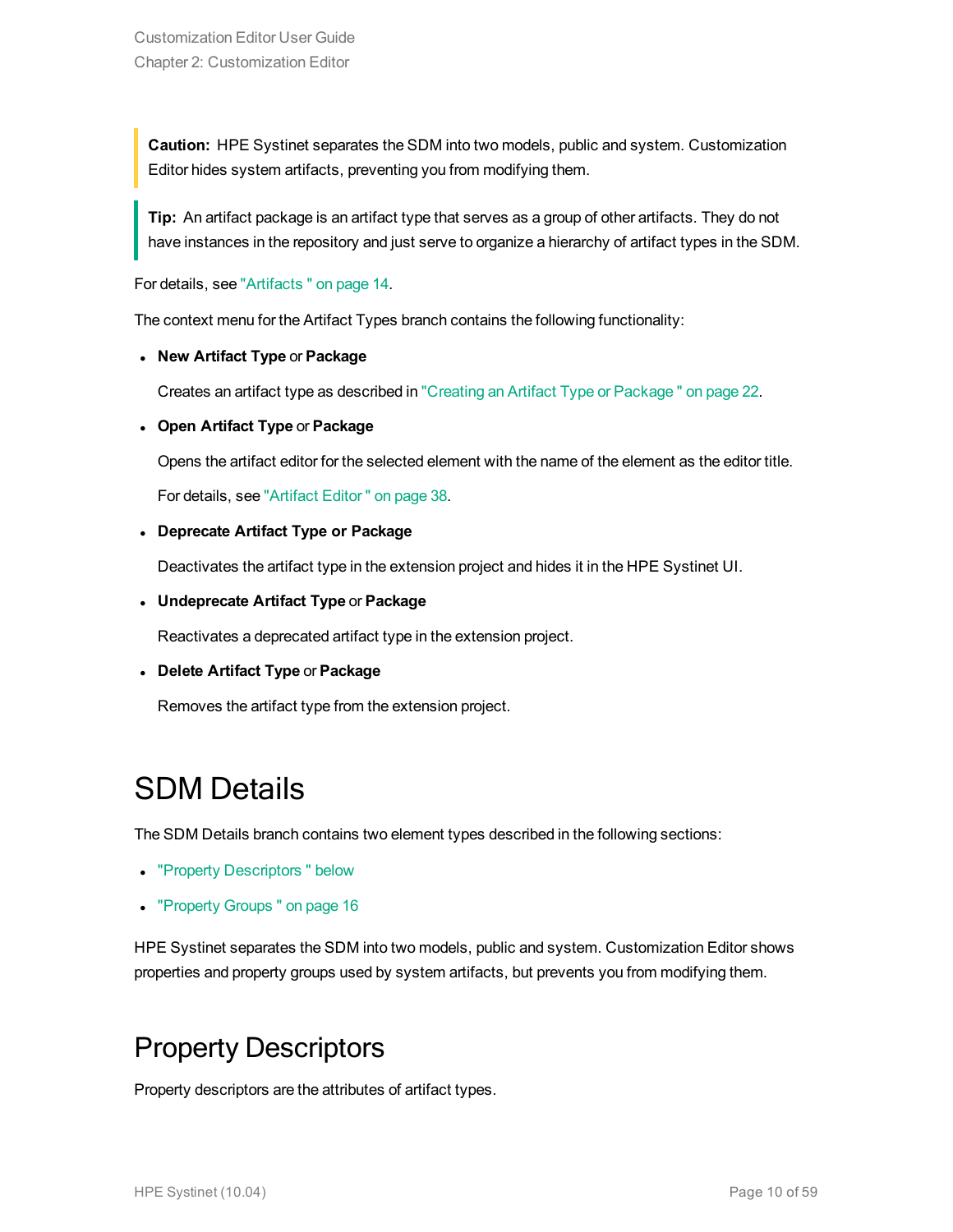#### For details, see ["Properties "](#page-13-2) on page 14.

In the Extension Explorer, properties are divided into the following branches:

- Primitive Property Descriptors
- Relationship Property Descriptors
- Taxonomy Property Descriptors

Each property type branch contains one context menu option: New Property.

For details, see "Creating a [Property "](#page-27-1) on page 28.

Each property type branch contains a list of the properties of that type.

The context menu for properties contains the following options:

<sup>l</sup> **Open Property**

Opens the property editor for the selected element with the name of the element as the editor title.

For details, see ["Property](#page-43-0) Editor " on page 44.

<sup>l</sup> **Deprecate Property**

Deactivates the property in the extension project and hides it in the HPE Systinet UI.

<sup>l</sup> **Undeprecate Property**

Reactivates the deprecated property in the extension project.

<sup>l</sup> **Delete Property**

Removes the property from the extension project.

<sup>l</sup> **Find Usage**

Opens a search view displaying all the artifacts and property groups containing this property.

<span id="page-10-0"></span>For details, see ["Search](#page-46-0) View " on page 47.

#### Property Groups

Property groups are sets of properties that can be added collectively to an artifact type.

For details, see ["Property](#page-15-0) Groups " on page 16.

The context menu of the Property Group branch contains one option: New Property Group.

For details, see ["Creating](#page-28-1) a Property Group " on page 29.

The context menu for each property group contains the following options: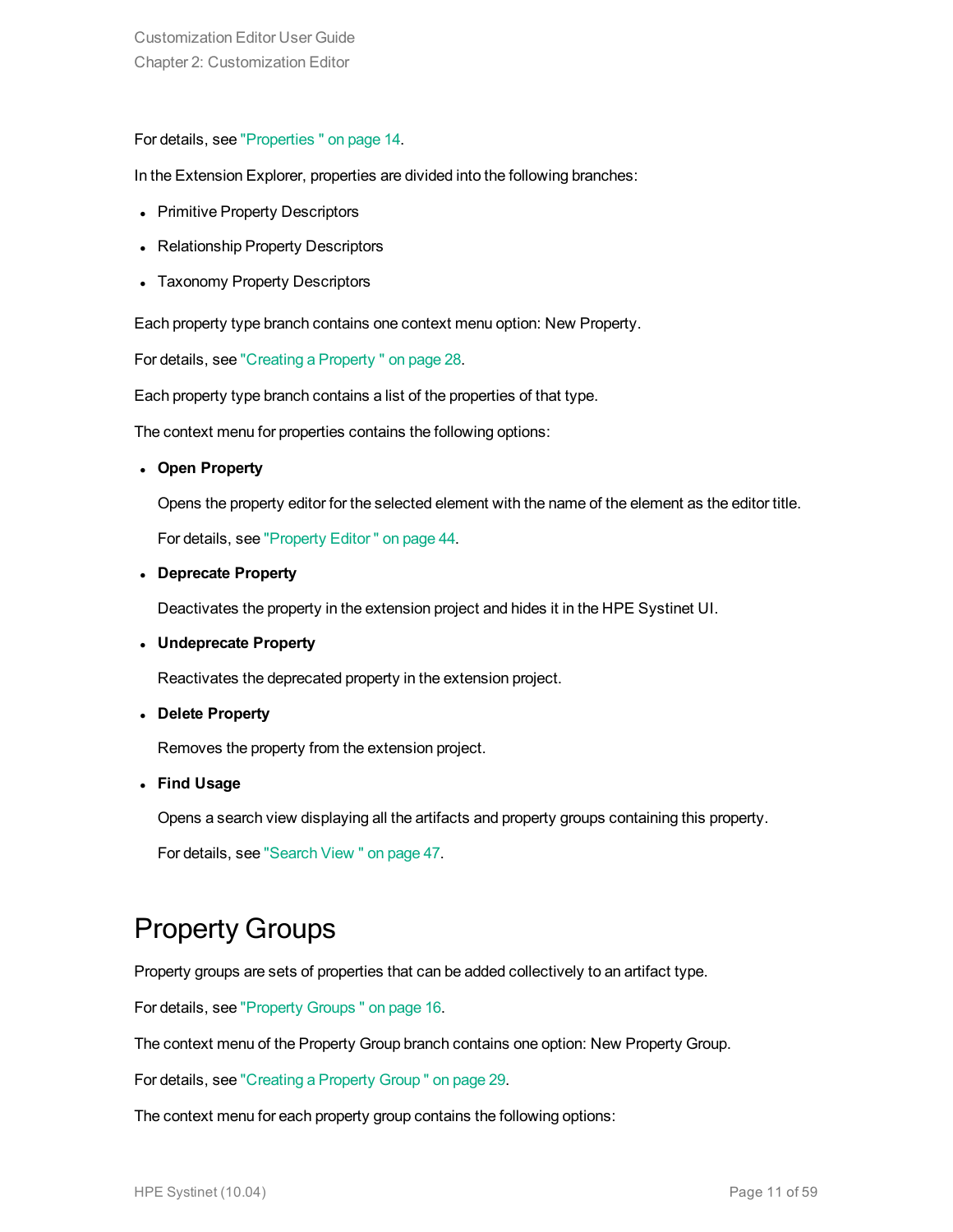#### <sup>l</sup> **Open Property Group**

Opens the property group editor for the selected element with the name of the element as the editor title.

For details, see ["Property](#page-45-0) Group Editor" on page 46.

#### <sup>l</sup> **Delete Property Group**

Removes the property group from the extension project.

<sup>l</sup> **Find Usage**

Opens a search view displaying all the artifacts that contain this property group.

<span id="page-11-0"></span>For details, see ["Search](#page-46-0) View " on page 47.

### Menu Options

The menus in HPE Systinet Workbench are standard Eclipse menus, with the addition of specific functionality for HPE Systinet Workbench editors.

The additional menu options for Customization Editor include:

<sup>l</sup> **File > New > HPE Extension Project**

Create a new project, as described in "Creating an [Extension](#page-16-1) Project " on page 17.

<sup>l</sup> **File > New > Artifact Type**

Create an artifact type, as described in "Creating an Artifact Type or [Package "](#page-21-1) on page 22.

<sup>l</sup> **File > New > Artifact Package**

Create an artifact package, as described in "Creating an Artifact Type or [Package "](#page-21-1) on page 22.

<sup>l</sup> **File > New > Property**

Create a property, as described in "Creating a [Property "](#page-27-1) on page 28.

<sup>l</sup> **File > New > Property Group**

Create a property group, as described in ["Creating](#page-28-1) a Property Group " on page 29.

<sup>l</sup> **File > New > Component**

Create a component, as described in "Creating a [Component "](#page-30-1) on page 31.

<sup>l</sup> **File > New > Task**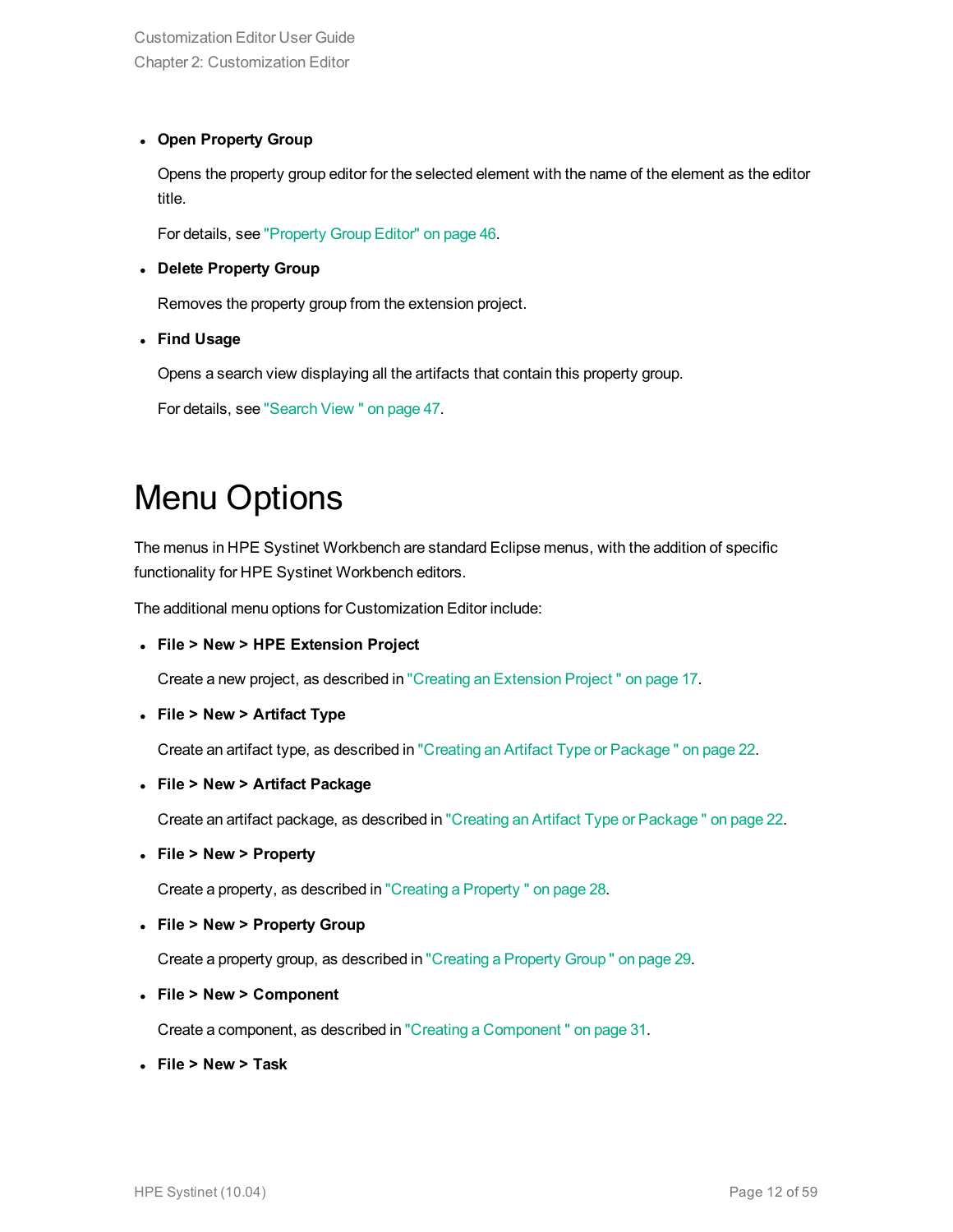Create a task, as described in ["Creating](#page-31-0) a Task " on page 32.

<sup>l</sup> **Navigate > Go To > Open Artifact**

Open an artifact editor, as described in ["Artifact](#page-37-1) Editor " on page 38.

The keyboard shortcut **Ctrl+Alt+A** also performs this function.

#### <sup>l</sup> **Navigate > Go To > Open Property**

Open a property editor, as described in ["Property](#page-43-0) Editor " on page 44.

The keyboard shortcut **Ctrl+Alt+P** also performs this function.

<sup>l</sup> **Navigate > Go To > Open Property Group**

Open a property group editor, as described in ["Property](#page-45-0) Group Editor" on page 46.

The keyboard shortcut **Ctrl+Alt+R** also performs this function.

<sup>l</sup> **Search > Search**

Open a search dialog box, as described in "Searching the [Extension "](#page-19-2) on page 20.

<sup>l</sup> **Help > Dynamic Help**

<span id="page-12-0"></span>Access context-sensitive help, directing you to the relevant section of this document based on the active view in Customization Editor.

### Server Explorer

The Server Explorer displays the HPE Systinet servers connected to Workbench. The functionality is shared by all the HPE Systinet Workbench editors.

Right-click a server in the Server Explorer to open the context menu described in the "Server Explorer Context Menu Options" table below.

|  | <b>Server Explorer Context Menu Options</b> |  |  |  |
|--|---------------------------------------------|--|--|--|
|--|---------------------------------------------|--|--|--|

| <b>Option</b>        | <b>Function</b>                                                                                                          |
|----------------------|--------------------------------------------------------------------------------------------------------------------------|
| New Server           | Add a server for downloading assertions and taxonomies (Assertion Editor,<br>Taxonomy Editor, and Customization Editor). |
| Remove<br>Server     | Delete a server from the Server Explorer.                                                                                |
| Download<br>Taxonomy | Download a taxonomy from a platform server (Taxonomy Editor and Customization<br>Editor).                                |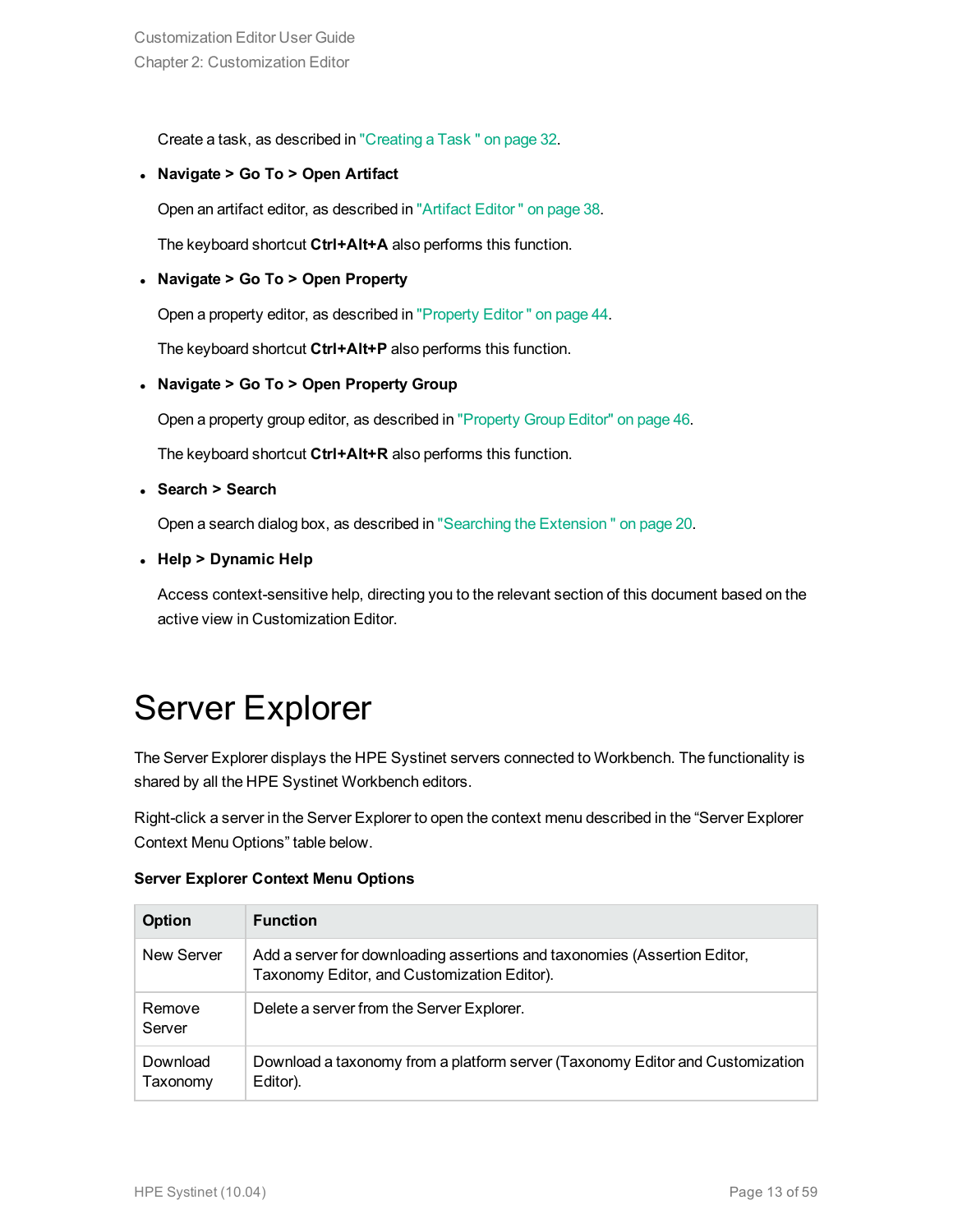| <b>Option</b>         | <b>Function</b>                                                |
|-----------------------|----------------------------------------------------------------|
| Download<br>Assertion | Download assertions from a platform server (Assertion Editor). |
| Download<br>Report    | Download reports from a reporting server (Report Editor).      |
| Properties            | View and edit the server name, URL, username, and password.    |

### <span id="page-13-0"></span>SDM Elements

Customization Editor manages four types of entities in the SDM configuration of HPE Systinet.

These entity types are described in the following sections:

- ["Artifacts "](#page-13-1) below
- ["Properties "](#page-13-2) below
- ["Property](#page-15-0) Groups" on page 16
- <span id="page-13-1"></span>- ["Taxonomies "](#page-15-1) on page 16

### **Artifacts**

Artifacts are the basic building blocks of Service-Oriented Architecture (SOA). Every entity in the repository is an instance of an artifact. Each type of artifact is defined by an artifact type in the SDM. Artifact types are further categorized into artifact packages. These packages are abstract artifact types that do not have instances in the repository but instead define groups of artifacts.

You can explore artifact types and packages in the Artifact Types branch of the Extension Explorer.

For details, see ["Artifact](#page-8-2) Types " on page 9.

<span id="page-13-2"></span>For artifact type procedures, see *["Manipulating](#page-21-0) Artifact Types " on page 22*.

### **Properties**

Properties are the attributes of artifacts, the labels that distinguish one instance of an artifact from another. For example, all artifact instances have the *name* property, but every artifact has a different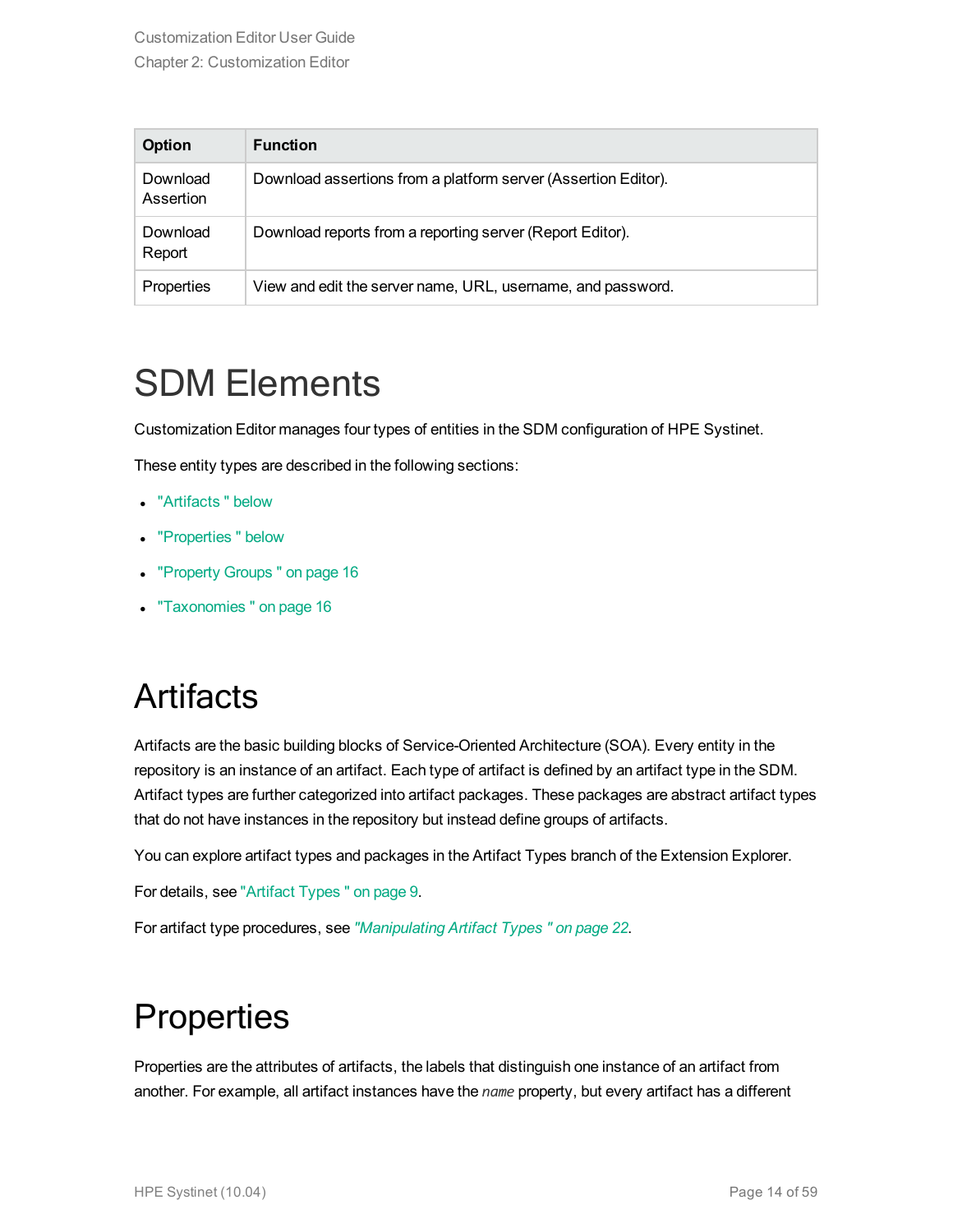#### name.

There are three categories of property:

#### <sup>l</sup> **Primitive Properties**

The basic labels for artifacts such as name and description.

Basic properties are of the following types:

| <b>Property Type</b>          | <b>Description</b>                                                       |
|-------------------------------|--------------------------------------------------------------------------|
| addressPropertyType           | A full postal address.                                                   |
| booleanPropertyType           | True or false.                                                           |
| categoryBagPropertyType       | A taxonomic categorization.                                              |
| dailyIntervalPropertyType     | A time period with a start and end day, for example Monday<br>to Friday. |
| dateTimePropertyType          | A specific date and time.                                                |
| doublePropertyType            | A double precision floating point number.                                |
| encryptedPasswordPropertyType | An encrypted password.                                                   |
| identifierBagPropertyType     | A taxonomic identification.                                              |
| integerPropertyType           | An integer number.                                                       |
| nameUrlPairPropertyType       | A URL with an optional name assigned.                                    |
| nameValuePairPropertyType     | A name and value pair.                                                   |
| plainTextPropertyType         | One-line text, suitable for properties such as name.                     |
| textareaPropertyType          | Multi-line text, suitable for properties such as description.            |

#### <sup>l</sup> **Relationship Properties**

The nature and direction of a relationship with another artifact such as ImplementationOf.

#### <sup>l</sup> **Taxonomy Properties**

The categories used to define an artifact based on taxonomies such as the High category in the Failure Impact taxonomy.

You can explore properties in the SDM Details branch of the Extension Explorer.

For details, see "SDM [Details "](#page-9-0) on page 10.

For property procedures, see ["Modifying](#page-22-1) the Properties of an Artifact Type " on page 23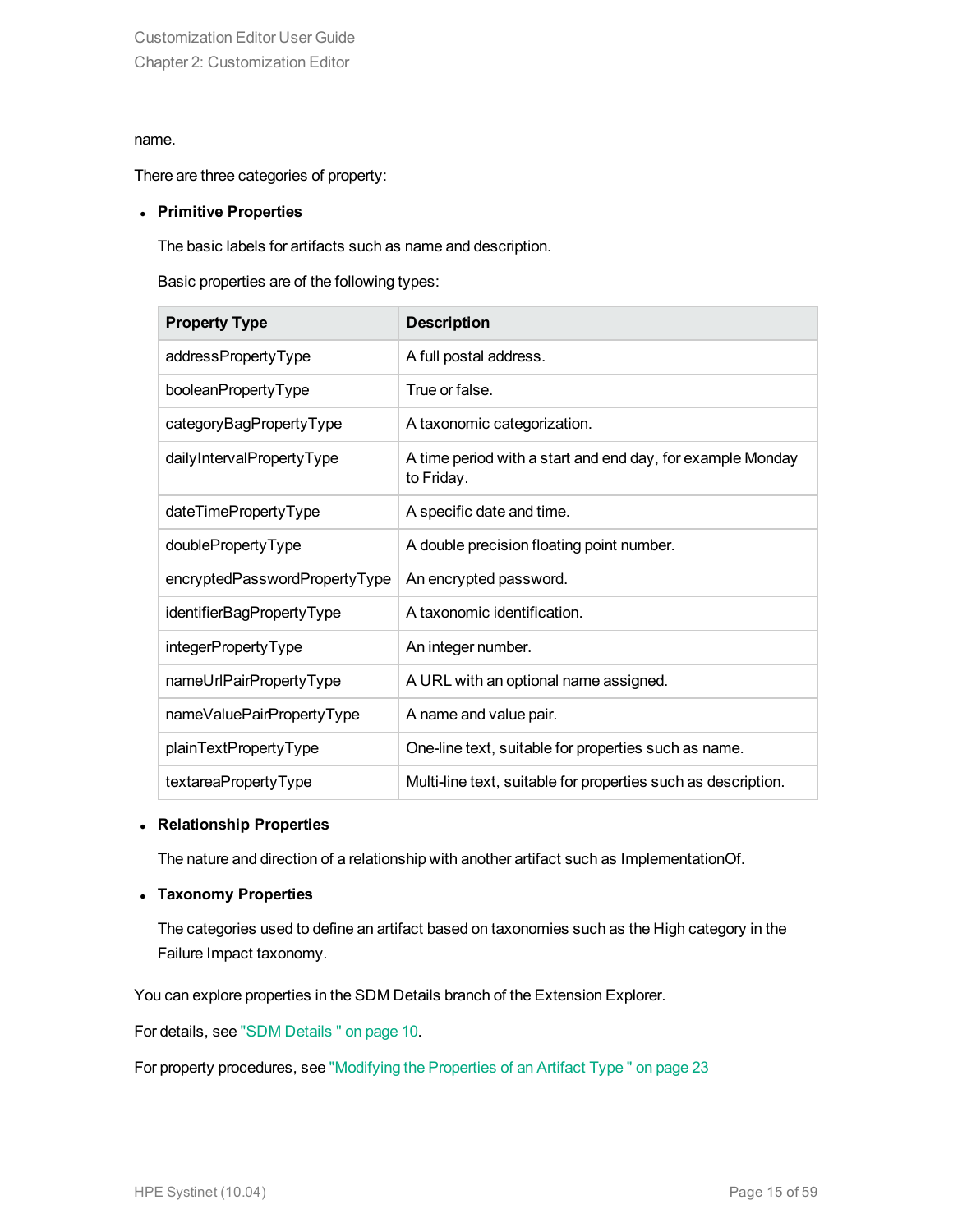## <span id="page-15-0"></span>Property Groups

You can organize properties into groups, and add them to artifacts collectively instead of individually. For example, you can organize name, address, and telephone number into a contact details property group. Then, whenever a new artifact type is created that represents a person, the group can be added to it instead of the individual properties.

You can explore property groups in the SDM Details branch of the Extension Explorer.

For details, see "SDM [Details "](#page-9-0) on page 10.

<span id="page-15-1"></span>For property group procedures, see ["Modifying](#page-22-1) the Properties of an Artifact Type " on page 23

### **Taxonomies**

Taxonomies are categorization groups, each of which contain a set of values within a single category. For example, office location can be a taxonomic group containing a set of values representing each office in an organization.

You can explore taxonomies in the Taxonomies branch of the Extension Explorer.

For taxonomy procedures, see "Modifying [Taxonomies "](#page-32-0) on page 33.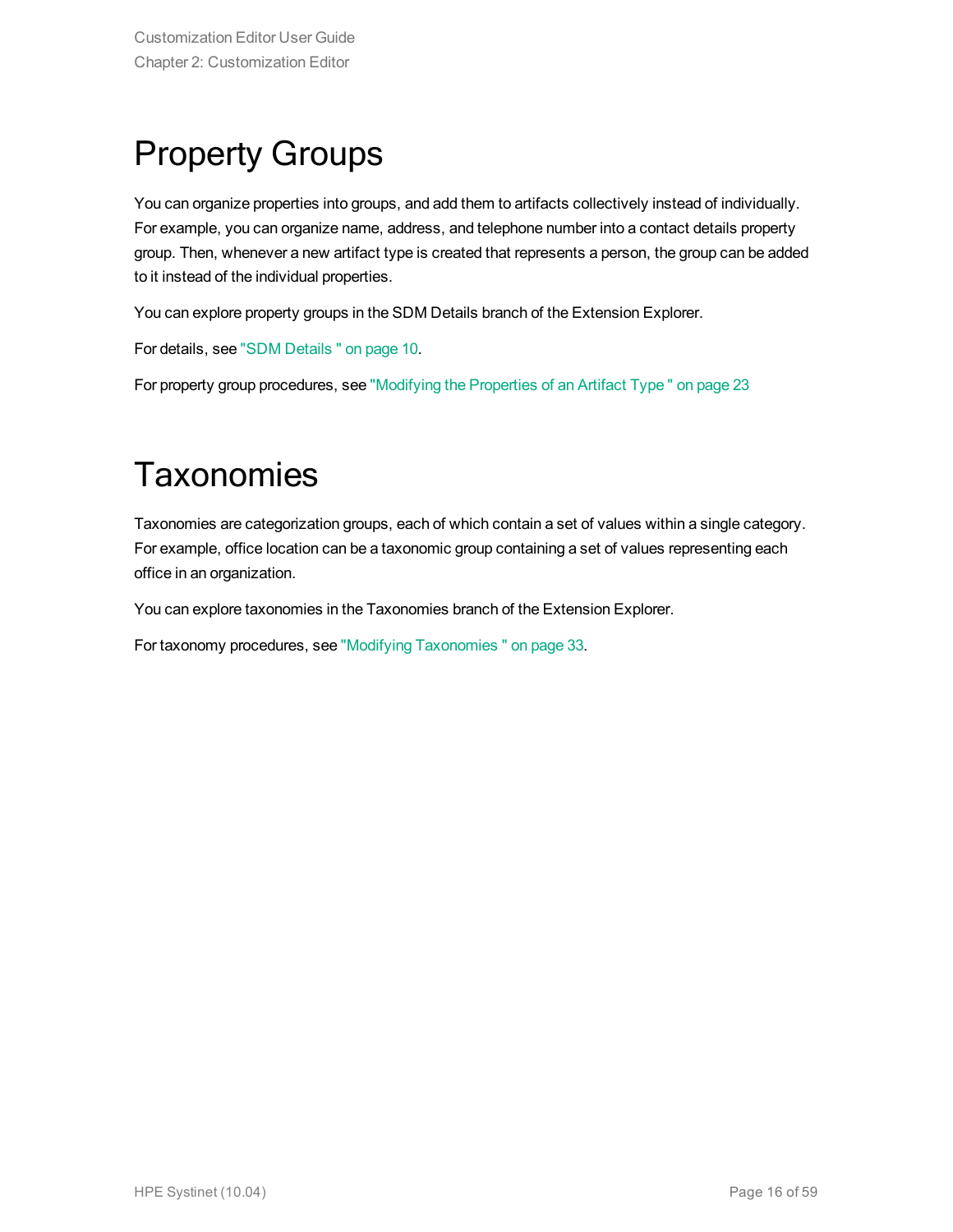# <span id="page-16-0"></span>Chapter 3: Getting Started

You can use Customization Editor to create extensions to the core HPE configuration. The core configuration itself is not modified. Instead, HPE Systinet includes a utility for adding extensions to the configuration.

This chapter contains the following sections:

- "Creating an [Extension](#page-16-1) Project" below
- "Searching the Extension" on page 20
- <span id="page-16-1"></span>• "Saving Modifications" on page 20

## Creating an Extension Project

The first step in customizing your HPE Systinet installation is to create an extension project in the Customization Editor. This is the workspace where you make all your modifications.

The symbol ≽ supports the separation of projects based on their type. The following extension project types are supported:

<sup>l</sup> **model**

Extensions for changes to the data model.

<sup>l</sup> **code**

Extensions for custom components.

<sup>l</sup> **mixed**

Combined model and code extensions.

HPE Software recommends separating extensions into different types because HPE Systinet does not guarantee backward compatibility for the Java API. This may make it difficult to migrate custom components to newer versions.

**model** extensions are easily migrated by opening them in the latest version of Customization Editor, building a new extension and redeploying them.

To create an extension project: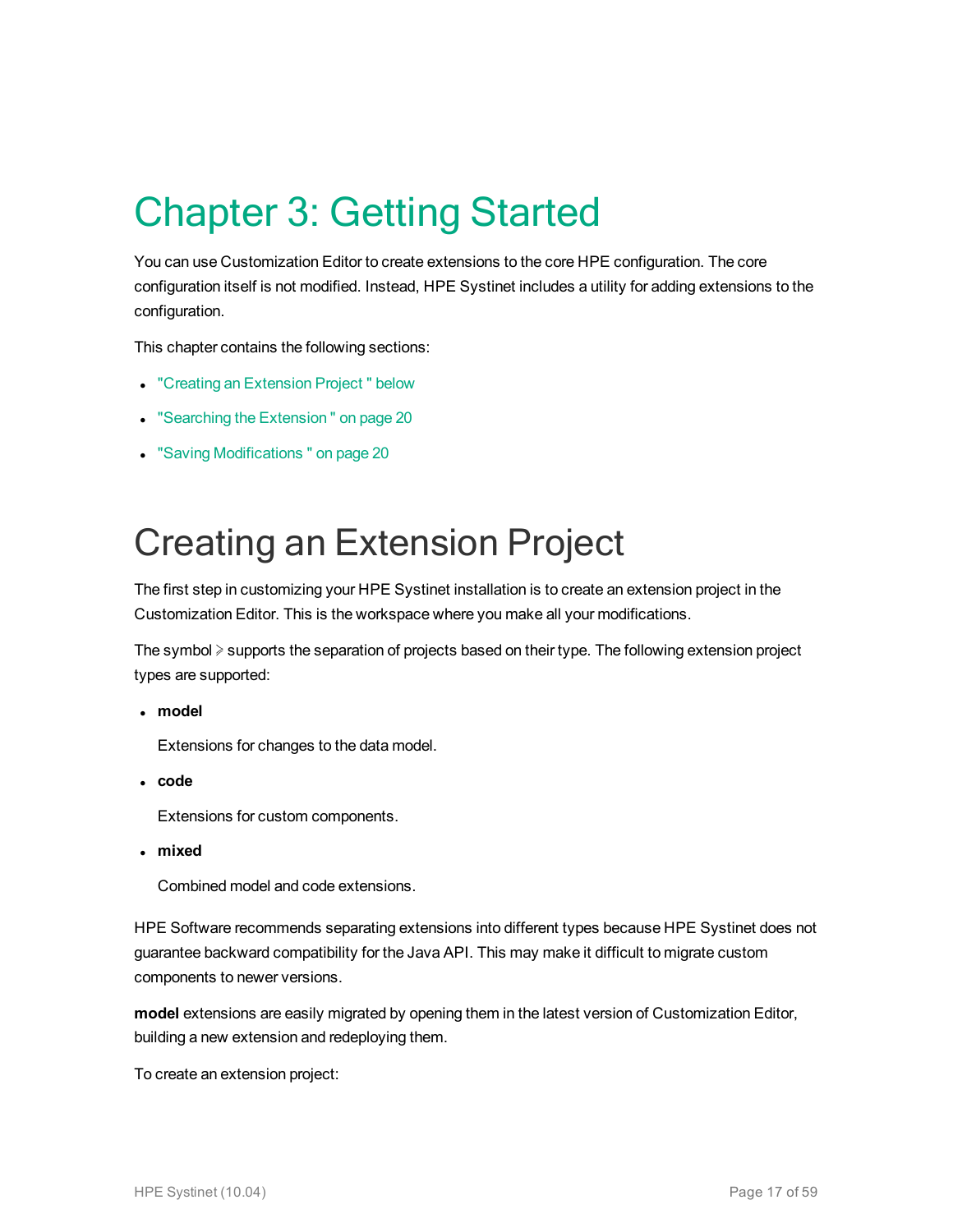#### 1. Select **File > New > Project**.

The New Project wizard opens.

- 2. Expand **HPE Systinet Extension Project** and click **Next**.
- 3. In the New Extension Project dialog box, specify how to connect to HPE Systinet to manage extensions (connect to remote HPE Systinet installation or HPE Systinet running on local computer)

**Note:** Creating an extension project based on a remote installation of Systinet, is not available in Production installation mode.

- 4. Click **Next** and follow one of the below steps:
	- a. If you connect to remote HPE Systinet installation, select or create a server. If no servers are configured currently, continue to [Step](#page-17-0) 6.
	- b. If you connect to the HPE Systinet running on local computer, specify the HPE Systinet server installation parameters and then click **Next** and go to [Step](#page-17-1) 7.

For parameter descriptions, see "New [Extension](#page-50-1) Project: Specify HPE Systinet Server [Installation "](#page-50-1) on page 51.

- 5. Do one of the following:
	- a. Select **Create a New Server** and then click **Next**. Go to [Step](#page-17-0) 6.
	- b. Select **Use an Existing Server**, select the server from the list and input its credentials, and then click **Next**. Go to [Step](#page-17-1) 7.
- <span id="page-17-0"></span>6. In the New Server dialog box, add the parameters you want, and then click **Next**.

<span id="page-17-1"></span>For parameter descriptions, see "New [Extension](#page-51-0) Project: New Server " on page 52.

- 7. Do one of the following:
	- a. Select **Create a New Extension Project from Scratch** to create an empty extension containing no elements at all. Click **Next**.
	- b. Select **Edit an Existing Extension** to open an existing extension for modification.
		- i. Select an extension from the extension folder, or use **Add Extension** to select one from another location.

Click **Next** to continue to [Step](#page-18-1) 10.

c. Select **Create a New Extension from an Existing One** to use an existing extension as the basis of a new one.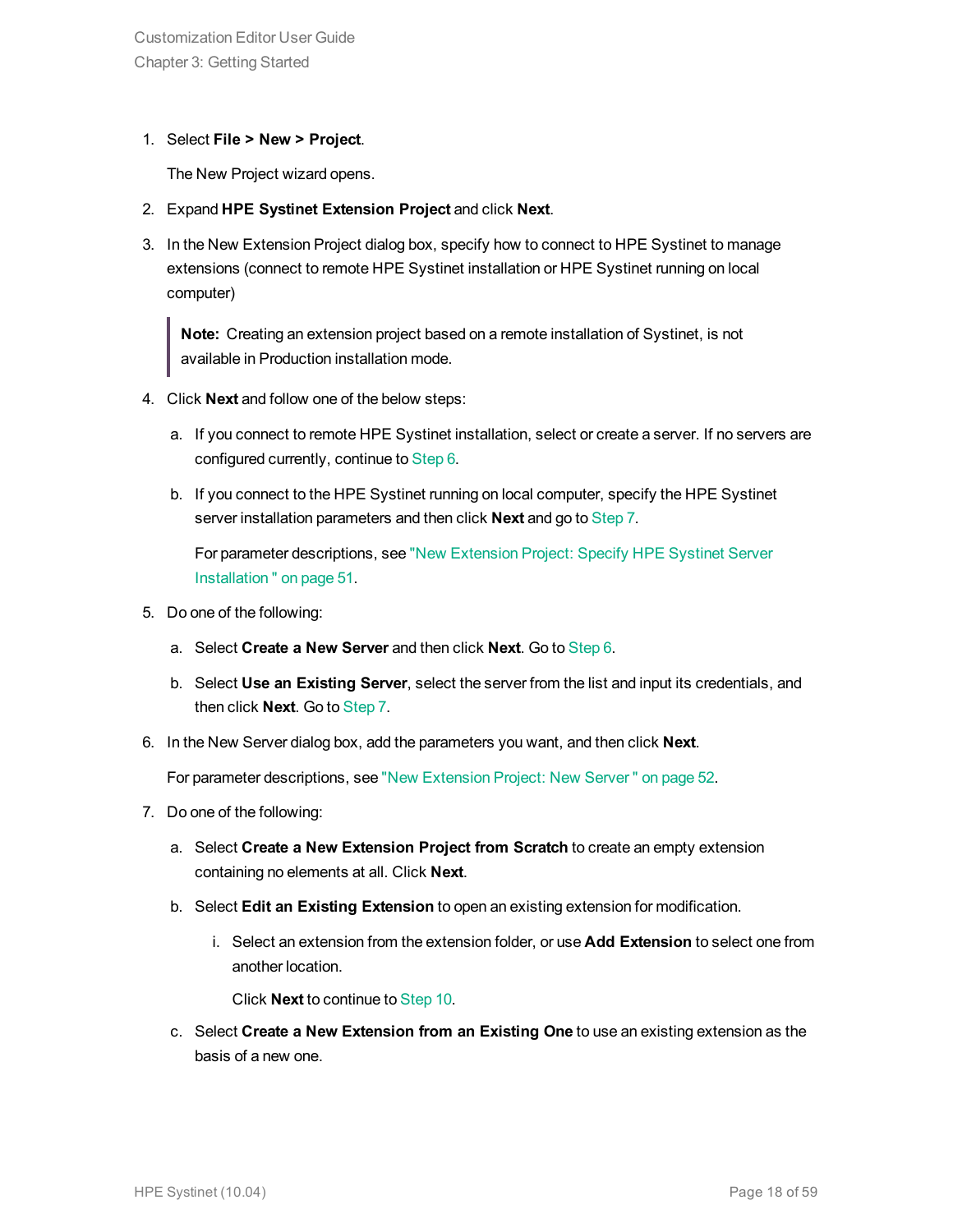i. Select an extension from the extension folder or use **Add Extension** to select one from another location. Click **Next**.

If you use this option, you must remove the existing extension from the extensions folder before you deploy the new modified extension.

8. In the Create Extension or Project dialog box, add the parameters you want, and then click **Next**.

For parameter descriptions, see "New Project: Create a New [Extension "](#page-52-0) on page 53.

- 9. In the Add Dependencies dialog box, optionally select or add extensions to depend on, and then click **Next**.
- <span id="page-18-1"></span>10. In the HPE Systinet Extension Project dialog box, add the parameters you want, and then select available projects to reference.

Adding referenced projects enables you to use assertions or taxonomies from the referenced projects without the need to copy them manually to the extension project.

11. Click **Finish** to open the project.

In the Platform perspective, the Project Explorer now displays a view of your extension that contains not only the elements contained in your extension project but all the elements from any other extensions that your project depends on.

<span id="page-18-0"></span>For details about the contents of your extension project, see ["Extension](#page-8-0) Explorer" on page 9.

## Sharing an Extension Project

HPE Systinet enables the sharing of an extension project in the CVS repository.

To share an extension project:

- 1. In Extension Explorer, right-click the project you need to open its context menu, and select **Team > Share Project** to open the **Share Project** dialog box. For details, see "Share [Project "](#page-57-1) on page [58.](#page-57-1)
- 2. Enter the required parameters and click **Finish**.

The project is published to the CVS repository.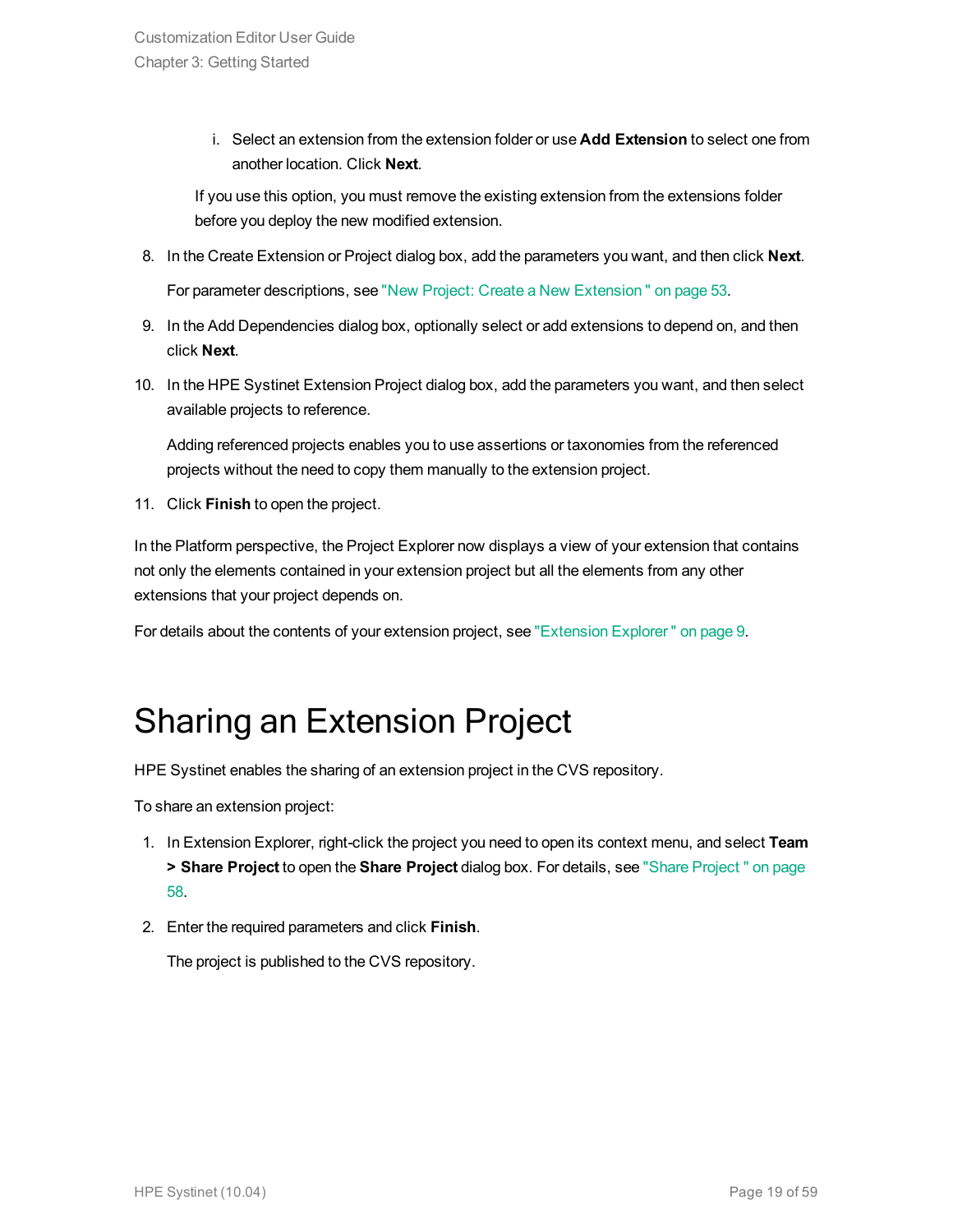# <span id="page-19-0"></span>Referencing Other HPE Systinet Workbench Projects

You can include assertions and taxonomies from an Assertion or Taxonomy Project in your current Extension Project.

To reference an Assertion or Taxonomy Project:

- 1. From the platform perspective, right-click your extension project and select **Properties** to open the **Preferences** dialog box, and then select **Project References** to view projects available to reference.
- 2. Select the projects you want to reference and click **OK**.

The assertions or taxonomies from the referenced project are copied to your extension project.

## <span id="page-19-1"></span>Saving Modifications

As you modify an entity in your extension project, the tab label of the entity editor is marked with an asterisk (\*).

To save your changes to the project, select **File > Save** from the menu, or use keyboard shortcut **Ctrl+S**.

If you close an editor or the application with unsaved changes, you are prompted to save these changes.

Your modifications are made to your extension project and not to the configuration of HPE Systinet. To deploy your customization to HPE Systinet, see "Deploying [Extensions "](#page-34-0) on page 35.

## <span id="page-19-2"></span>Searching the Extension

The Customization Editor contains a customized search function, which enables you to find entities in your extension project.

To search your extension project:

1. From the menu, select **Search > Search**.

The Search dialog box is displayed.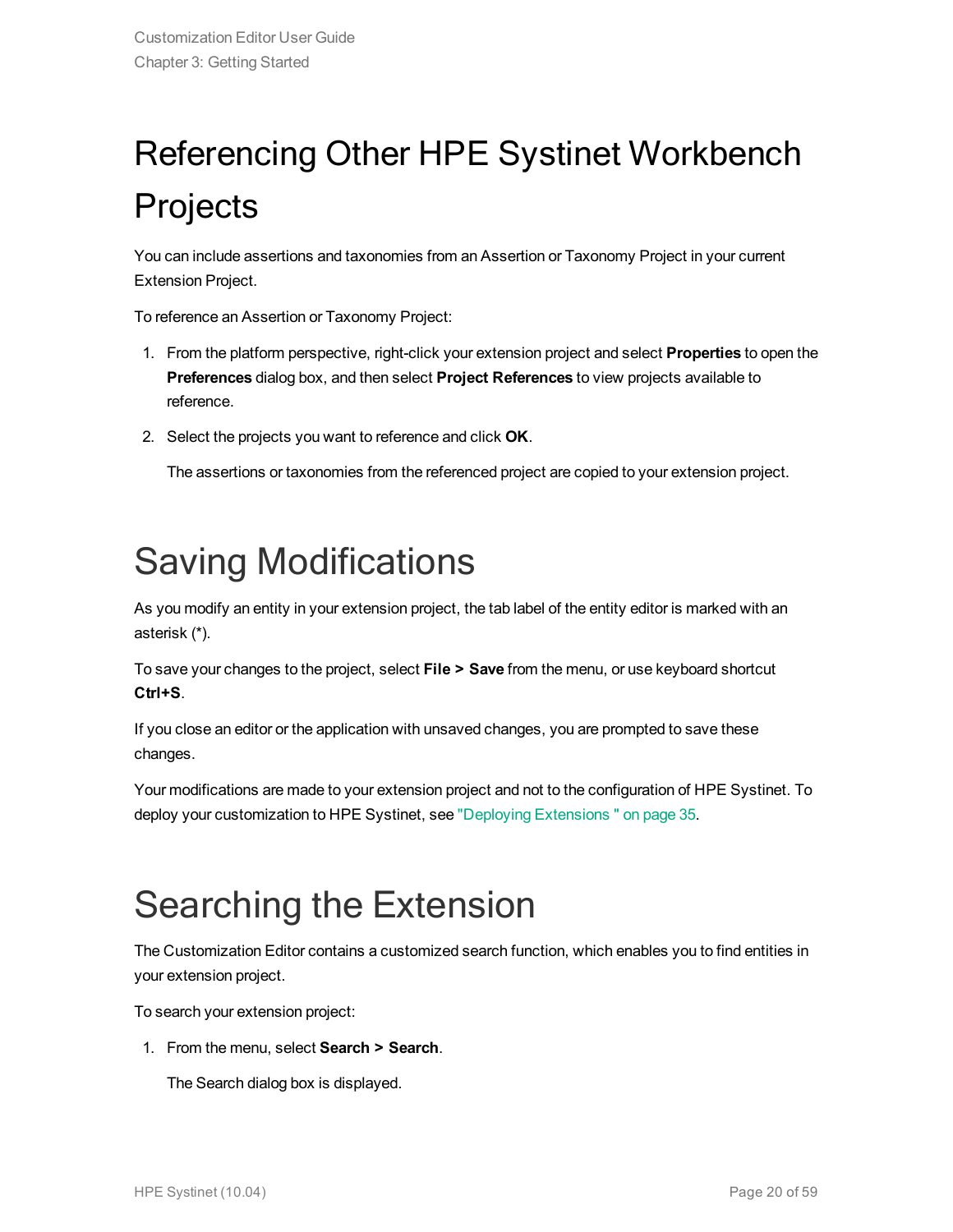2. In the SDM Search tab of the Search dialog box, add the parameters for your search.

For parameter descriptions, see ["Search "](#page-57-0) on page 58.

3. Click **Search**.

The search results is displayed in the Search view.

For details, see ["Search](#page-46-0) View " on page 47.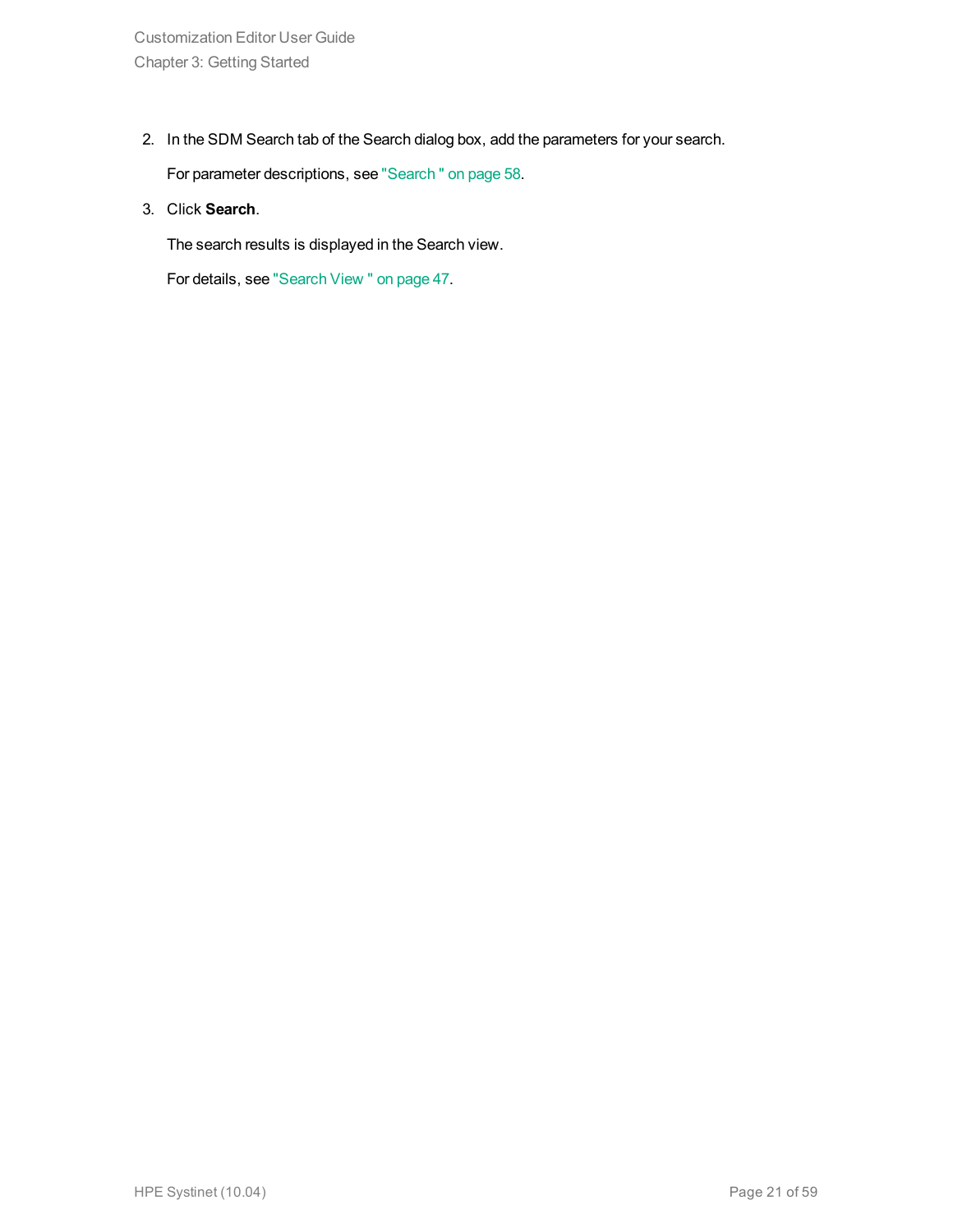# <span id="page-21-0"></span>Chapter 4: Manipulating Artifact Types

You can use Customization Editor to create, modify, and delete artifact types and packages in your extension project. You can also change the format of artifact pages in the HPE Systinet UI.

HPE Systinet separates the SDM into two models, public and system. Customization Editor hides system artifacts, preventing you from modifying them.

For more details about artifact types and packages, see ["Artifacts "](#page-13-1) on page 14.

The chapter explains the following procedures:

- "Creating an Artifact Type or Package" below
- ["Modifying](#page-22-0) the Attributes of an Artifact Type" on the next page
- ["Modifying](#page-22-1) the Properties of an Artifact Type" on the next page
- "Mapping an Artifact Type to a Registry" on page 25
- <span id="page-21-1"></span>• "Example: Adding the [Department](#page-26-0) Property to Services" on page 27

## Creating an Artifact Type or Package

Customization Editor enables you to create a new artifact type or package in your extension project.

To create an artifact type or package:

- 1. Do one of the following:
	- a. From the main menu, select **New > Artifact Type** or **Package**.
	- b. In the Extension Explorer, open the context menu of an artifact package branch and select **New Artifact Type** or **Package**.

The New Artifact Type or New Artifact Package dialog box is displayed.

2. In the dialog box, add the artifact parameters you want.

For parameter descriptions, see "New Artifact: [Create "](#page-48-2) on page 49.

For localname naming conventions, see ["Localname](#page-58-0) Naming Rules " on page 59.

3. Do one of the following: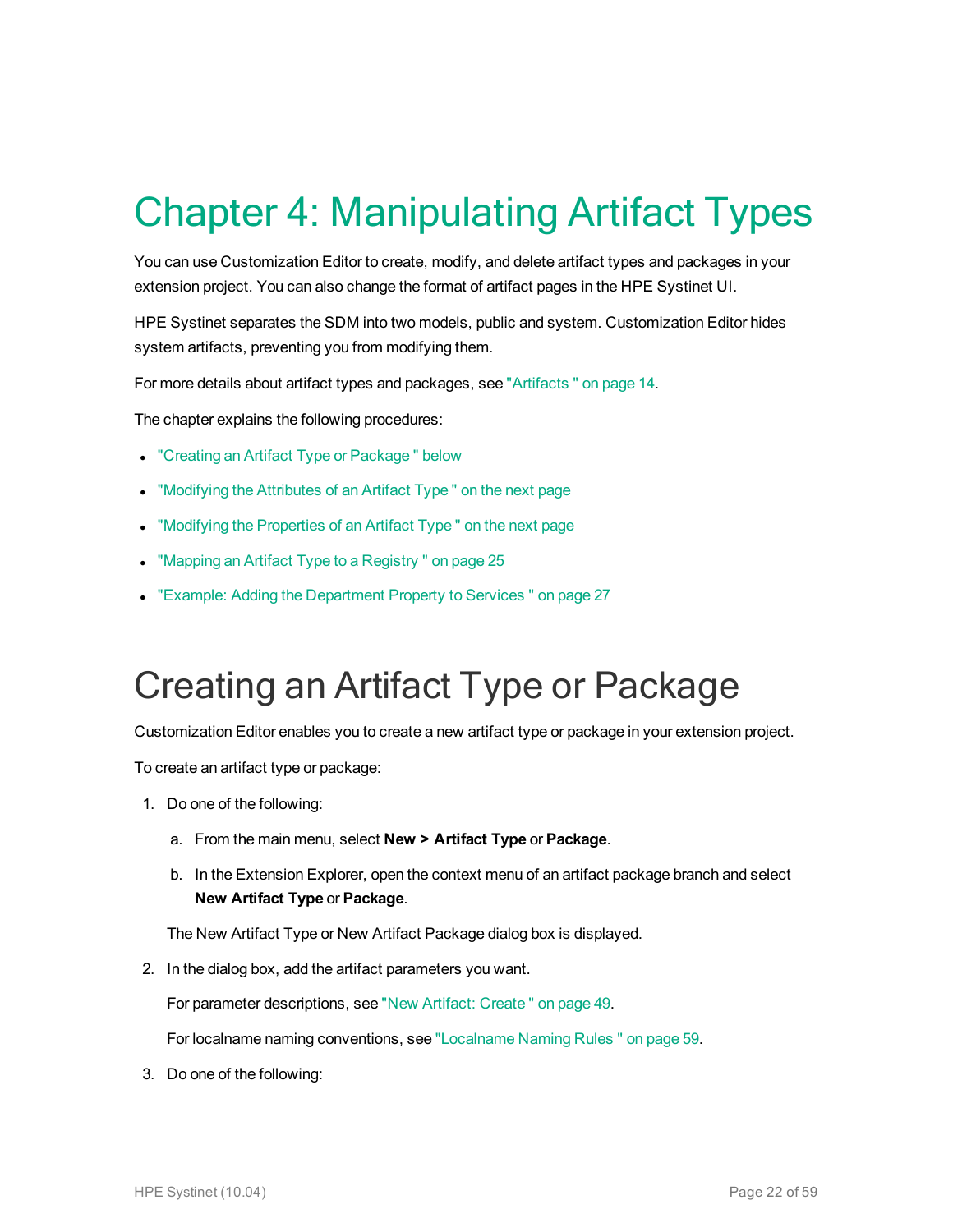- a. Click **Finish** to create the artifact type or package and exit the dialog box.
- <span id="page-22-2"></span>b. Click **Next** and continue to [Step](#page-22-2) 4 to set database parameters.
- 4. In the dialog box, add the database parameters you want.

For parameter descriptions, see "New Artifact: [Database](#page-49-0) Settings " on page 50.

<span id="page-22-0"></span>5. Click **Finish** to create the artifact type or package.

## Modifying the Attributes of an Artifact Type

Customization Editor enables you to edit the main attributes of artifact types.

To edit the attributes of an artifact type:

- 1. Open the artifact editor and select the **Overview** tab.
- 2. In the Overview tab, make any changes you want.

You cannot change the local name of the artifact if the extension project is in production mode.

For a description of the Overview tab, see ["Artifact](#page-37-1) Editor " on page 38.

<span id="page-22-1"></span>3. Press **Ctrl+S** to save your changes.

## Modifying the Properties of an Artifact Type

The main attributes of artifact types are properties. You can modify these properties, add them individually, or add them as a group within the artifact editor.

To add or modify the properties and property groups of an artifact type:

- 1. Open the artifact editor and select the **Properties** tab.
- 2. In the Properties tab, make any changes you want.

For a description of the Properties tab, see "Artifact Editor: [Properties](#page-38-1) Tab " on page 39.

3. Press **Ctrl+S** to save your changes.

You can change the local name of the property descriptor defined in the current extension project.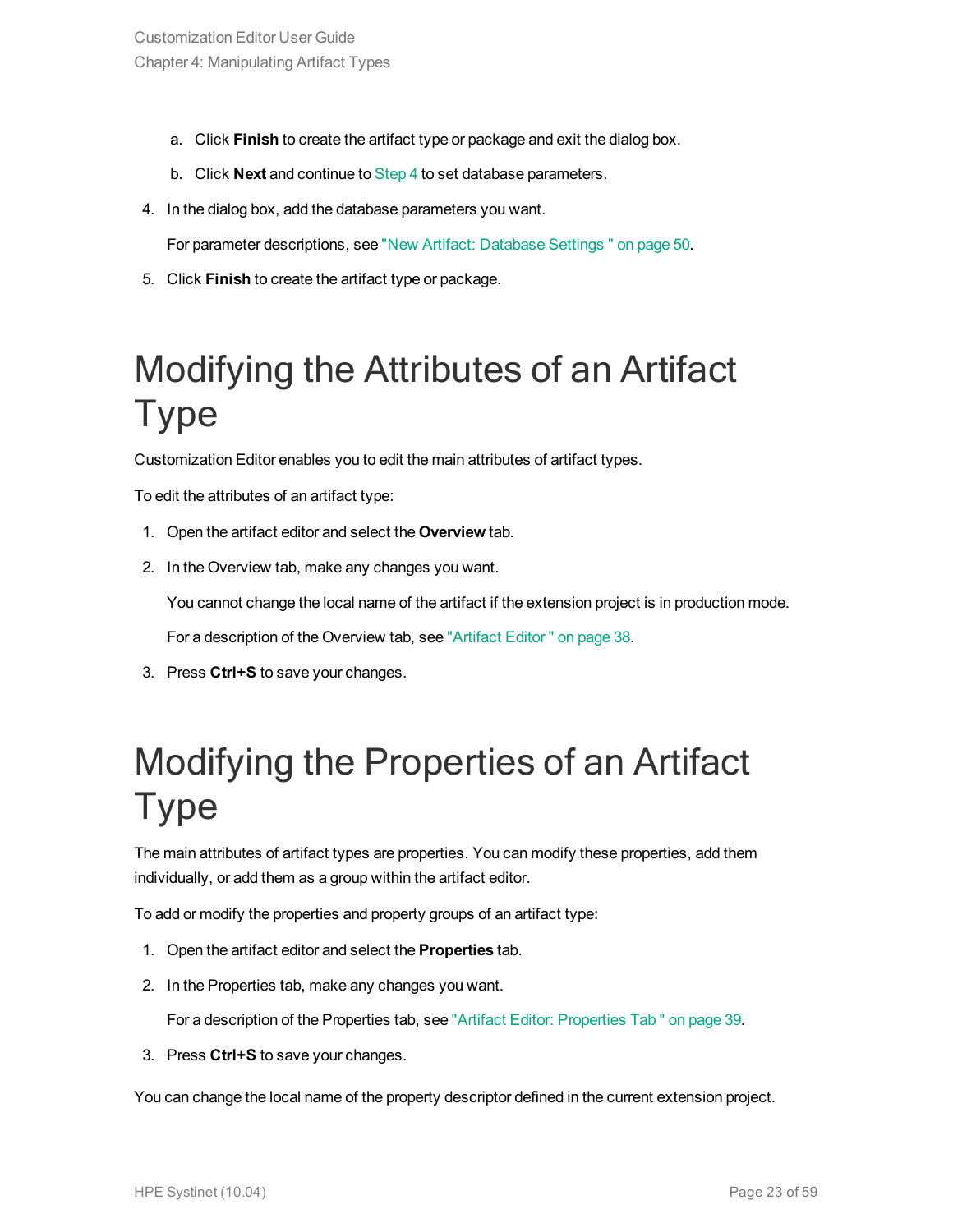To change the local name of a property descriptor:

- 1. From the tree menu of Extension Explorer, expand **SDM Details > Property Descriptors**.
- 2. Browse for the descriptor you want, and double-click to open the **Overview** view.
- 3. In the **Local Name** field, enter the parameters you require, and then save your changes.

You can also change the cardinality of an artifact defined in the current extension project.

**Note:** You cannot change the local name of the property descriptor if the extension project is in production mode.

To change the cardinality of an artifact type:

- 1. Browse for the artifact you need and open the Editor view, and then switch to the **Properties** tab.
- 2. In the **Cardinality** field, click to open the drop-down menu, and select the cardinality you need.

**Note:** For taxonomic properties, the cardinality affects the way the property displays in the HPE Systinet UI.

- <sup>o</sup> Required taxonomic properties display as an **Add Category** function.
- <sup>o</sup> Optional taxonomic properties display as a drop-down menu.
- <sup>o</sup> Multiple taxonomic properties display as a list box.

**Tip:** You cannot change the cardinality of an artifact if the extension project is in production mode.

You can also change the direction of relationship of a property descriptor which is defined in the current extension project.

To change the direction of a relationship property descriptor:

- 1. In Extension Explorer, expand **SDM Details > Property Descriptors > Relationship Property Descriptors** and double-click the descriptor you need to open its Editor view.
- 2. In the **Direction** field, click the link next to **Inverse Display Name** to toggle the relationship between **incoming** or **outgoing**, and then save your changes.

HPE Systinet also enables you to modify the taxonomical properties of an artifact type.

To modify the taxonomical properties of an artifact:

1. In Extension Explorer, browse for the artifact you need and open its Editor view, and then switch to the **Properties** tab.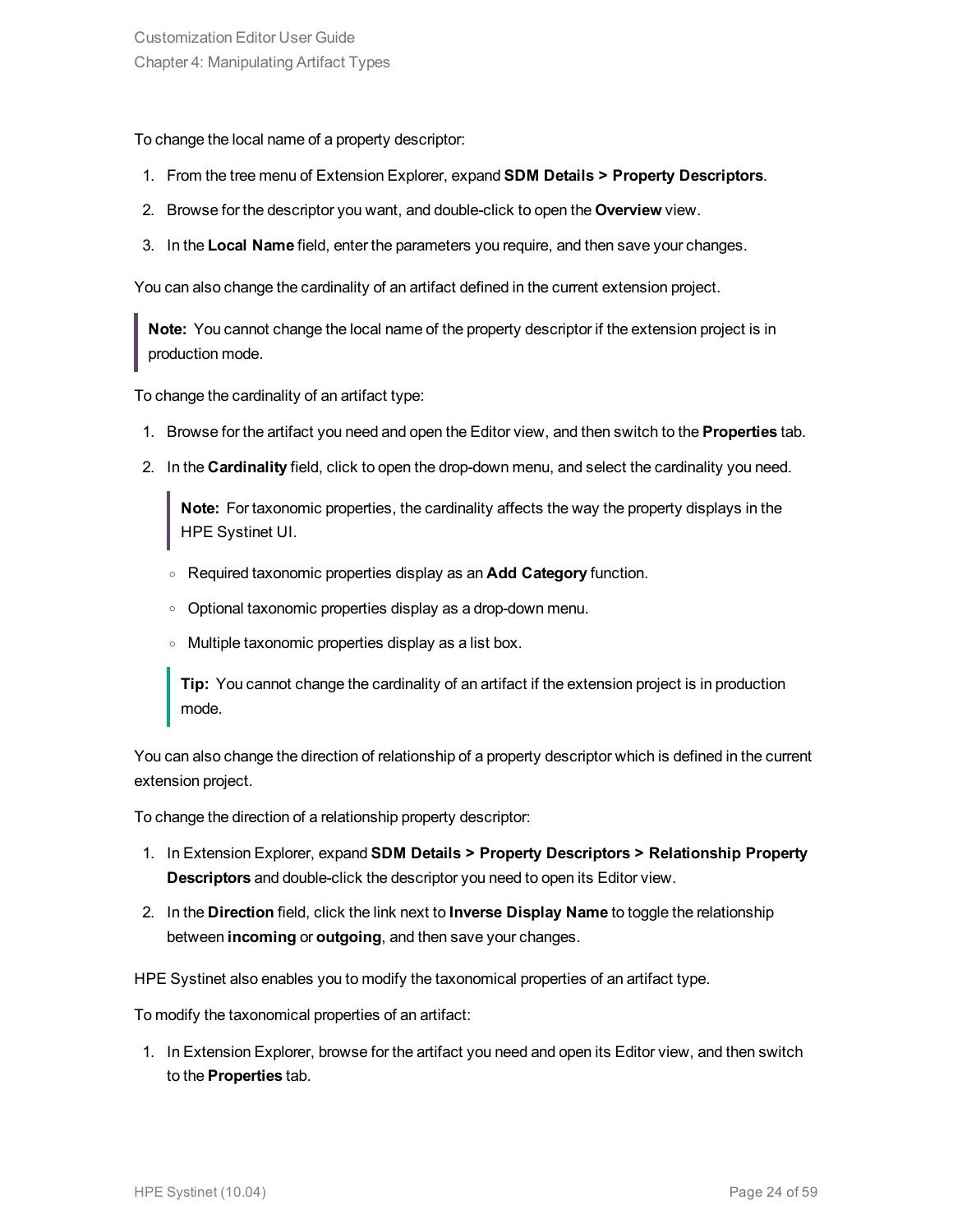2. In the Properties window, click **New** to open the **New Property** dialog box, and select **Taxonomy Property**, and then click **Next**.

The **New Taxonomy Property** dialog box is displayed. For details, see "New [Property:](#page-54-0) [Taxonomy "](#page-54-0) on page 55.

- 3. Enter general parameters and in the **Taxonomy Name** field, do one of the following:
	- a. Click **Browse** to browse for and select from a list of available taxonomies.
	- b. Click **Create** to open the Create a New Taxonomy dialog box. For details, see ["New](#page-55-2) [Taxonomy "](#page-55-2) on page 56.
- 4. Enter the parameters you want and click **Finish**.

The created taxonomy is now visible in the **New Taxonomy Property** dialog box.

<span id="page-24-0"></span>5. Click **Finish**.

## Mapping an Artifact Type to a Registry

You can map artifacts in HPE Systinet to registry entities in a UDDI registry.

The artifact types listed in "Predefined Registry Mapping" have predefined mappings to registry and cannot be amended.

#### **Predefined Registry Mapping**

| <b>SDM Artifact</b>      | <b>UDDI Entity</b>      | <b>Direction</b>      |
|--------------------------|-------------------------|-----------------------|
| Organizational Unit      | <b>BusinessEntity</b>   | <b>Bi-directional</b> |
| <b>Business Service</b>  | tModel                  | <b>Bi-directional</b> |
| Implementation Artifacts | <b>Business Service</b> | <b>Bi-directional</b> |
| Endpoint                 | BindingTemplate         | <b>Bi-directional</b> |

The mapping of an artifact to a registry entity is illustrated in "Registry Mapping".

To add or modify artifact type mappings to registry entities:

- 1. Open the artifact editor and select the **Registry Mapping** tab.
- 2. In the Registry Mapping tab, make changes as per the requirement.

For a description of the Registry Mapping tab, see "Artifact Editor: Registry [Mapping](#page-40-0) Tab " on [page](#page-40-0) 41.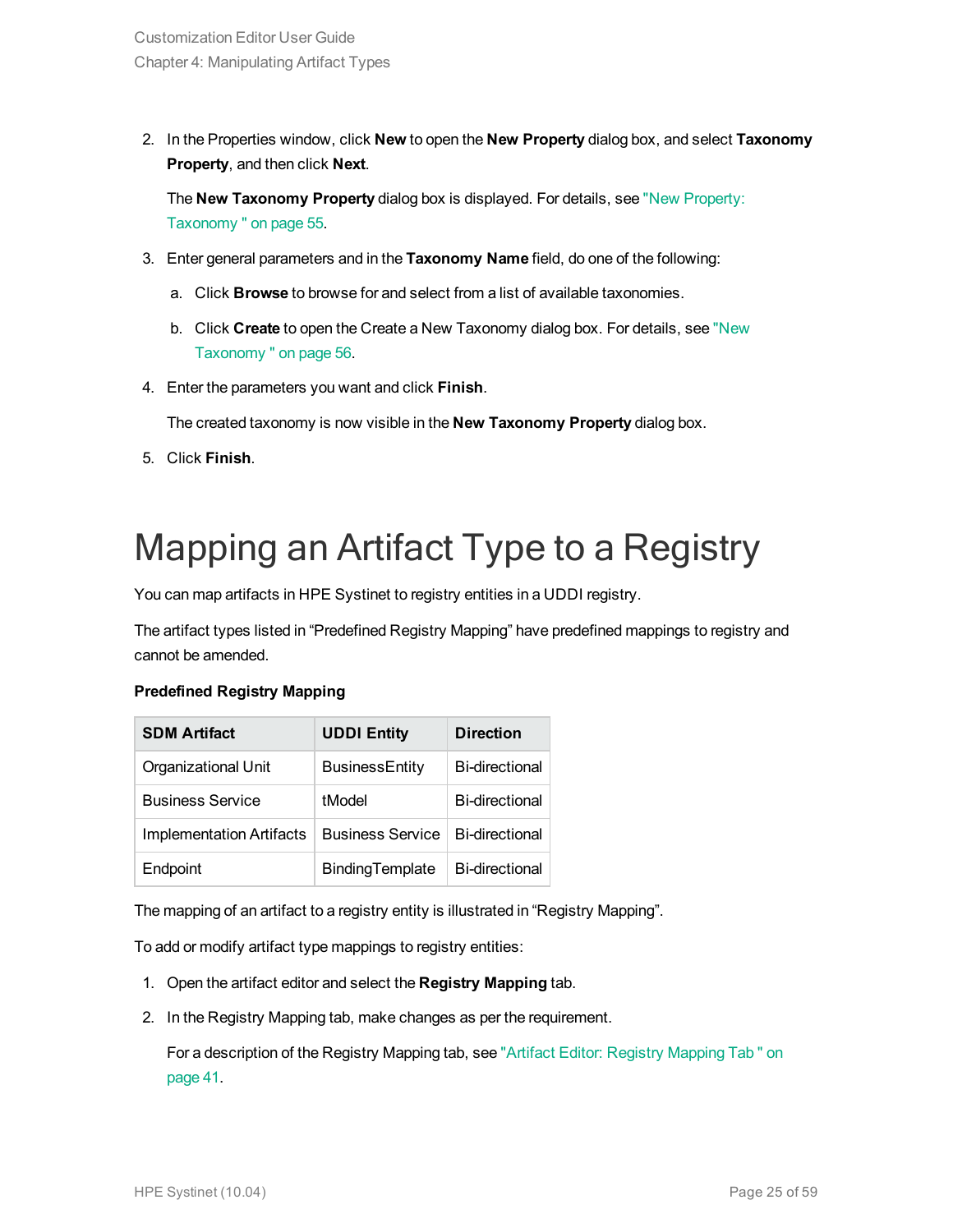For details on how to add an artifact mapping, see "Adding a Registry [Mapping](#page-25-0) for an Artifact [Type "](#page-25-0) below

For details on how to add a property mapping, see "Adding a Registry Mapping for a [Property "](#page-25-1) [below.](#page-25-1)

<span id="page-25-0"></span>3. Press **Ctrl+S** to save your changes.

# Adding a Registry Mapping for an Artifact Type

You can map artifact types to registry entities.

To add an artifact mapping:

- 1. Open the Artifact Editor and select the **Registry Mapping** tab.
- 2. In the Artifact Mapping pane, click **Add**.

The New Artifact Mapping dialog box is displayed.

3. In the New Artifact Mapping dialog box, add the parameters you want.

For parameter descriptions, see "Registry Mapping: New Artifact [Mapping "](#page-56-1) on page 57.

<span id="page-25-1"></span>4. Click **Finish** to add the mapping.

### Adding a Registry Mapping for a Property

You can map properties to registry entity keyed references.

To add a property mapping:

- 1. Open the Artifact Editor and select the **Registry Mapping** tab.
- 2. In the Property Mapping pane, click **Add**.

The New Property Mapping dialog box is displayed.

3. In the New Property Mapping dialog box, add the parameters you want.

For parameter descriptions, see "Registry Mapping: New Property [Mapping "](#page-56-2) on page 57.

4. Click **Finish** to add the mapping.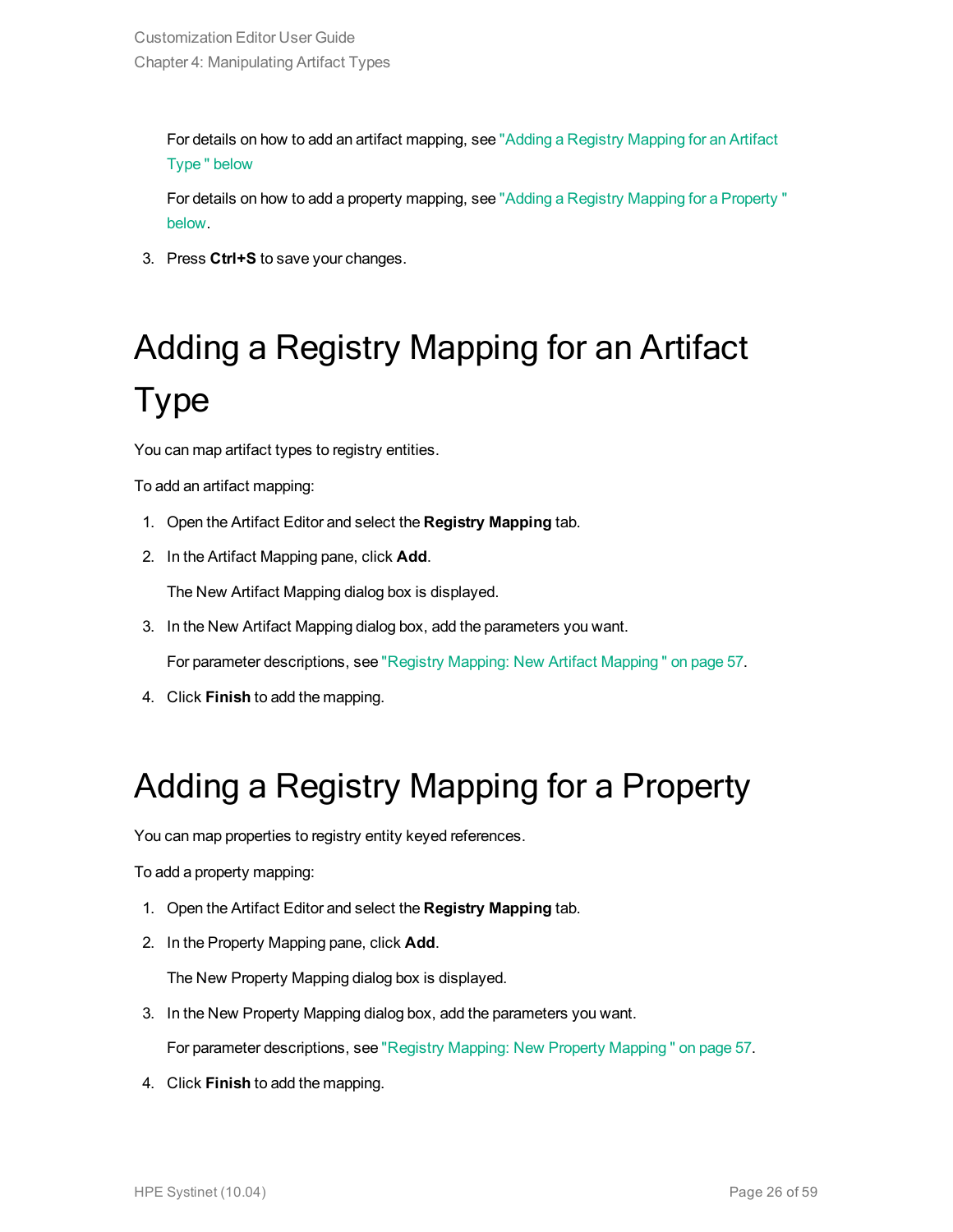## <span id="page-26-0"></span>Example: Adding the Department Property to Services

In this example, you add a new taxonomic property, department, to the service artifact.

To follow this example, you must first do the following:

- In Customization Editor, create a new extension dependent on the core extension, as described in "Creating an [Extension](#page-16-1) Project " on page 17.
- In Taxonomy Editor, create a new department taxonomy and deploy it to HPE Systinet, as described in the section *Example: Creating and Publishing a Department Taxonomy* in *HPE Systinet Taxonomy Editor Guide*.

To add the department property to services:

- 1. Open the Service editor and select the **Properties** tab.
- 2. In the Properties segment, click **New**.
- 3. Select **Taxonomy Property** and click **Next**.
- 4. Input **Department** as the **Display Name**.
- 5. For the **Taxonomy**, click **Browse** and import the **Departments** taxonomy.
- 6. Press **Ctrl+S** to save your changes to the business service artifact type.
- 7. Deploy your extension, as described in "Deploying [Extensions "](#page-34-0) on page 35.
- 8. Start your installation of HPE Systinet.

Add the property to the artifact in the user interface.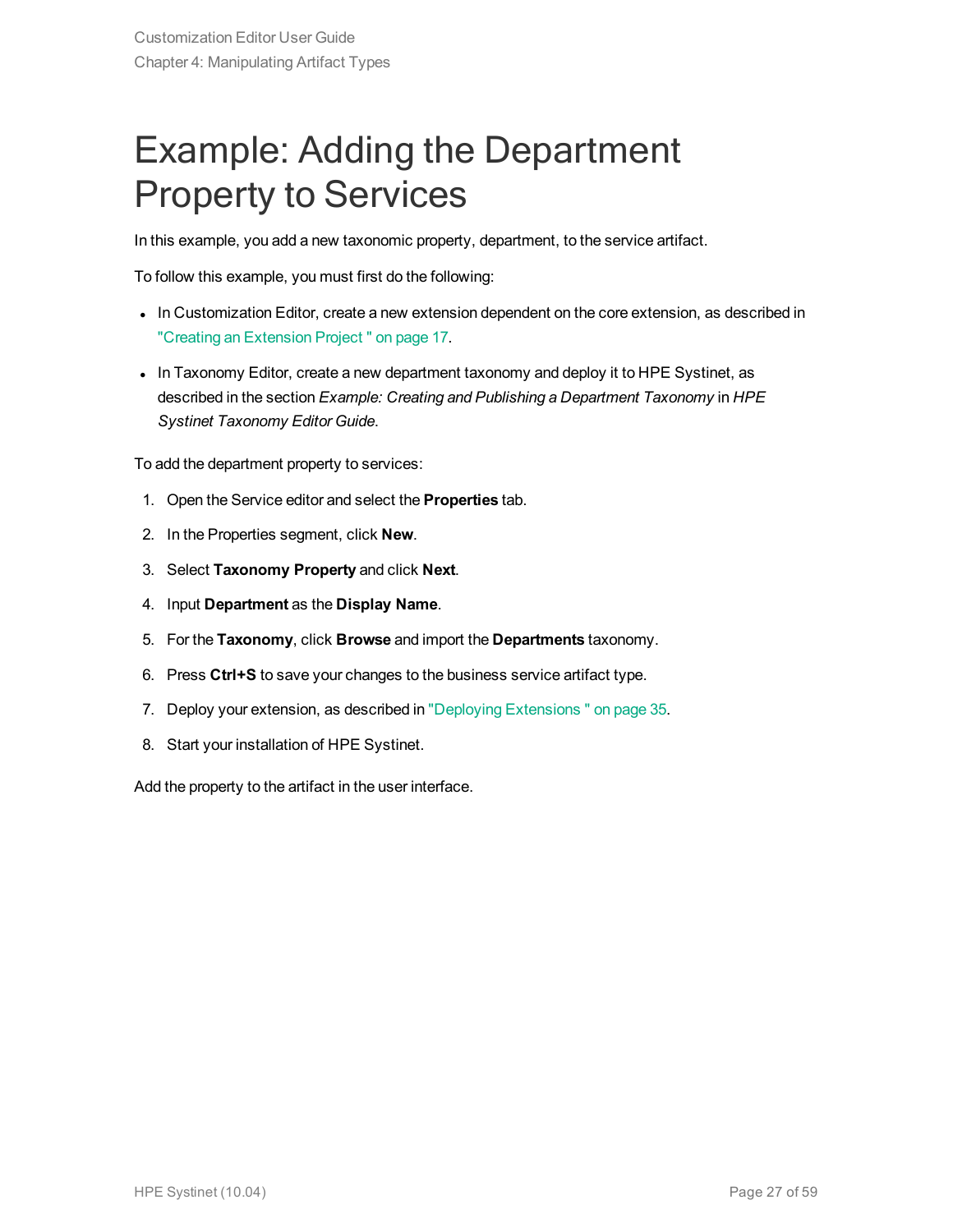# <span id="page-27-0"></span>Chapter 5: Manipulating Properties

Customization Editor enables you to create, modify, and delete properties and property groups in your extension project.

**Caution:** HPE Systinet separates the SDM into two models, public and system. Customization Editor shows properties and property groups used by system artifacts, but prevents you from modifying them.

For more details about properties and property groups, see ["Properties "](#page-13-2) on page 14 and ["Property](#page-15-0) [Groups "](#page-15-0) on page 16.

This chapter describes the following procedures:

- "Creating a Property" below
- ["Modifying](#page-28-0) a Property" on the next page
- ["Creating](#page-28-1) a Property Group" on the next page
- ["Modifying](#page-29-0) a Property Group" on page 30

In addition, ["Manipulating](#page-21-0) Artifact Types " on page 22 includes the following procedures related to properties:

- ["Modifying](#page-22-1) the Properties of an Artifact Type" on page 23
- <span id="page-27-1"></span>• "Mapping an Artifact Type to a Registry" on page 25

## Creating a Property

You can create properties individually and then add them to artifact types later.

To create a property:

- 1. Do one of the following:
	- a. From the menu, select **File > New > Property**.
	- b. In the Extension Explorer, open the context menu for the Property Descriptors branch, select **New Property**, and then select the property type.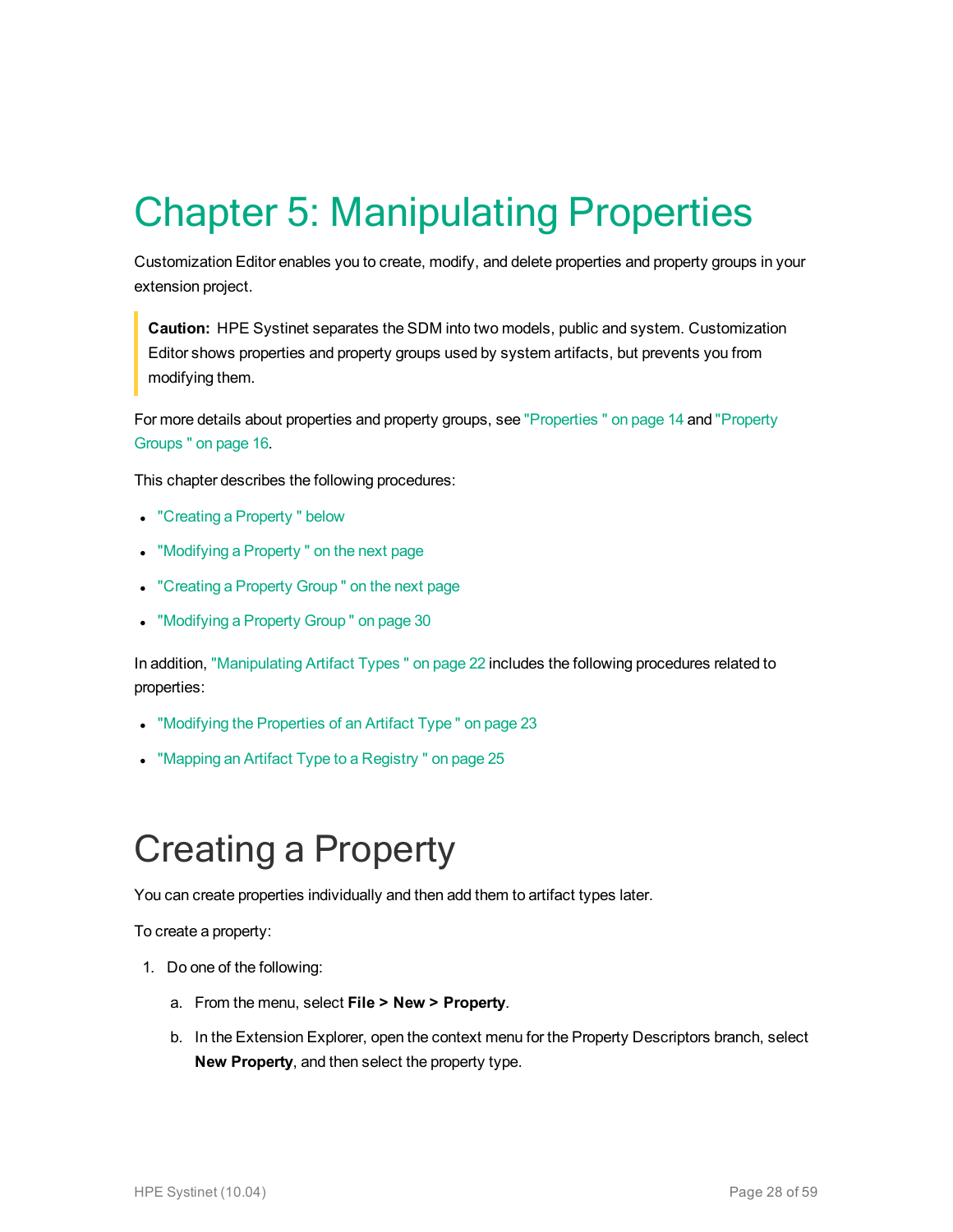c. In the Extension Explorer, open the context menu for a property type branch and select **New Type Property** to create a property of that type.

The New Property dialog box is displayed.

2. In the New Property dialog box, add the property parameters you want.

For parameter descriptions of each property type, see the following:

- <sup>o</sup> "New Property: [Primitive "](#page-53-1) on page 54
- <sup>o</sup> "New Property: [Relationship "](#page-53-2) on page 54
- <sup>o</sup> "New Property: [Taxonomy "](#page-54-0) on page 55

For localname naming conventions, see ["Localname](#page-58-0) Naming Rules " on page 59.

<span id="page-28-0"></span>3. Click **Finish** to create the property.

## Modifying a Property

Customization Editor enables you to modify properties.

To edit a property:

- 1. Open the Property Editor.
- 2. In the Property Editor, make the required changes.

For a description of the Property Editor, see ["Property](#page-43-0) Editor " on page 44.

<span id="page-28-1"></span>3. Press **Ctrl+S** to save your changes.

## Creating a Property Group

Many artifact types share sets of the same properties. It is useful to create groups of properties and add these to artifact types instead of adding each property individually.

To create a property group:

- 1. Do one of the following:
	- a. From the menu, select **File > New > Property Group.**
	- b. In the Extension Explorer, open the context menu for the Property Groups branch, and select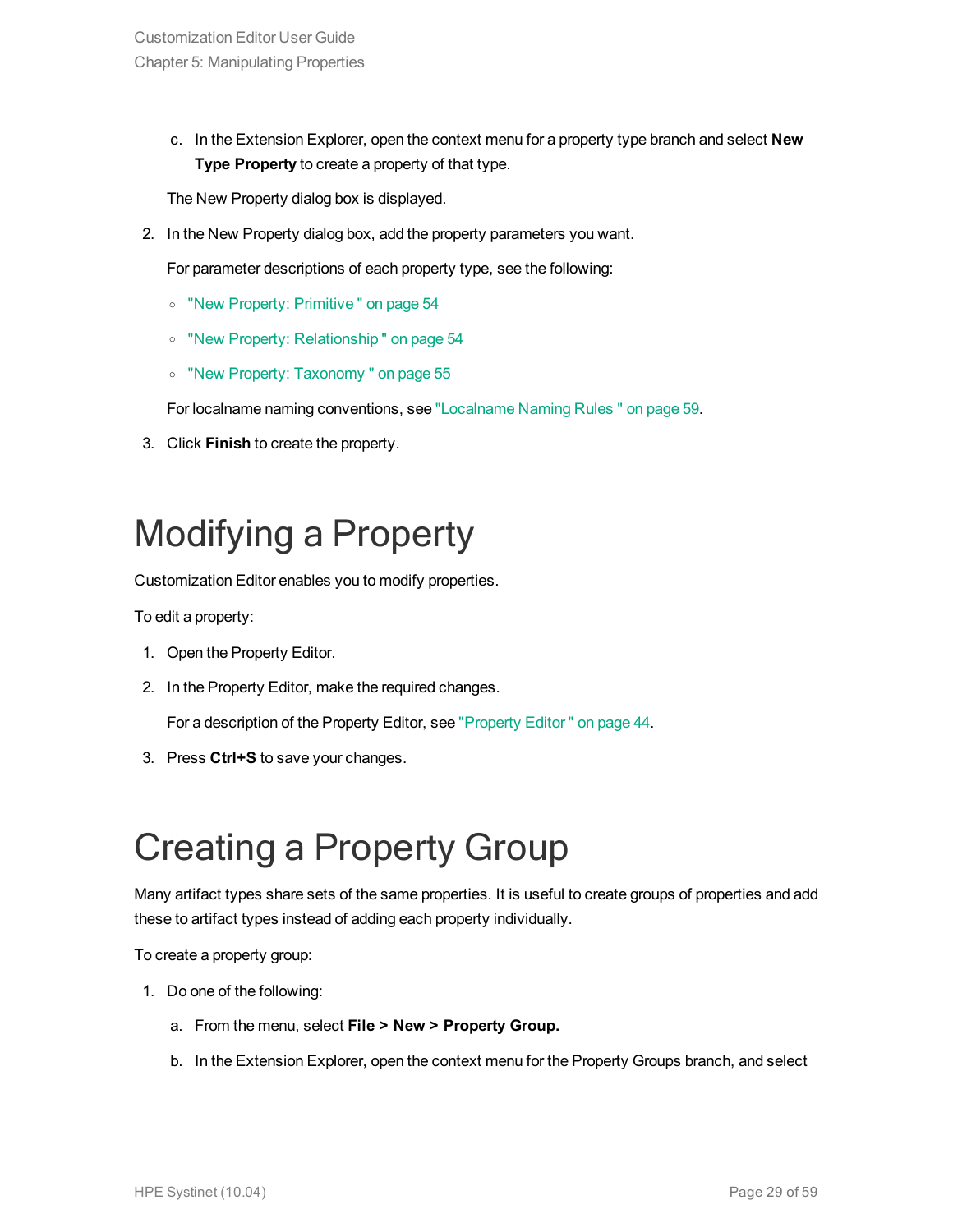#### **New Property Group**.

c. Open the Artifact Editor and select the Properties tab. In the Property Groups pane, click **New** to create a new property group as a set of attributes for an artifact type.

The New Property Group dialog box is displayed.

2. In the New Property Group dialog box, add the parameters you want.

For parameter descriptions, see "New [Property](#page-55-0) Group " on page 56.

<span id="page-29-0"></span>3. Click **Finish** to create the property group.

## Modifying a Property Group

Customization Editor enables you to modify property groups.

To edit a property group:

- 1. Open the property group editor.
- 2. In the Property Group Editor, make the required changes.

For a description of the Property Group Editor, see ["Property](#page-45-0) Group Editor" on page 46.

3. Press **Ctrl+S** to save your changes.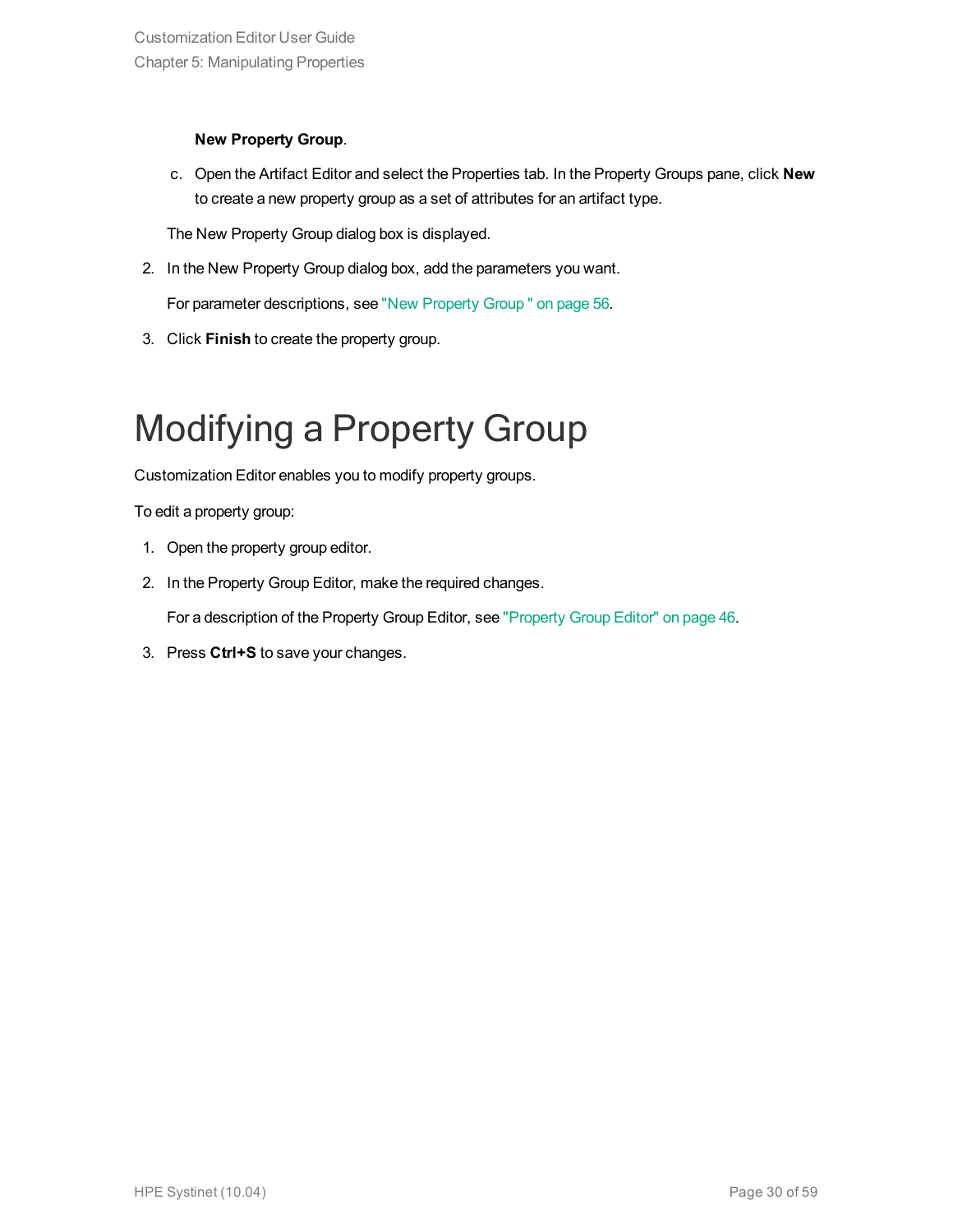# <span id="page-30-0"></span>Chapter 6: Creating and Using **Components**

Customization Editor enables you to create custom components, for use in the customizable HPE Systinet user interface.

To create and use components:

1. Create a new extension project, selecting **Develop JSPs**, and setting the appropriate application server settings.

For details, see as described in "Creating an [Extension](#page-16-1) Project " on page 17.

2. Create a component.

For details, see "Creating a [Component "](#page-30-1) below.

3. Create a task to use your component.

For details, see ["Creating](#page-31-0) a Task " on the next page.

4. Develop the Java and JSP that the component uses.

For details, see "Developing a [Component "](#page-31-1) on the next page.

5. Deploy the code extension to HPE Systinet.

For details, see"Deploying [Extensions "](#page-34-0) on page 35.

<span id="page-30-1"></span>6. Perform the appropriate UI customization to use your component in HPE Systinet.

## Creating a Component

Components are functional elements that you can call using a number of different elements in the HPE Systinet UI.

To create a component:

- 1. Do one of the following:
	- a. In the Extension Explorer, open the context menu for the Components branch and select **New Component**.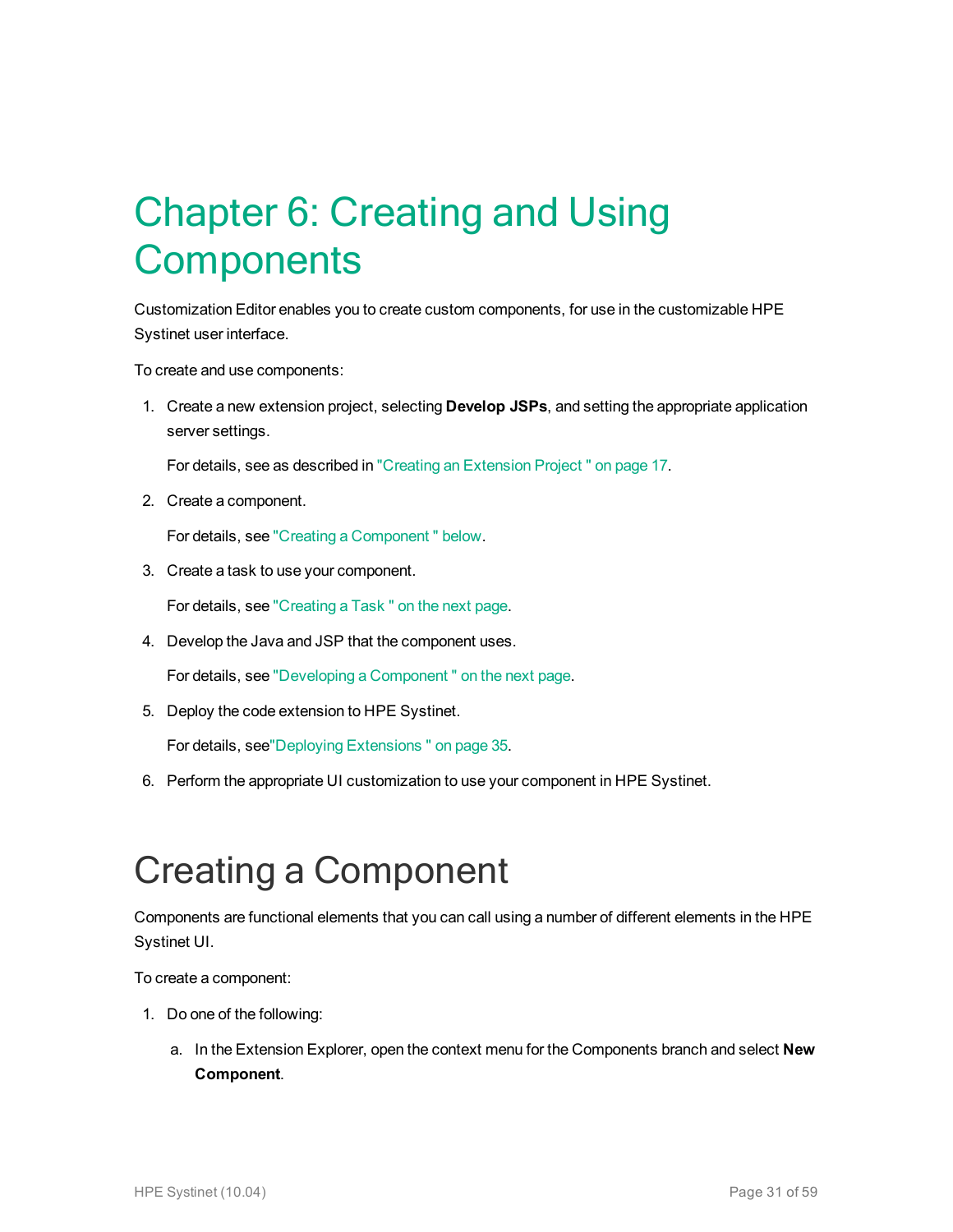b. In the Components Editor, click **Add**.

The New Component dialog box is displayed.

- 2. In the New Component dialog box, add the parameters you want. For parameter definitions, see "New [Component "](#page-49-1) on page 50.
- <span id="page-31-0"></span>3. Click **Finish** to create the component.

## Creating a Task

Tasks are top level components accessible via their URIs. The addition of a URI allows you to access the component in the HPE Systinet UI, and to create more sophisticated multi-layered components.

To create a task:

- 1. Do one of the following:
	- a. In the Extension Explorer, open the context menu for the Tasks branch and select **New Task**.
	- b. In the Tasks editor, click **Add**.

The New Task dialog box is displayed.

2. In the New Task dialog box, add the parameters you want.

For parameter descriptions, see "New [Task "](#page-55-1) on page 56.

<span id="page-31-1"></span>3. Click **Finish** to create the task.

## Developing a Component

When you create a component, as described in "Creating a Component" on the previous page, the templates for the Java class and JSP page are created automatically.

To view this code, switch to the Java or Debug perspective.

The project contains two source folders containing the Java and JSP files, respectively.

To open an edit view, double-click the source file you want to edit. In the edit view, you can write a custom component.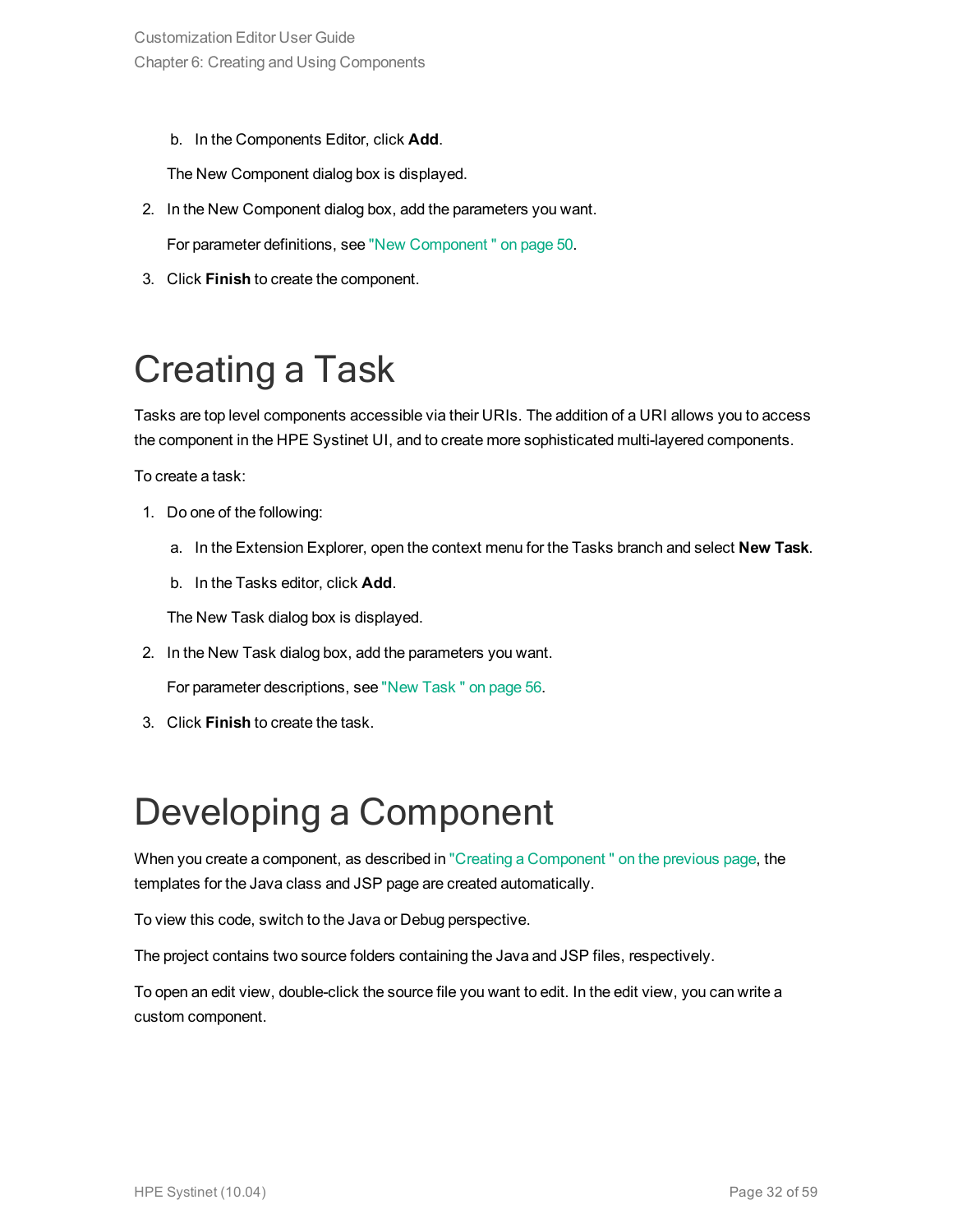# <span id="page-32-0"></span>Chapter 7: Modifying Taxonomies

Customization Editor controls which taxonomies are available in the extension project. You can create and modify taxonomies from your extension project.

Creating and modifying taxonomies uses the Taxonomy Editor functionality.

For details, see the *HPE Systinet Taxonomy Editor Guide*.

To control taxonomies in your extension project:

- 1. In the Extension Explorer, double-click the Taxonomies branch to open the Taxonomies editor.
- 2. To modify the available taxonomies in your extension project, do one of the following:
	- a. Open the taxonomy from the extension project, and edit the parameters as required.

The modified taxonomy is then indicated by a **>** next to the taxonomy.

b. To import taxonomies from HPE Systinet and add them to the extension, click **Import**. Select multiple taxonomies by holding the **Ctrl** key.

You can also import taxonomies in the Server Explorer view. For more details, see ["Server](#page-12-0) [Explorer "](#page-12-0) on page 13.

c. To update taxonomies in your extension to newer versions from HPE Systinet, click **Update**. Select multiple taxonomies by holding the **Ctrl** key.

Alternatively, in the Extension Explorer, expand the branches in the Taxonomy branch, select the taxonomy (use the **Ctrl** key to select multiple taxonomies), open the context menu, and select **Update Taxonomy**.

The selected taxonomies are added as separate items for modification under the Taxonomy branch.

d. To remove a taxonomy from the extension, select the taxonomy and click **Remove**. Select multiple taxonomies by holding the **Ctrl** key.

To enable the import or update of taxonomies from HPE Systinet, you must specify the correct server URL during configuration.

For details, see "Creating an [Extension](#page-16-1) Project " on page 17.

You can change the taxonomy in a taxonomy based property descriptor which is used in the current extension project.

To change the taxonomy in a taxonomy based property descriptor: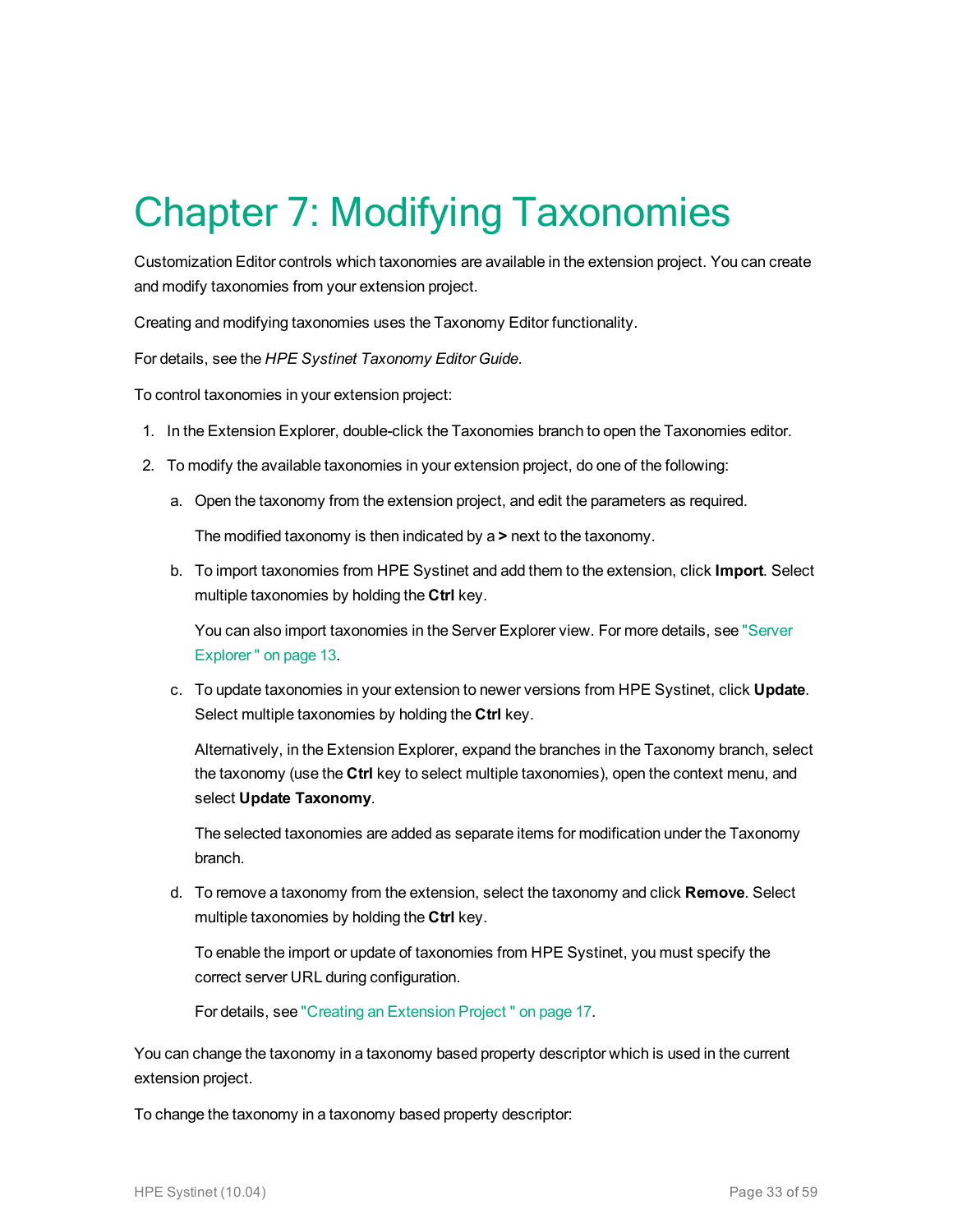- 1. In the tree menu of Extension Explorer, expand **SDM Details > Taxonomy Property Descriptors** and double-click the descriptor you need to open its Editor in the Overview tab.
- 2. In the **Taxonomy Name** field, click **Browse**.
- 3. Select the taxonomy you want, and click **Select**.

The new taxonomy overrides the previous taxonomy in the property descriptor.

You cannot change the taxonomy in a taxonomy based property descriptor if the extension project is in production mode.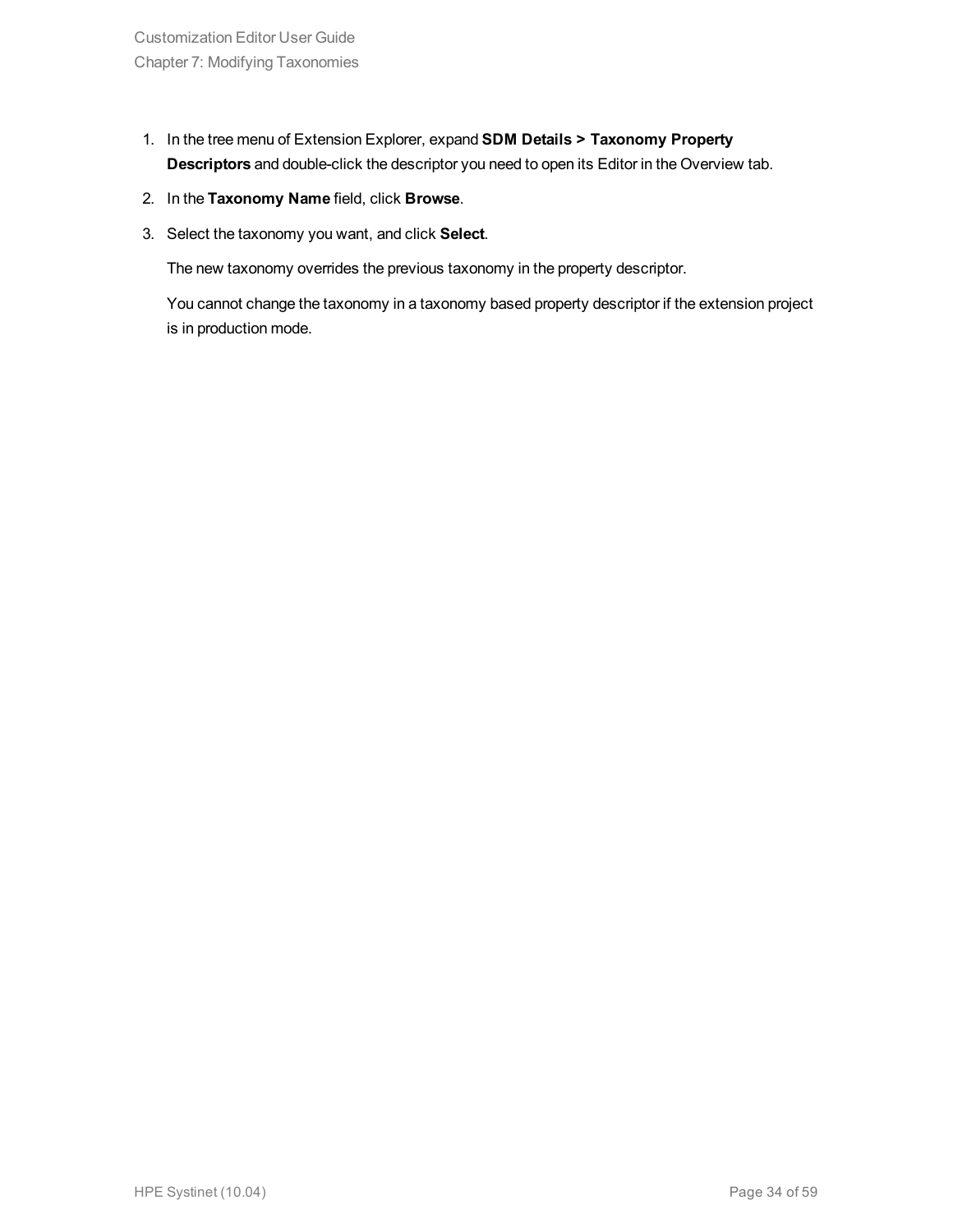# <span id="page-34-0"></span>Chapter 8: Deploying Extensions

Deploying an extension to HPE Systinet is a three-part process:

- 1. ["Exporting](#page-34-1) the Extension Project " below
- 2. ["Redeploying](#page-35-0) the EAR File " on the next page
- 3. "Deploying [Components](#page-35-1) to HPE Systinet " on the next page
- 4. "Deploying [Extensions](#page-36-0) Remotely" on page 37

Alternatively, if you are developing components in Customization Editor, you can directly deploy an extension from Customization Editor.

## <span id="page-34-1"></span>Exporting the Extension Project

Customization Editor displays the entire configuration of your extension and other dependent extensions. However, your extension consists only of any modifications and additions that you have made. Only these changes are stored when you save your project as an extension JAR file, and only these changes are deployed to HPE Systinet.

To create your extension package:

1. In the Extension Explorer or Project Explorer, open the context menu of the extension name, and select **HPE Systinet > Build Extension**.

The Export Extension dialog box is displayed.

2. Enter file name and location to save. Click **Save**.

By default, the Extension Folder set during configuration is selected.

For configuration details, see "Creating an [Extension](#page-16-1) Project " on page 17.

If the extension already exists, Customization Editor prompts you to confirm that you want to overwrite it.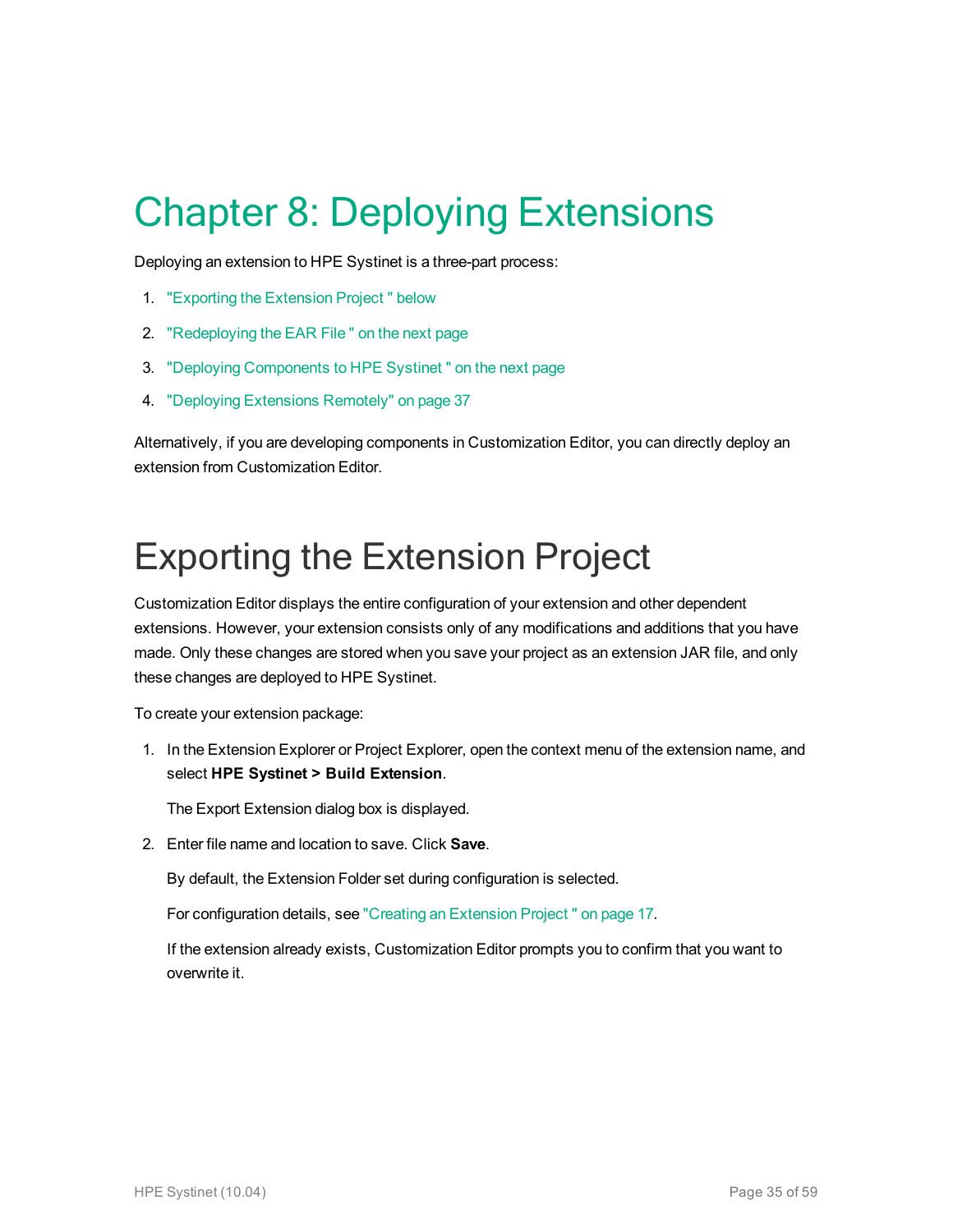## <span id="page-35-0"></span>Redeploying the EAR File

After using the Setup Tool to apply extensions or updates, you must redeploy the EAR file to the application server. For JBoss, you can do this using the Setup Tool.

To redeploy the EAR file to JBoss:

- 1. Stop the application server.
- 2. Start the Setup Tool by executing the following command:

#### **SYSTINET\_HOME/bin/setup.bat(sh)**.

- 3. Select the **Advanced** scenario and click **Next**.
- 4. Scroll down to select **Department** and click **Next**.

When the Setup Tool validates the existence of the JBoss Deployment folder, click **Next**.

- 5. Click **Finish** to close the Setup Tool.
- <span id="page-35-1"></span>6. Restart the application server.

## Deploying Components to HPE Systinet

If you are creating components in Customization Editor, it is not convenient to continually build and apply extensions to HPE Systinet. Customization Editor enables you to deploy your extension directly to HPE Systinet.

Only HPE Systinet deployed to a JBoss application server is supported by this release.

To directly deploy an extension from Customization Editor:

- 1. Stop the application server.
- 2. Switch to the Debug perspective in Customization Editor.
- 3. From the main menu, select **Run > External Tools > Open External Tools Dialog**.

The External Tools dialog box is displayed.

- 4. Select **Ant Build > Customization Editor – Apply Extension**.
- 5. Click **Run** to apply the extension.

The Console view displays the output of the deployment process.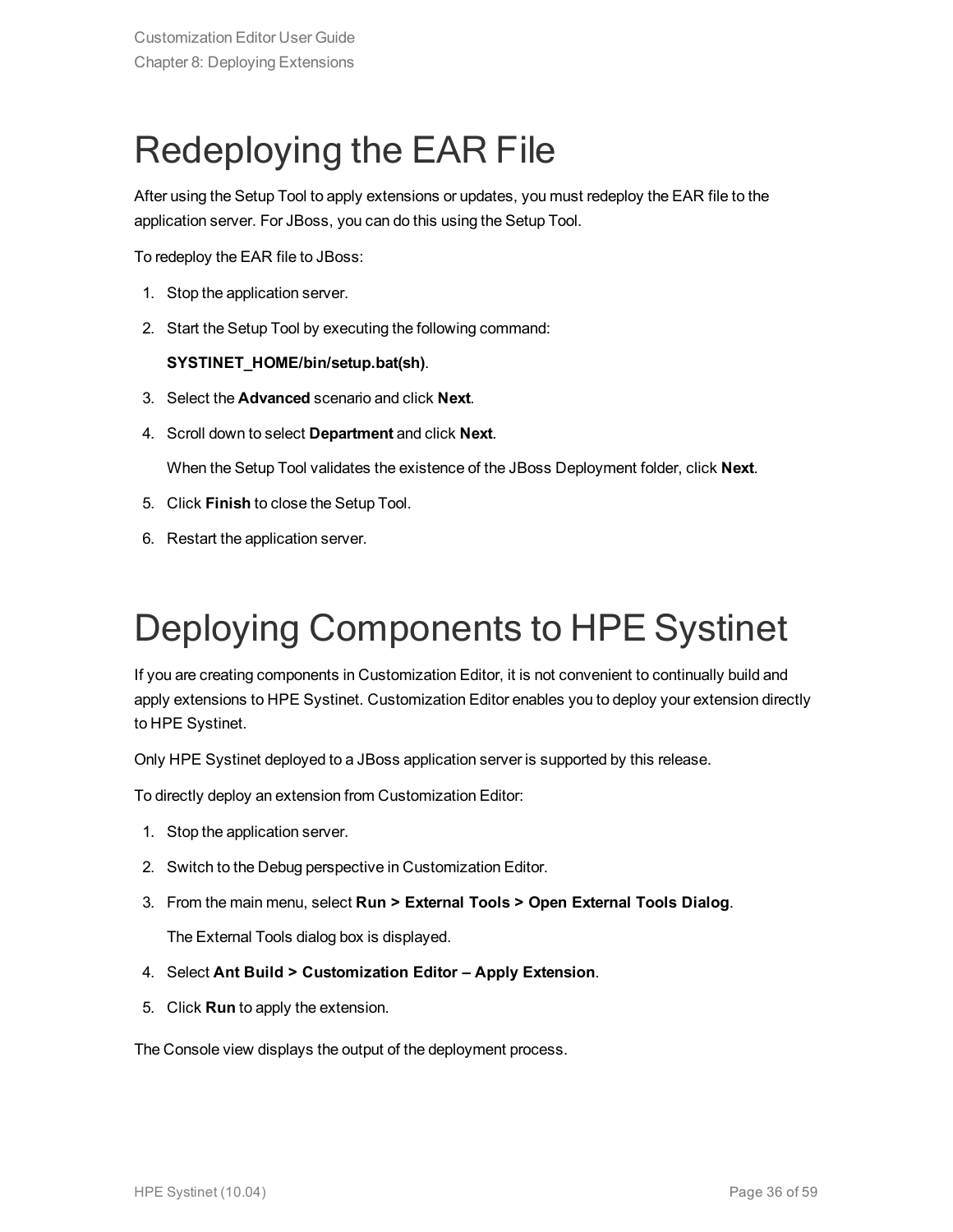## <span id="page-36-0"></span>Deploying Extensions Remotely

In addition to manual deployment, you can deploy an extension remotely from Workbench to Systinet server.

To deploy the extension, follow these steps:

- 1. Open the extension project.
- 2. In the Extension Explorer or Project Explorer, open the context menu of the extension name and select **HPE Systinet > Apply To Server**.

You can also apply the extension to other servers. Right-click the extension project name in the Extension Explorer or Project Explorer to open the context menu and select **HPE Systinet > Apply To Other Server**.

3. Follow the subsequent screens to deploy the extension to Systinet server.

**Note:** Remote deployment requires administrative rights. Thus, you are prompted to provide administrative credentials.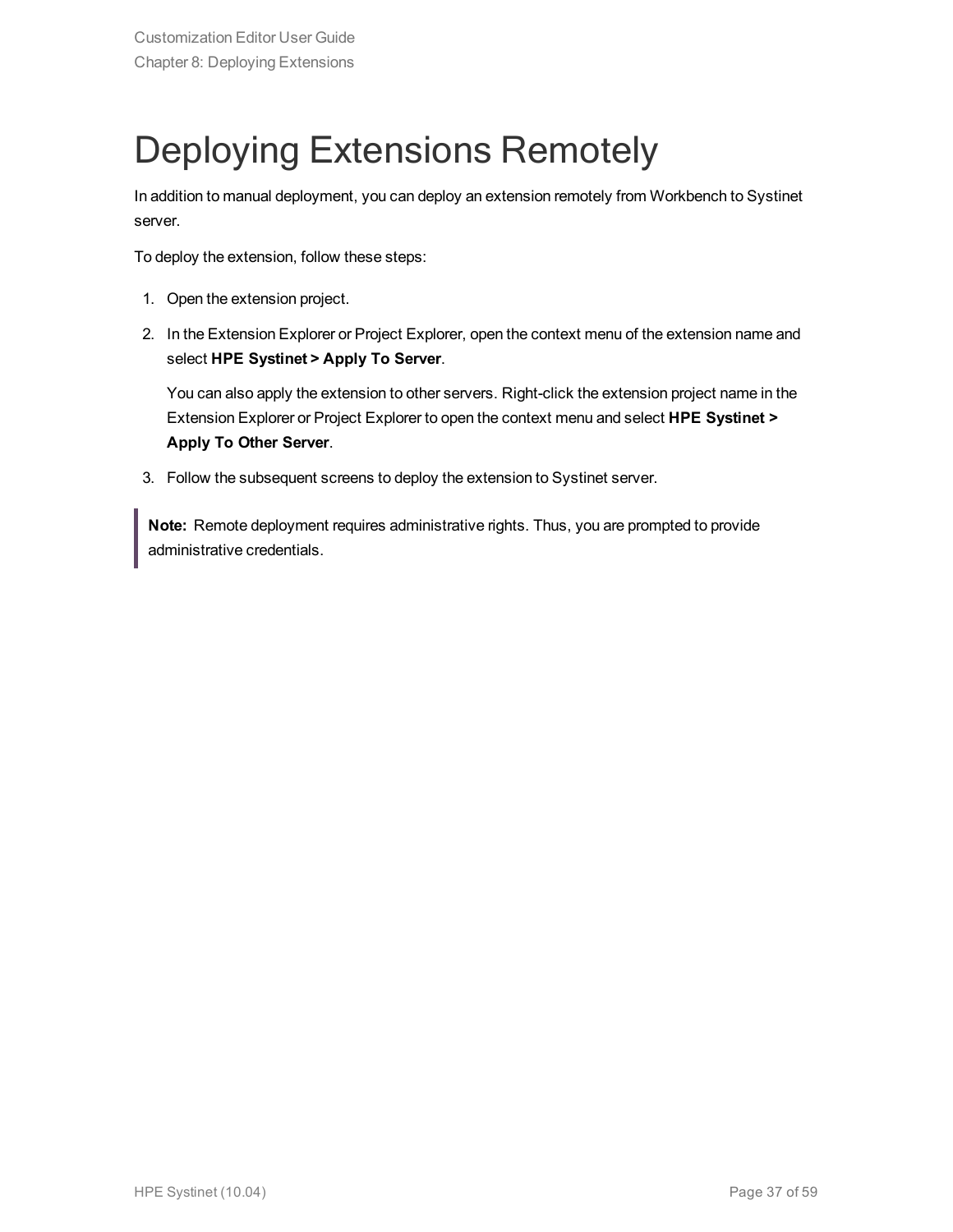## <span id="page-37-0"></span>Chapter 9: Views

Each Customization Editor view in the main and bottom-right section of the editor is described in the following sections:

- <sup>l</sup> ["Artifact](#page-37-1) Editor " below. Manage your SOA artifacts and customize their properties, appearance, and registry mapping.
- . ["Messages](#page-41-0) View " on page 42. View the action log as you customize your extension project.
- ["Project](#page-41-1) Editor" on page 42. Manage your extension project.
- ["Property](#page-43-0) Editor" on page 44. Manage your SOA properties and which perspectives can see and edit them.
- ["Property](#page-45-0) Group Editor" on page 46. Organize your properties into groups.
- ["Search](#page-46-0) View " on page 47. View the results of usage and entity searches.
- "Tasks Editor" on page 47. Manage tasks in HPE Systinet.
- <span id="page-37-1"></span><sup>l</sup> ["Taxonomies](#page-47-0) Editor " on page 48. Customize the taxonomies available in HPE Systinet.

## Artifact Editor

Artifacts are the basic building blocks of SOA and represent all types of entity. This editor enables you to modify the parameters, and properties of an artifact type within HPE Systinet. Each artifact type and package has an editor with the artifact name as the title.

Each editor contains the following tabs described in the following sections:

• "Artifact Editor: [Overview](#page-38-0) Tab" on the next page

The main attributes of the artifact type.

• "Artifact Editor: [Properties](#page-38-1) Tab" on the next page

The properties of the artifact type.

• "Artifact Editor: Registry [Mapping](#page-40-0) Tab" on page 41

The mapping of the artifact to registry entities.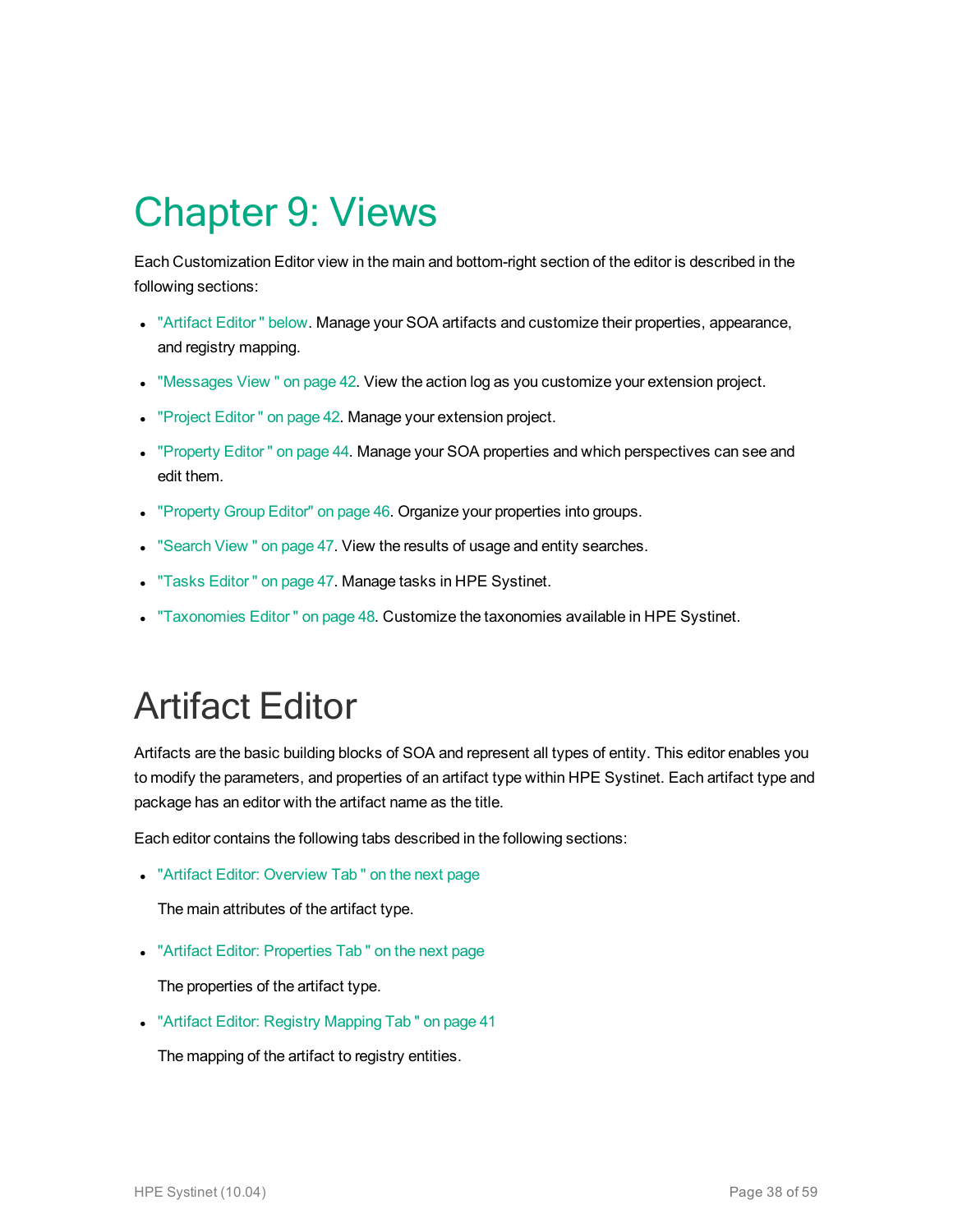### <span id="page-38-0"></span>Artifact Editor: Overview Tab

The **Overview** tab displays the general attributes of the artifact and allows you to modify some of them.

The Overview tab contains the following segments:

**Artifact General Information**. The following parameters related to artifacts shown in this pane. They are described in the table below:

| <b>Parameter</b>                  | <b>Definition</b>                                                                                                             |
|-----------------------------------|-------------------------------------------------------------------------------------------------------------------------------|
| URI                               | The identifier for the artifact descriptor in the configuration.                                                              |
| Display Name                      | The name of the artifact as it appears in the HPE Systinet UI.                                                                |
| Local Name                        | The name of the artifact as it is stored in the extension.                                                                    |
| Collection<br><b>Display Name</b> | The plural version of the name as it appears in the HPE Systinet UI.                                                          |
| Artifact Icon                     | Displays the icon used for the artifact in the UI with an option to change it.                                                |
| Package                           | The parent artifact type that this artifact type belongs to.                                                                  |
| <b>Extends Type</b>               | The artifact type that this artifact type inherits the properties of.                                                         |
| Description                       | The description of the artifact type as it appears in the HPE Systinet UI.                                                    |
| Deprecated                        | A check box indicating whether the artifact is currently active in the extension.                                             |
| <b>Revisionless</b>               | Indicates whether the artifact creates a new revision when it updates.                                                        |
| Abstract                          | A check box indicating whether the artifact is an artifact package which does<br>not have actual instances in the repository. |
| Data<br>Attachment                | Indicates the type of data content that may be attached to the artifact.                                                      |

#### <sup>l</sup> **Properties**

<span id="page-38-1"></span>A summary of different properties that the artifact has. Each of the links opens the **Properties** tab described in "Artifact Editor: [Properties](#page-38-1) Tab " below.

### Artifact Editor: Properties Tab

The **Properties** tab displays all the properties of the artifact and enables you to add and remove them.

This tab contains the following panes: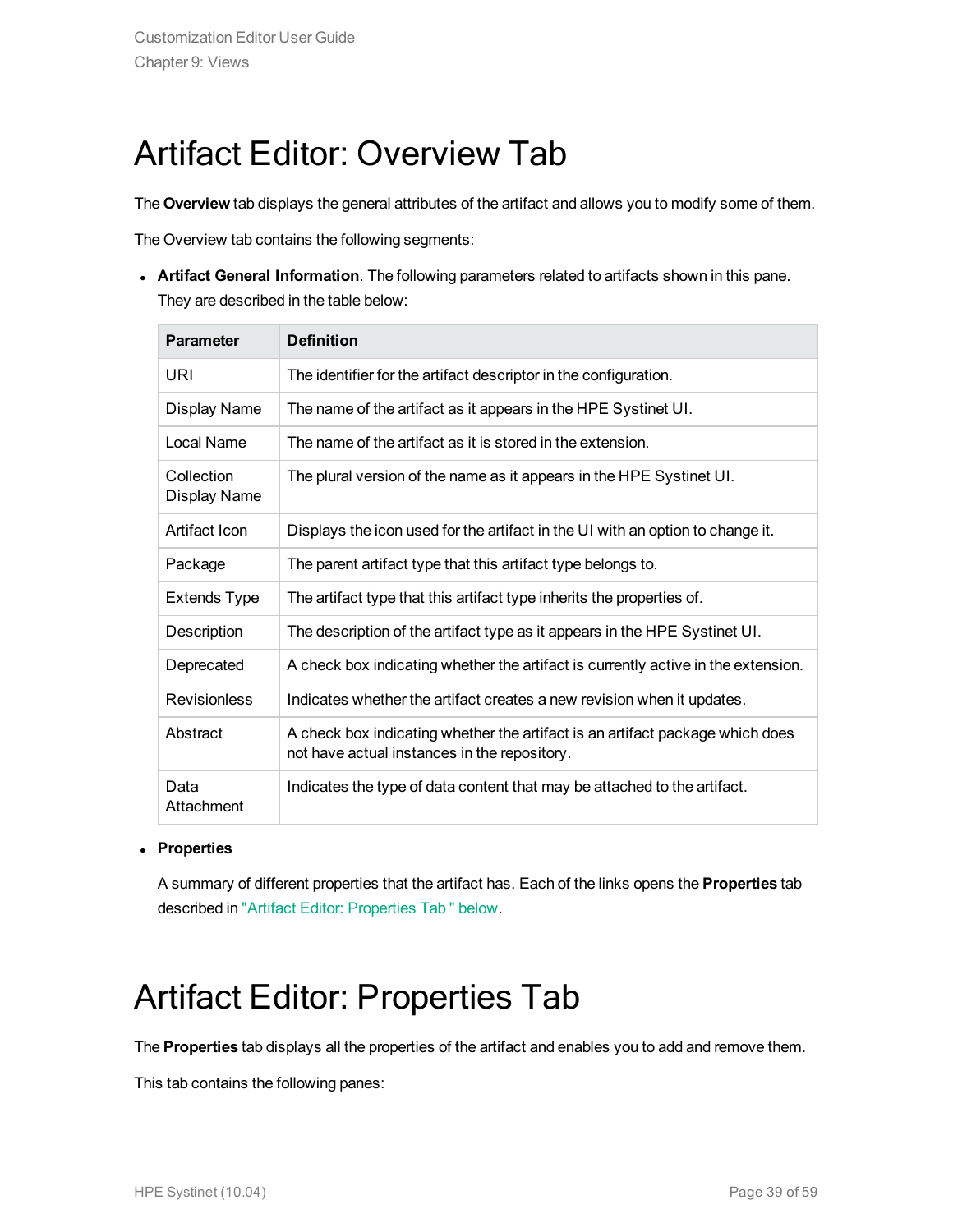#### **• Properties**

This is the list of individual properties of the artifact. On the right are the following buttons:

- <sup>o</sup> **New** opens the **New Property** dialog described in "Creating a [Property "](#page-27-1) on page 28.
- o **Add** adds a property to the artifact type from the list of available property descriptors, set its cardinality, and its location on the **View Artifact** page.
- <sup>o</sup> **Deprecate** deactivates the property in the artifact type.
- <sup>o</sup> **Undeprecate** reactivates the property in the artifact type.
- <sup>o</sup> **Remove** removes the selected property from the artifact type.

#### <sup>l</sup> **Property Groups**

This is the list of the property groups of the artifact. On the right are the following buttons:

- <sup>o</sup> **New** opens the **New Property Group** dialog. For details, see ["Creating](#page-28-1) a Property Group " on [page](#page-28-1) 29.
- $\circ$  **Add** adds a property group to the artifact type from the list of available property groups.
- <sup>o</sup> **Remove** removes the selected property group from the artifact type.

#### <sup>l</sup> **Inherited Groups and Properties**

If the artifact is based on another artifact then this segment displays the inherited artifact and its properties and groups.

The following property parameters are displayed in these panes:

| <b>Parameter</b> | <b>Definition</b>                                                                                                                                                                                                                                                                                                                                                   |
|------------------|---------------------------------------------------------------------------------------------------------------------------------------------------------------------------------------------------------------------------------------------------------------------------------------------------------------------------------------------------------------------|
| Name             | The name of the property as it appears in the HPE Systinet UI.                                                                                                                                                                                                                                                                                                      |
| Cardinality      | The occurrence of the property in an artifact with options:<br><b>Optional</b><br>$\circ$<br>The property is not required to be populated.<br><b>Required</b><br>$\circ$<br>The property must be populated.<br><b>Multiple</b><br>$\circ$<br>The cardinality is determined by the MinOccurs/MaxOccurs defined in the<br>"Property Editor: Advanced Tab" on page 45. |
| Extension        | The extension to which this property is part of.                                                                                                                                                                                                                                                                                                                    |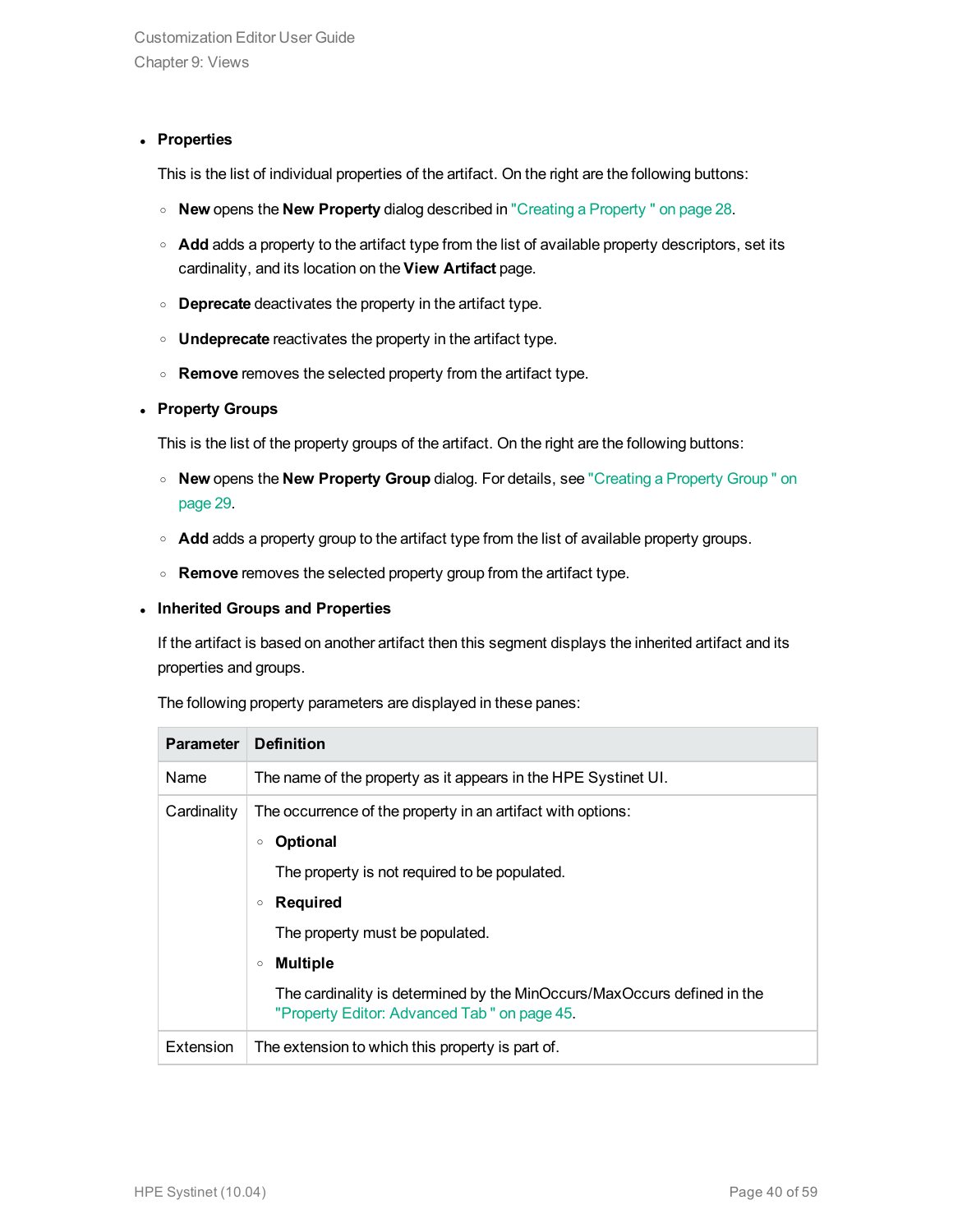## <span id="page-40-0"></span>Artifact Editor: Registry Mapping Tab

The **Registry Mapping** tab displays any mappings between the artifact and entities in registries and allows you to create, edit, and remove them.

This tab has the following panes:

#### <sup>l</sup> **Artifact Mapping**

This is the list of registry entities that represent the artifact in registries. On the right are the following buttons:

- <sup>o</sup> **Add** adds a registry mapping, as described in "Mapping an Artifact Type to a [Registry "](#page-24-0) on page [25](#page-24-0)
- <sup>o</sup> **Edit** edits the mapping, as described in "Mapping an Artifact Type to a [Registry "](#page-24-0) on page 25
- <sup>o</sup> **Remove** removes the mapping from the artifact.

The following registry mapping parameters are displayed in this pane:

| <b>Parameter</b>  | <b>Definition</b>                                                    |
|-------------------|----------------------------------------------------------------------|
| Registry Name     | The registry that the artifact type is mapped to.                    |
| <b>TModel Key</b> | The taxonomy key used to categorize the UDDI entity in the registry. |
| Key Name          | The name used to categorize the UDDI entity in the registry.         |
| <b>Key Value</b>  | The value used to categorize the UDDI entity in the registry.        |
| Extension         | The extension to which this mapping is part of.                      |

#### <sup>l</sup> **Property Mappings**

This is the list of the properties of the artifact and if they are mapped to a registry. On the right are the following buttons:

- **Add** adds a new registry mapping for the selected property, as described in ["Mapping](#page-24-0) an Artifact Type to a [Registry "](#page-24-0) on page 25.
- <sup>o</sup> **Edit** edits a property mapping, as described in "Mapping an Artifact Type to a [Registry "](#page-24-0) on page [25](#page-24-0).
- <sup>o</sup> **Remove** removes a mapping from the selected property.

The following registry mapping parameters are displayed in this pane: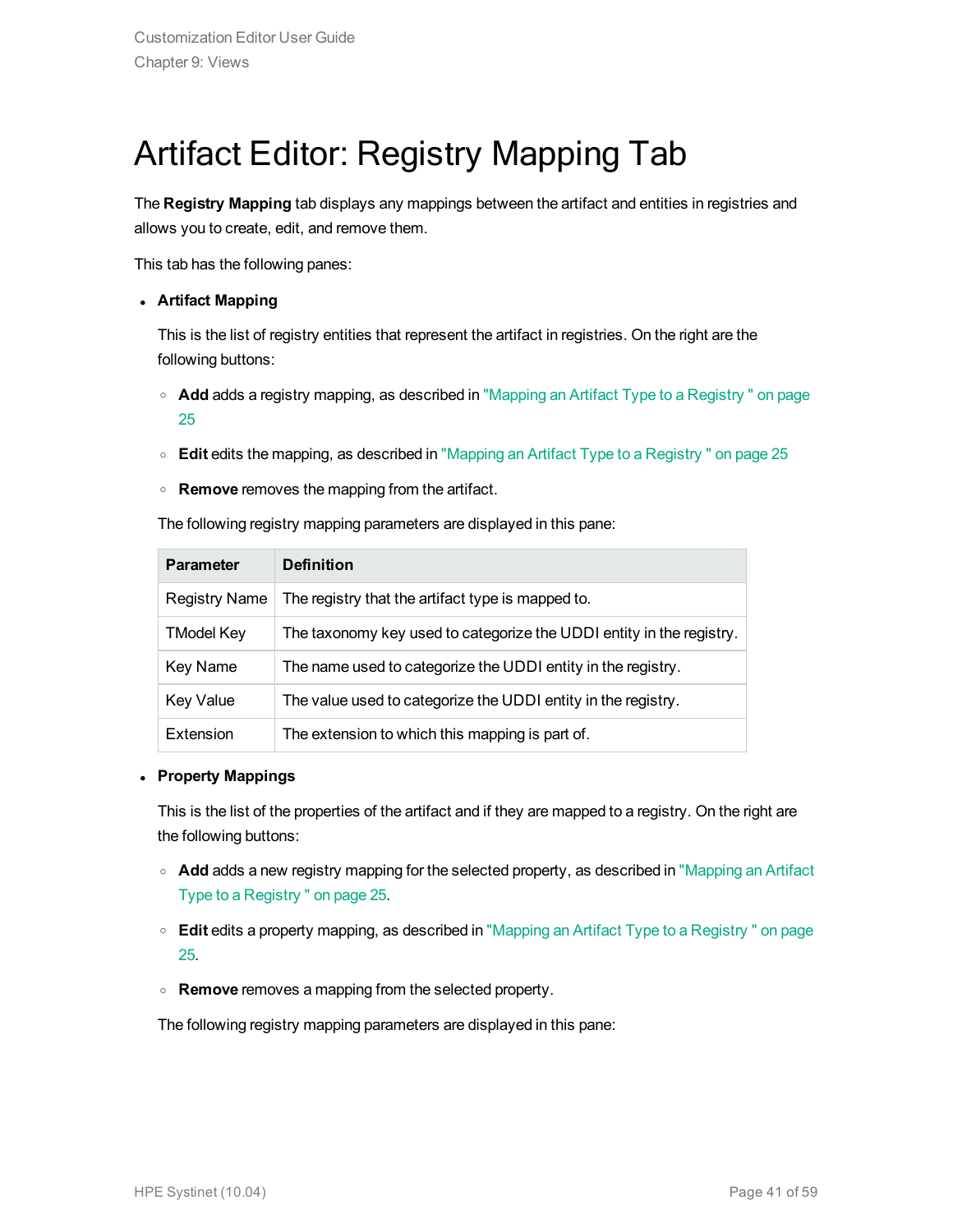| <b>Parameter</b>     | <b>Definition</b>                                                    |
|----------------------|----------------------------------------------------------------------|
| <b>Property Name</b> | The name of the property.                                            |
| <b>Registry Name</b> | The registry that the artifact type property is mapped to.           |
| <b>TModel Key</b>    | The taxonomy key used to categorize the UDDI entity in the registry. |
| Key Name             | The name used to categorize the UDDI entity in the registry.         |
| Extension            | The extension to which this property is part of.                     |

## <span id="page-41-0"></span>Messages View

The **Messages** view tracks the changes that you make to extension entities and displays any warnings and problems that may occur as a result of those actions:

<span id="page-41-1"></span>Double-click an item in the tree to open the relevant editor for that object.

## Project Editor

The project editor allows you to configure your extension project. It contains three tabs described in the following sections:

- "Project Editor: [Overview](#page-41-2) Tab " below
- "Project Editor: [Environment](#page-42-0) Tab" on the next page
- <span id="page-41-2"></span>• "Project Editor: [Dependencies](#page-42-1) Tab" on the next page

### Project Editor: Overview Tab

The **Overview** tab enables you to view and amend the basic parameters of your extension project.

The **Overview** tab contains the following collapsible panes:

**Project details** displays the following parameters for the extension project: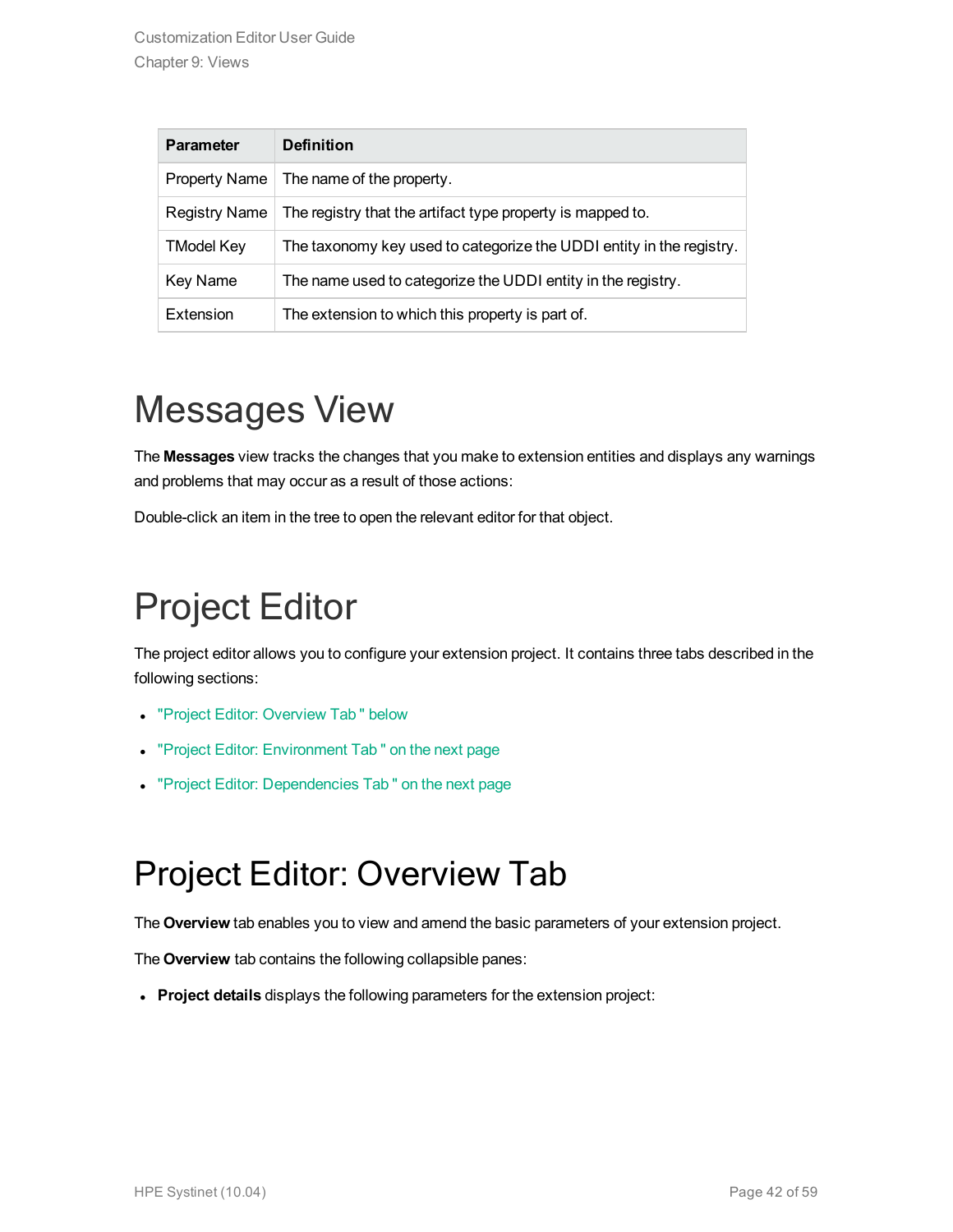| <b>Parameter</b> | <b>Definition</b>                                         |
|------------------|-----------------------------------------------------------|
| Project name     | The name of the extension project.                        |
| Project type     | The project is an extension project.                      |
| Project location | The workspace folder that contains the extension project. |
| Last modified    | The last time the project was changed.                    |

**Extension details** enables you to configure some of the extension project parameters:

| <b>Parameter</b> | <b>Definition</b>                                                            |
|------------------|------------------------------------------------------------------------------|
| Name             | The display name of the extension.                                           |
| Version          | The version number of the extension project.                                 |
| Description      | A description of the extension project.                                      |
| URI              | The identifier for the extension in the configuration (not editable).        |
| Namespace        | The prefix used for the URI when you create a new artifact type or property. |

## <span id="page-42-0"></span>Project Editor: Environment Tab

The **Environment** tab displays the parameters of the HPE Systinet server that the Customization Editor is configured for.

| <b>Parameter</b>                 | <b>Definition</b>                                                                       |
|----------------------------------|-----------------------------------------------------------------------------------------|
| Platform Home                    | Your HPE Systinet installation folder.                                                  |
| <b>Extension Folder</b>          | The location of the extension folder in your HPE Systinet installation.                 |
| Server URL                       | The URL used to access HPE Systinet.                                                    |
| Deploy JSPs                      | Indicates if component and JSP development is configured for your<br>extension project. |
| <b>JBoss Deploy</b><br>Directory | Deployment directory for your JBoss application server.                                 |
| JBoss JNDI Port                  | JNDI port configured in your JBoss application server.                                  |
|                                  |                                                                                         |

The **Environment** tab contains the following parameters:

### <span id="page-42-1"></span>Project Editor: Dependencies Tab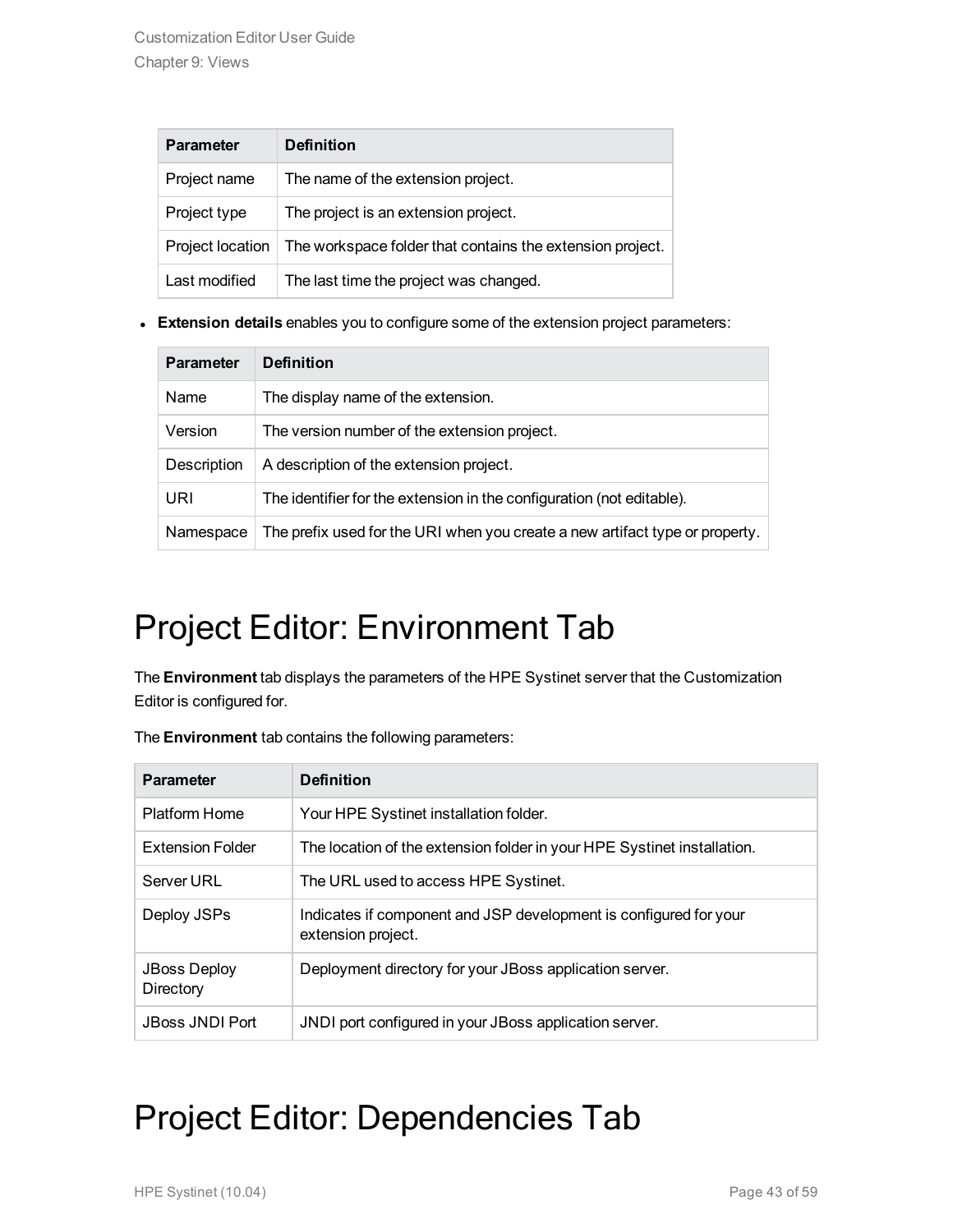The **Dependencies** tab displays general information about your extension project and any dependencies that is has:

The **Dependencies** tab contains the following panes:

- **Extension dependencies** displays a tree of extensions that the extension project is dependent on.
- <sup>l</sup> **Project and extension general information** displays parameters of the extension project:

| <b>Parameter</b> | <b>Definition</b>                                                             |
|------------------|-------------------------------------------------------------------------------|
| Name             | The name of the extension.                                                    |
| Version          | The version number of the extension project.                                  |
| Description      | A description of the extension project.                                       |
| URI              | The identifier for the extension project in the configuration (not editable). |
| <b>Buildtime</b> | The creation date and time of the extension.                                  |

## <span id="page-43-0"></span>Property Editor

Properties are attributes of artifacts. The property editor allows you to modify the properties in your extension project. Each property has an editor with the property name as the title containing the tabs described in the following sections:

• "Property Editor: [Overview](#page-43-1) Tab " below

The main attributes of the property.

• "Property Editor: [Advanced](#page-44-0) Tab" on the next page

<span id="page-43-1"></span>The advanced attributes of the property.

### Property Editor: Overview Tab

The **Overview** tab displays the general attributes of the artifact and enables you to modify some of them.

This tab contains the following panes:

**.** General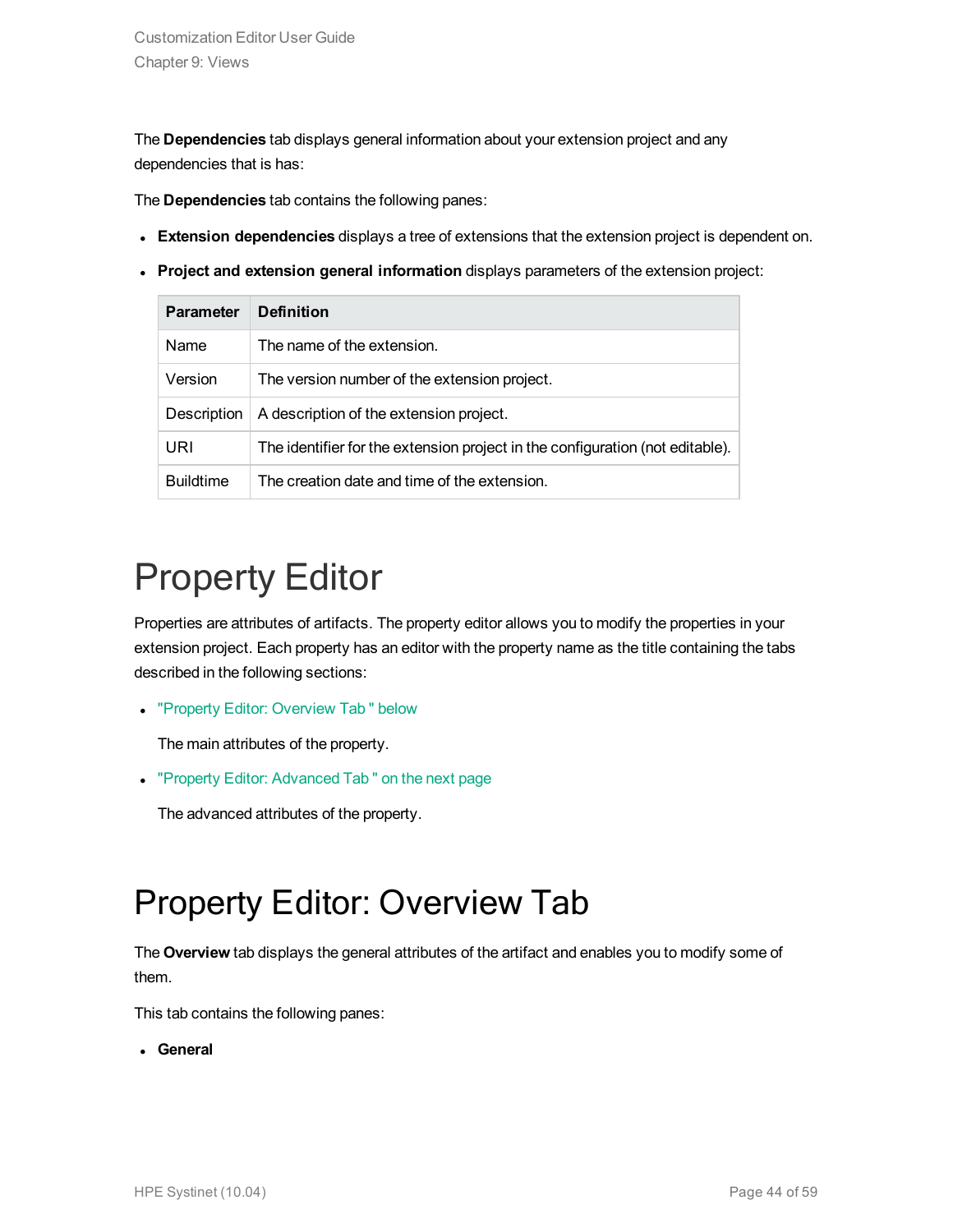#### The following parameters are displayed in General pane:

| <b>Parameter</b>                  | <b>Definition</b>                                                                    |
|-----------------------------------|--------------------------------------------------------------------------------------|
| Display Name                      | The name of the property as it appears in the HPE Systinet UI.                       |
| Local Name                        | The name of the property as it is stored in the extension.                           |
| URI                               | The identifier for the property descriptor in the configuration.                     |
| Description                       | The description of the property as it appears in the HPE Systinet UI.                |
| <b>Collection Display</b><br>Name | The plural version of the name as it appears in the HPE Systinet UI.                 |
| Deprecated                        | A check box indicating whether the property is currently active in the<br>extension. |

#### <sup>l</sup> **Property Type**, **Relationship**, or **Taxonomy**

There are three types of property and this segment is specific to each:

#### <sup>o</sup> **Property Type**

The property type for primitive properties.

#### <sup>o</sup> **Relationship**

This pane displays the source and target artifacts that this relationship links and some parameters of the inverse relationship. On the right are two sets of two buttons for altering the source and target artifacts:

- **Add** selects an artifact in the extension to source or target.
- **Remove** removes the relationship from a source or target artifact.

#### <sup>o</sup> **Taxonomy**

The taxonomy that contains the available options for this property with **Browse** to select a new taxonomy from the extension project.

### <span id="page-44-0"></span>Property Editor: Advanced Tab

The **Advanced** tab displays the advanced attributes of the property and allows you to modify them.

This tab contains the following panes: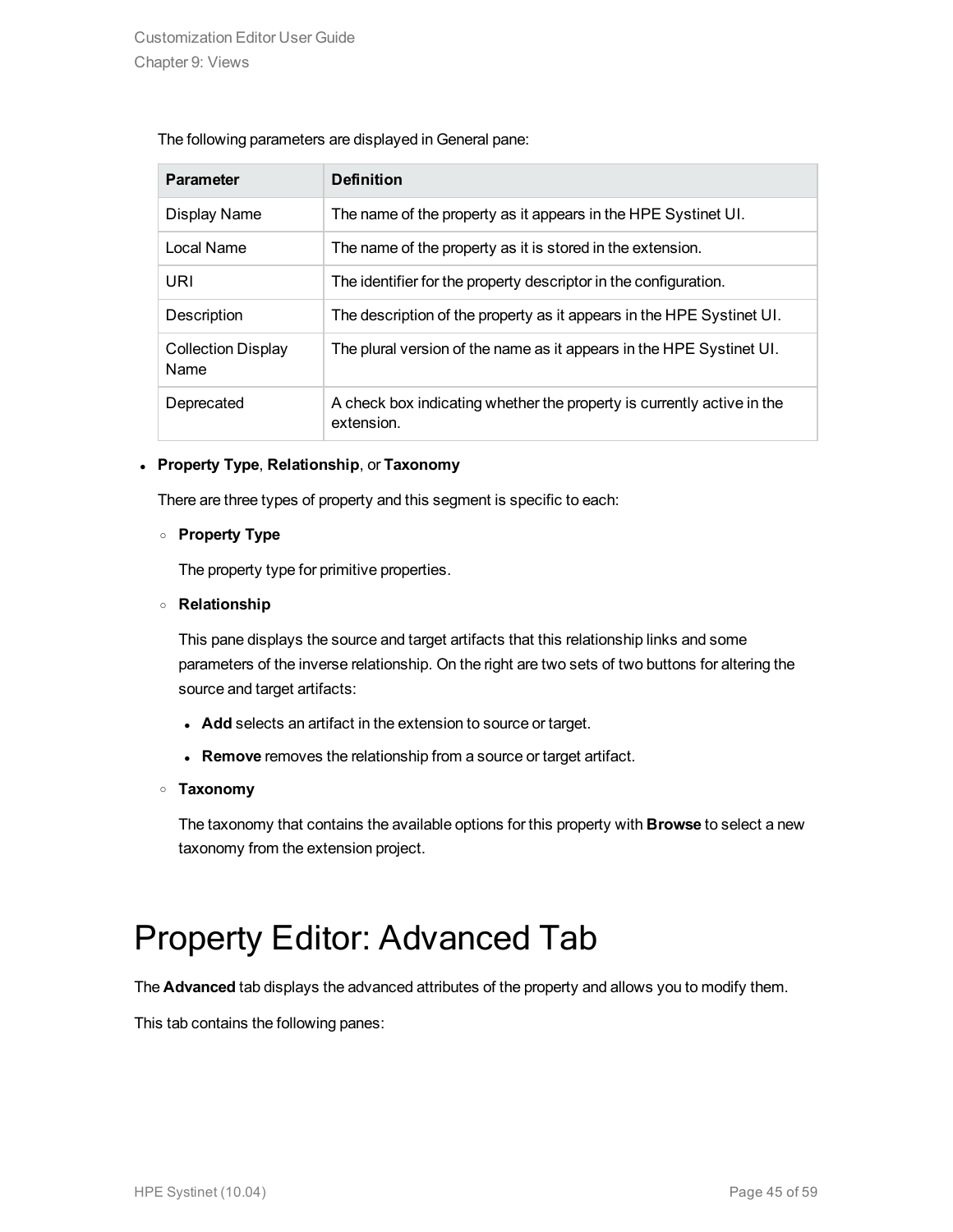#### <sup>l</sup> **Multiple Cardinality:**

The following are the parameters of the multiple cardinality pane:

| <b>Parameter</b> | <b>Definition</b>                                                                                                                                        |
|------------------|----------------------------------------------------------------------------------------------------------------------------------------------------------|
| <b>MinOccurs</b> | If a property has multiple cardinality, this parameter is the minimum occurrences of<br>the property in an artifact.                                     |
| MaxOccurs        | If a property has multiple cardinality, this parameter is the maximum occurrences<br>of the property in an artifact. Use unbounded if there is no limit. |

**Caution:** Properties that inherit urn:com:systinet:soa:model:propertyTypes:text, such as **Name**, cannot have multiple instances. If you need a text property with multiple cardinality, use one that inherits urn:com:systinet:soa:model:propertyTypes:plainText.

**Note:** Cardinality for incoming relationship properties cannot be changed.

#### <sup>l</sup> **Default Values:**

The following are the parameters of the default values pane:

| <b>Parameter</b> | <b>Definition</b>                                                                                         |
|------------------|-----------------------------------------------------------------------------------------------------------|
| Default Value    | An XML extract defining the default value.                                                                |
|                  | Multiple Default Value $\mid$ An XML extract defining default values in the case of multiple cardinality. |

#### <sup>l</sup> **Database Sizes**

<span id="page-45-0"></span>Displays optional database sizing for property elements with **Add**, **Edit**, and **Remove** functionality.

## Property Group Editor

Properties can be organized into groups. The property group editor allows you to add and remove properties from a property group. Each property group has an editor with the property group name as the title.

The Property Group Editor has the following panes:

- <sup>l</sup> **General** enables you to change the **Display Name** and view the **URI** of the property group.
- **Properties** enables you to manage the property group.

The following are the available options on the right pane: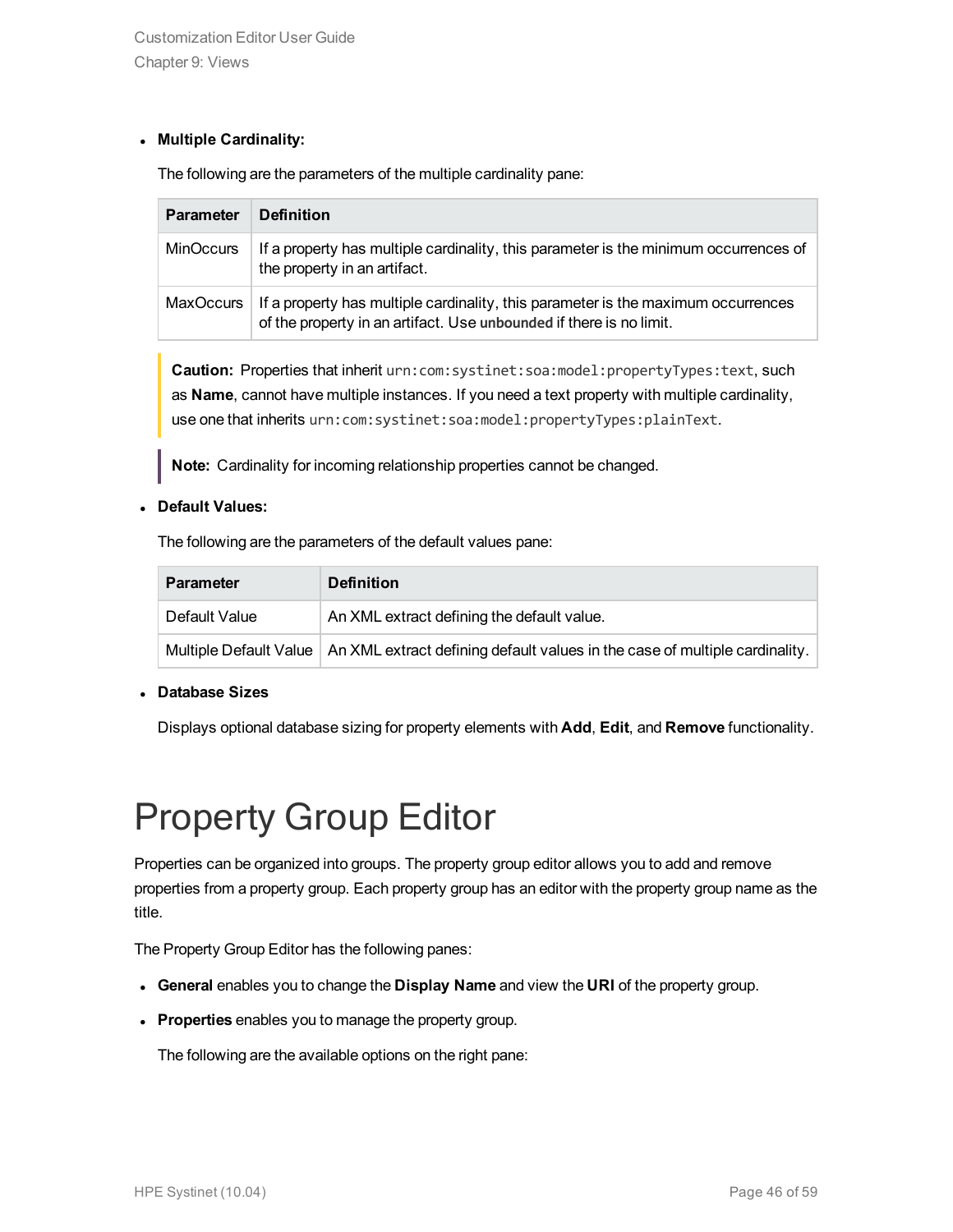- <sup>o</sup> **New** creates a new property, as described in ["Creating](#page-28-1) a Property Group " on page 29.
- **Add** adds a property to the group from the list of available properties.
- <sup>o</sup> **Remove** removes the selected property from this property group.

The following property parameters are displayed in Property Group Editor:

| <b>Parameter</b> | <b>Definition</b>                                                                                                                                                                                                                                                                                         |
|------------------|-----------------------------------------------------------------------------------------------------------------------------------------------------------------------------------------------------------------------------------------------------------------------------------------------------------|
| Name             | The name of the property.                                                                                                                                                                                                                                                                                 |
| Cardinality      | The occurrence of the property in an artifact with options:<br><b>Optional</b><br>$\circ$<br>The property is not required to be populated.<br><b>Required</b><br>$\circ$<br>The property must be populated.<br><b>Multiple</b><br>$\circ$<br>The property can occur multiple times with different values. |
| Extension        | The extension to which this property is part of.                                                                                                                                                                                                                                                          |

## <span id="page-46-0"></span>Search View

The **Search** view displays the results of a search or find usage query.

The results are shown as a tree of artifact types, properties, and property groups containing the requested item.

<span id="page-46-1"></span>Double-click an artifact type, property, or group to open the relevant editor.

## Tasks Editor

Tasks are top level HPE Systinet UI components accessible via their URIs. The tasks editor allows you to create, edit, and remove tasks from your extension project.

The following are the available options on the right pane:

- **New** opens the **New Task** dialog box, as described in ["Creating](#page-31-0) a Task " on page 32.
- **Edit** opens the Edit Task dialog box with the same parameters described in ["Creating](#page-31-0) a Task " on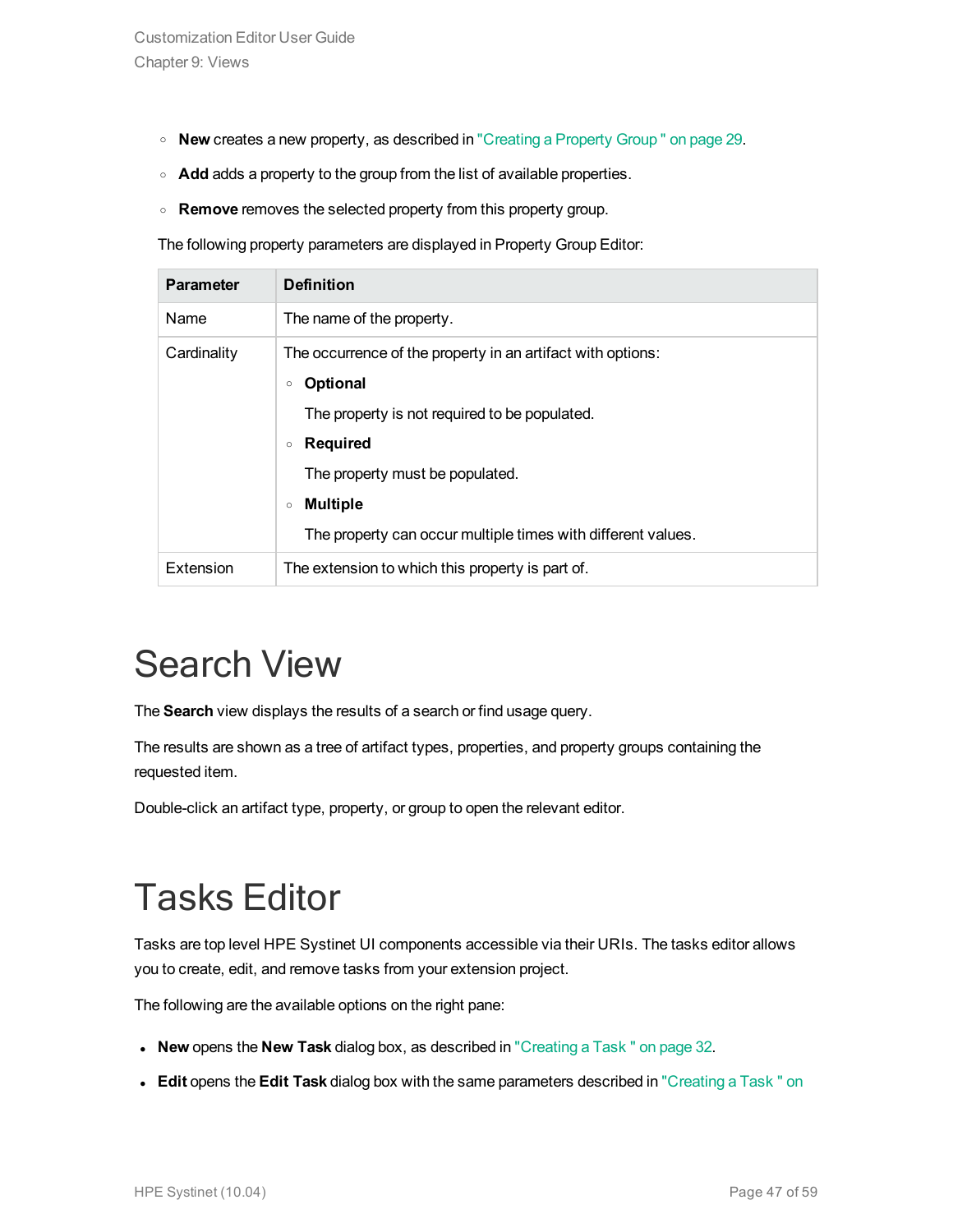Customization Editor User Guide Chapter 9: Views

#### [page](#page-31-0) 32.

**Remove** deletes the selected task from your extension project.

The following parameters are displayed in Task Editor:

| <b>Parameter</b> | <b>Definition</b>                                |
|------------------|--------------------------------------------------|
| URI              | The identifier for the task.                     |
| Component        | The component the task uses.                     |
| Caption          | A name for the task.                             |
| Extension        | The extension to which this property is part of. |

## <span id="page-47-0"></span>Taxonomies Editor

Taxonomies are category groups that allow you to organize your services. The taxonomies editor allows the import and removal of taxonomies from your extension project.

The following are the available options on the right pane:

<sup>l</sup> **Import** imports taxonomies from the active HPE Systinet server.

The referenced HPE Systinet server must be running during import.

- **Update** refreshes the taxonomy list with any changes from the HPE Systinet server.
- **Remove** deletes the selected taxonomy from the extension project.

The following parameters are displayed in Taxonomies editor:

| <b>Parameter</b>  | <b>Definition</b>                                          |
|-------------------|------------------------------------------------------------|
| Name              | The name of the taxonomy as it is stored in the extension. |
| <b>TModel Key</b> | The taxonomy key identifier.                               |
| Extension         | The extension to which this property is part of.           |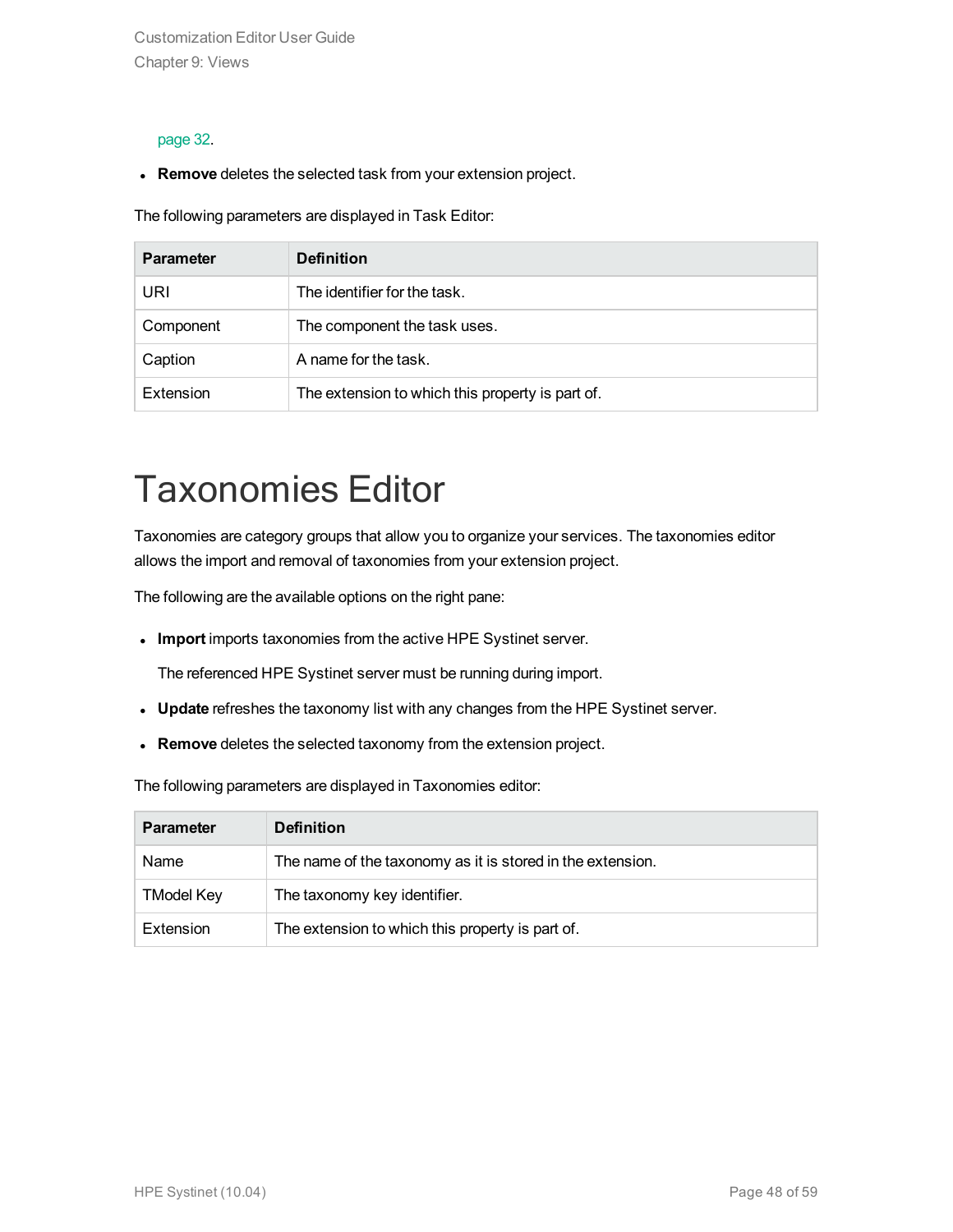# <span id="page-48-0"></span>Appendix A: Dialog Boxes

Each Customization Editor input dialog is described in the following sections:

- . "New Artifact" below. Create a new artifact type or package.
- . "New Component" on the next page. Create a new component.
- . "New [Extension](#page-50-0) Project" on page 51. Create an extension project.
- . "New [Property "](#page-53-0) on page 54. Create a new property.
- . "New [Property](#page-55-0) Group " on page 56. Create a new property group.
- . "New Task" on page 56. Create a new task.
- "Registry [Mapping "](#page-56-0) on page 57. Add registry mapping.
- <span id="page-48-1"></span>• ["Search "](#page-57-0) on page 58. Search your extension project.

## New Artifact

The New Artifact Type and New Artifact Package dialogs are identical and consist of the following ordered stages:

- 1. "New Artifact: [Create "](#page-48-2) below
- <span id="page-48-2"></span>2. "New Artifact: [Database](#page-49-0) Settings " on the next page

### New Artifact: Create

The following are the parameters to create the new artifact:

| <b>Parameter</b>       | <b>Definition</b>                                               |
|------------------------|-----------------------------------------------------------------|
| <b>Display</b><br>Name | The name of the artifact as it appears in the HPE Systinet UI.  |
| Local Name             | The name of the artifact as it is stored in the extension.      |
| URI                    | The identifier of the artifact descriptor in the configuration. |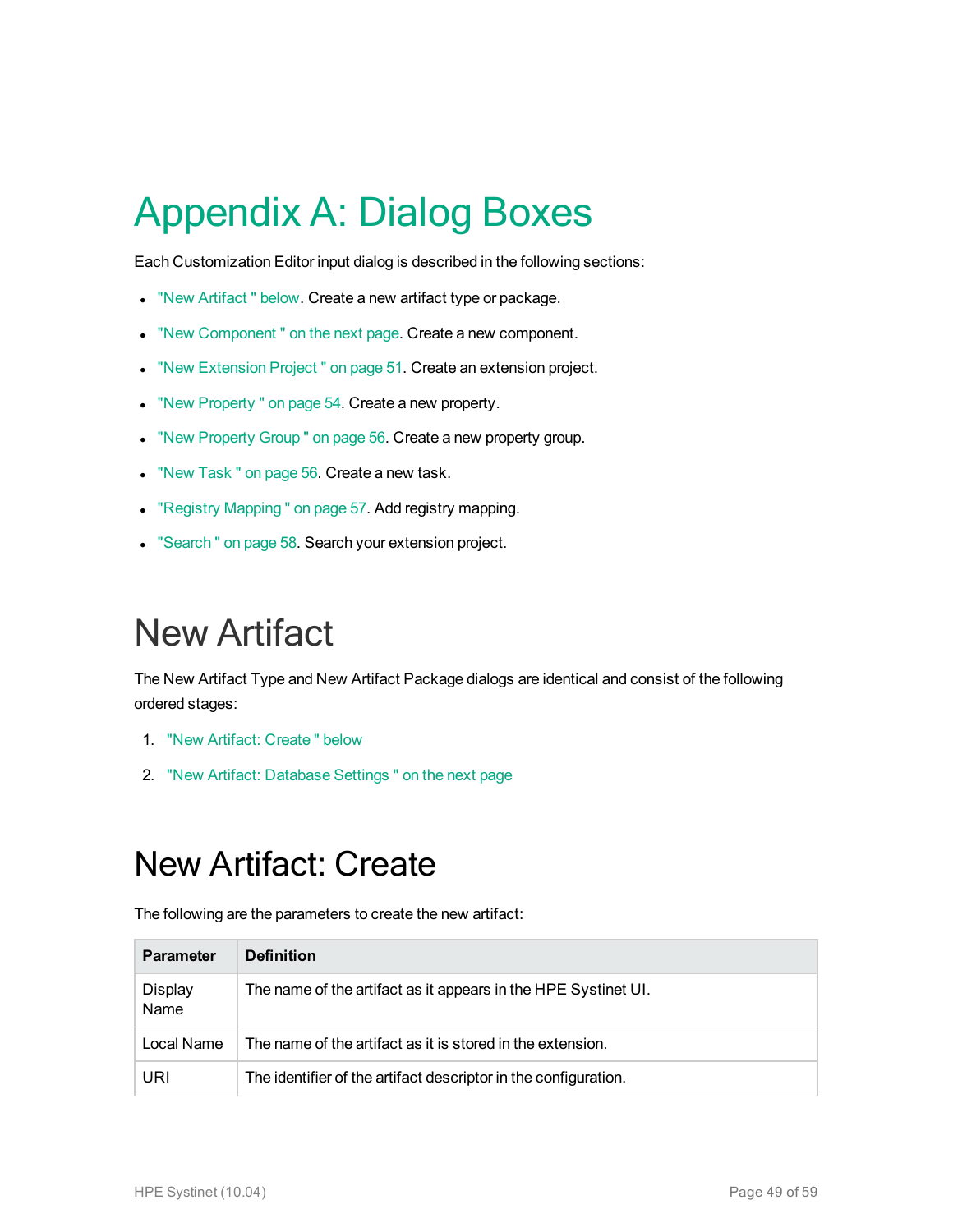| <b>Parameter</b>              | <b>Definition</b>                                                                                                                                                                                   |
|-------------------------------|-----------------------------------------------------------------------------------------------------------------------------------------------------------------------------------------------------|
| Collection<br>Display<br>Name | The plural name of the artifact as it appears in the HPE SystinetM UI.                                                                                                                              |
| Package                       | Click <b>Browse</b> to select a parent artifact package to which the artifact belongs. The<br>default is Systinet if the new artifact is not created from within an existing artifact<br>package.   |
| <b>Extends</b>                | If you select <b>Extends</b> , the new artifact inherits any future changes made to the<br>chosen parent artifact.<br>Click <b>Browse</b> to select an artifact type to inherit the properties from |
|                               |                                                                                                                                                                                                     |
| Description                   | The description of the artifact type as it appears in the HPE Systinet UI.                                                                                                                          |
| Data<br>Attachment            | If the artifact type normally has attached data content, select the content type from<br>the drop-down list.                                                                                        |
| <b>Revisionless</b>           | Specify the artifact to be revisionless. These type of artifacts update without creating<br>a new revision.                                                                                         |

### <span id="page-49-0"></span>New Artifact: Database Settings

The following are the parameters for database settings of the new artifact:

| <b>Parameter</b>    | <b>Definition</b>                                                           |
|---------------------|-----------------------------------------------------------------------------|
| Collection name     | The name of collection where the artifact instances are stored.             |
| Database table name | The name of the database table where instances of this artifact are stored. |

**Note:** You cannot change these parameters if the new artifact extends an artifact type that already defines them.

## <span id="page-49-1"></span>New Component

The following are the general parameters for the new component:

| <b>Parameter</b> | <b>Definition</b>                                           |
|------------------|-------------------------------------------------------------|
| Name             | The name of the component as it is stored in the extension. |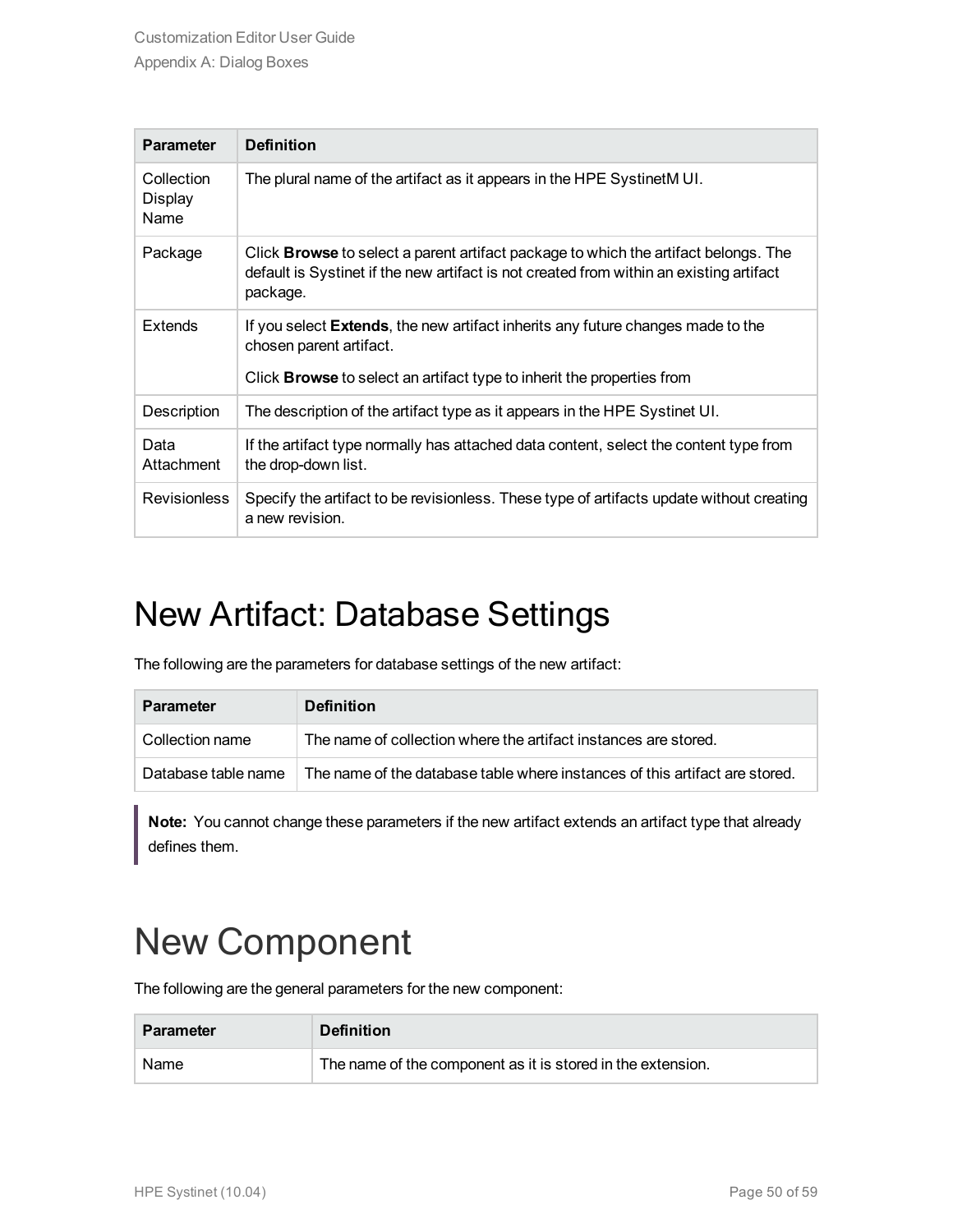| <b>Parameter</b>     | <b>Definition</b>                                                                |
|----------------------|----------------------------------------------------------------------------------|
| Page                 | The JSP used by the component.                                                   |
| Class name           | The Java class used by the component.                                            |
| Component parameters | Use <b>Add</b> and <b>Remove</b> to select parameters to use with the component. |

## <span id="page-50-0"></span>New Extension Project

The New Extension Project dialog consists of the following stages depending on the options you select:

- 1. "New Extension Project: Specify HPE Systinet Server [Installation "](#page-50-1) below
- 2. "New [Extension](#page-51-0) Project: New Server " on the next page
- 3. "New Project: Select Working [Extensions "](#page-51-1) on the next page
- 4. "New Project: Create a New [Extension "](#page-52-0) on page 53
- <span id="page-50-1"></span>5. "New Project: Create [Dependencies "](#page-52-1) on page 53

## New Extension Project: Specify HPE Systinet Server Installation

The following are the parameters for the HPE Systinet Server:

| <b>Parameter</b>        | <b>Definition</b>                                                                                                                                                                                                                                                                                                                                          |
|-------------------------|------------------------------------------------------------------------------------------------------------------------------------------------------------------------------------------------------------------------------------------------------------------------------------------------------------------------------------------------------------|
| <b>Platform Home</b>    | Use <b>Browse</b> to select the HPE Systinet platform installation<br>folder. If Workbench is installed on a different machine other<br>than the Systinet server, select an empty folder.                                                                                                                                                                  |
| <b>Extension Folder</b> | Use <b>Browse</b> to select the extension folder in your HPE<br>Systinet installation (populated by default based on the<br>Platform Home input). If Workbench is installed on a<br>different machine other than the Systinet server, copy the<br>core extension file from HPE Systinet installation folder<br>(SYSTINET HOME/extensions/) to this folder. |
| <b>Production Mode</b>  | Select this check-box to create the project in production<br>mode (selected by default). This disables customizations                                                                                                                                                                                                                                      |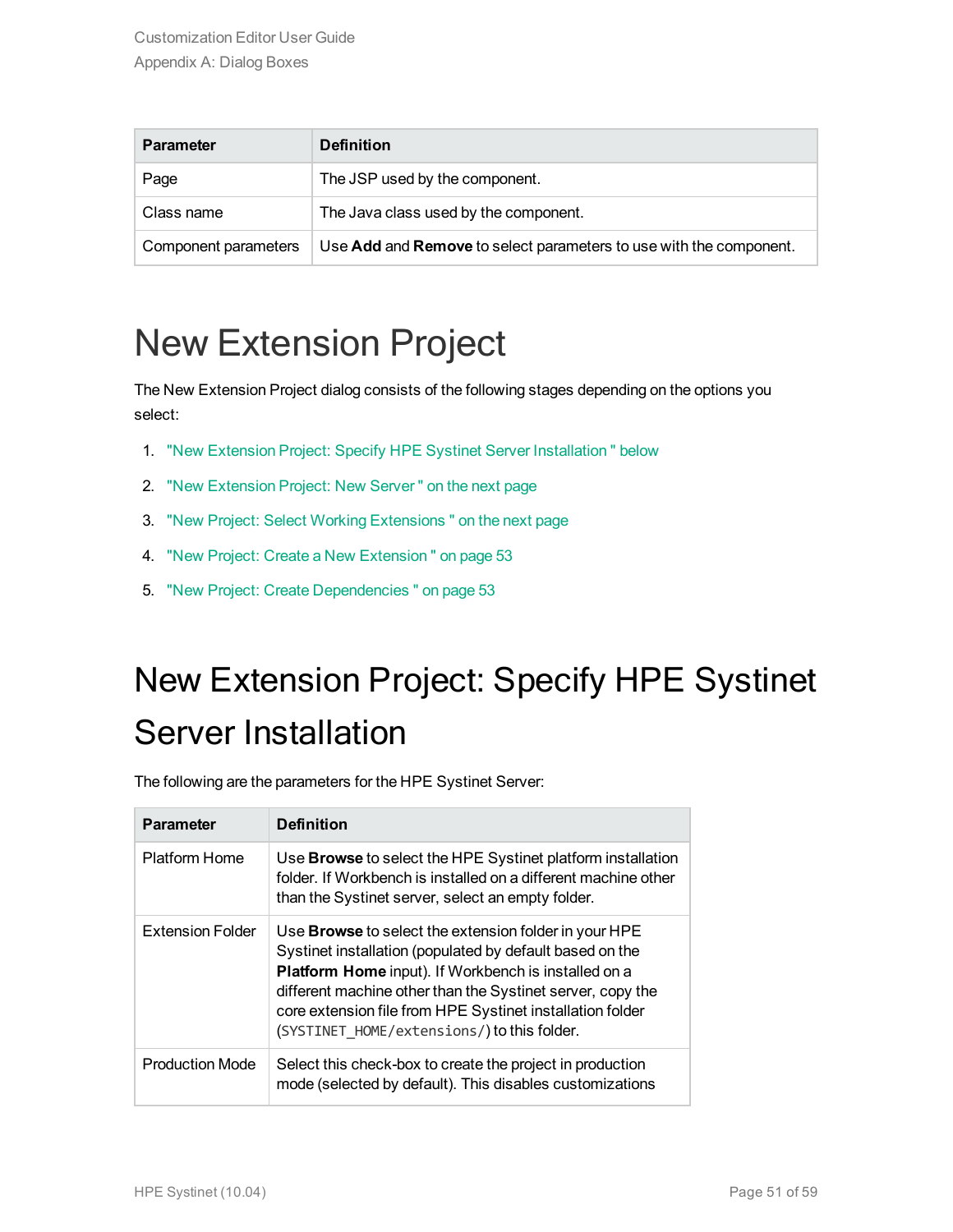| <b>Parameter</b>                 | <b>Definition</b>                                                                                                        |
|----------------------------------|--------------------------------------------------------------------------------------------------------------------------|
|                                  | that would require the deletion of server data during the<br>application of the extension to HPE Systinet.               |
| Project Type                     | Select from the following options:                                                                                       |
|                                  | • model for changes to the SDM model.                                                                                    |
|                                  | code for custom code components and UI<br>customizations.                                                                |
|                                  | • mixed for both types of changes (not recommended).                                                                     |
| <b>JBoss Deploy</b><br>Directory | Use <b>Browse</b> to select the deployment directory for your<br>application server (JBOSS_HOME\standalone\deployments). |
| <b>JBoss JNDI Port</b>           | Input the JNDI Port for your application server.                                                                         |

<span id="page-51-0"></span>Only JBoss is supported for the development of components and tasks in this release.

### New Extension Project: New Server

The following are the parameters for the HPE Systinet new server:

| <b>Parameter</b>         | <b>Definition</b>                                                                                                               |
|--------------------------|---------------------------------------------------------------------------------------------------------------------------------|
| <b>Name</b>              | The name you want to use for the new server.                                                                                    |
| URL                      | The endpoint URL of the server you want to use.                                                                                 |
| Username and<br>Password | Your login credentials for the specified server.                                                                                |
| Save password            | Select this check-box to store your login credentials.                                                                          |
| Validate<br>connection   | Select this check-box to validate connection to the server. Otherwise, you can<br>validate connection the next time you log in. |

### <span id="page-51-1"></span>New Project: Select Working Extensions

The following are the parameters to create working extensions:

| <b>Selection</b>            | Action      |
|-----------------------------|-------------|
| Create a new extension from | Click Next. |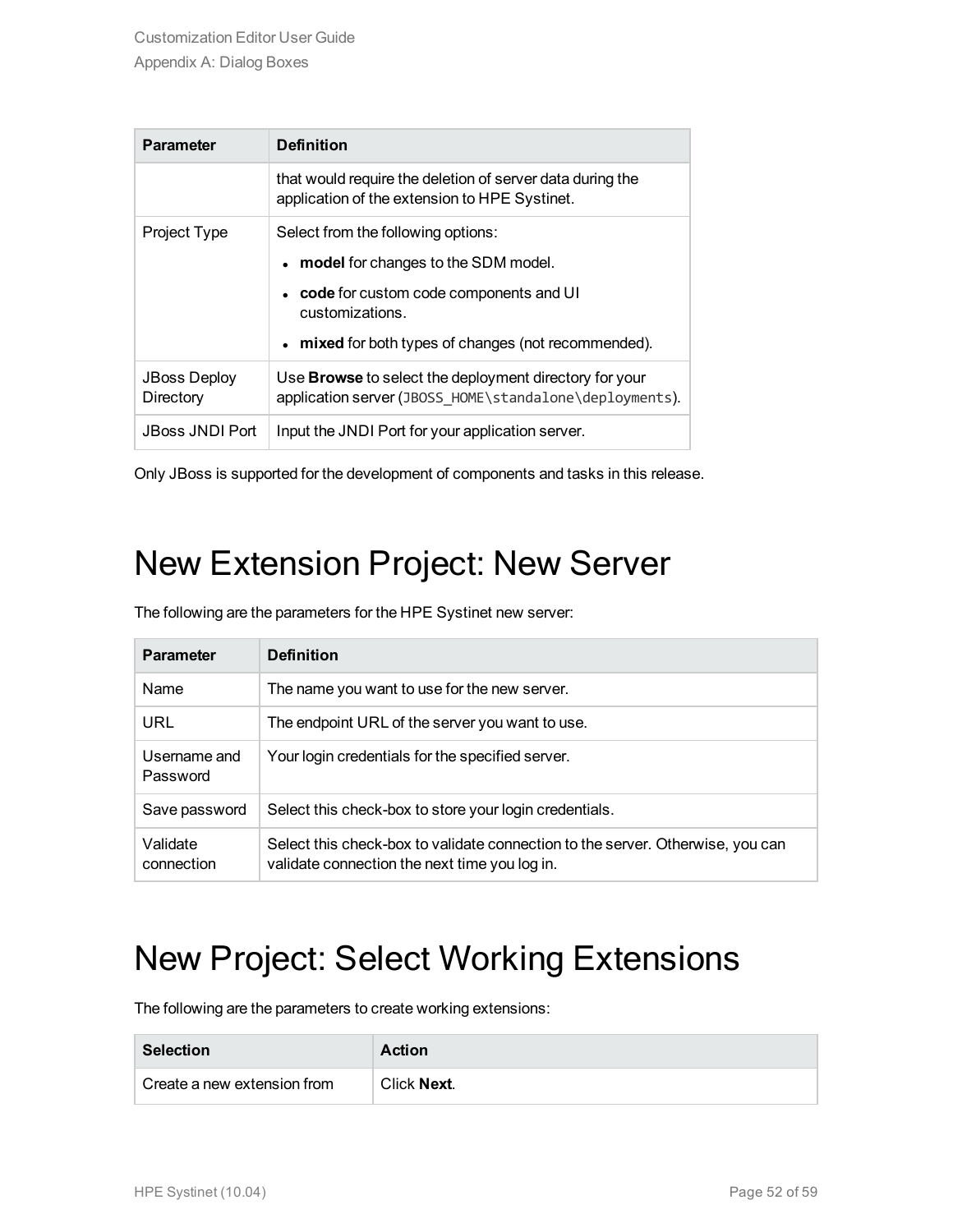| <b>Selection</b>                               | <b>Action</b>                                                                                                                                                                                                                                   |
|------------------------------------------------|-------------------------------------------------------------------------------------------------------------------------------------------------------------------------------------------------------------------------------------------------|
| scratch                                        |                                                                                                                                                                                                                                                 |
| Edit an existing extension                     | Do one of the following:<br>1. Select from the available extensions and click <b>Next</b> .<br>2. Click <b>Add extension</b> to browse and select a different<br>extension, and then click <b>Next</b> .<br>You cannot edit the core extension. |
| Create a new extension from an<br>existing one | Do one of the following:<br>1. Select from the available extensions and click <b>Next</b> .<br>You cannot use the core extensions.<br>2. Click Add extension to browse and select a different<br>extension, and then click <b>Next</b> .        |

### <span id="page-52-0"></span>New Project: Create a New Extension

The following are the general parameters to create new extension:

| <b>Parameter</b> | <b>Definition</b>                                                          |
|------------------|----------------------------------------------------------------------------|
| Name             | The name of your extension project.                                        |
| Namespace        | The prefix used for the URI when creating a new artifact type or property. |
| Description      | A description of your extension project.                                   |
| Version          | The extension version number.                                              |
| URI              | The unique identifier of the extension.                                    |

### <span id="page-52-1"></span>New Project: Create Dependencies

Select extensions to declare dependencies.

**Tip:** Your changes are stored in your extension. You can change the labels and descriptions of elements from dependent extensions but you cannot delete them or make any other changes. If you want to delete an element from a dependent extension then deprecate it.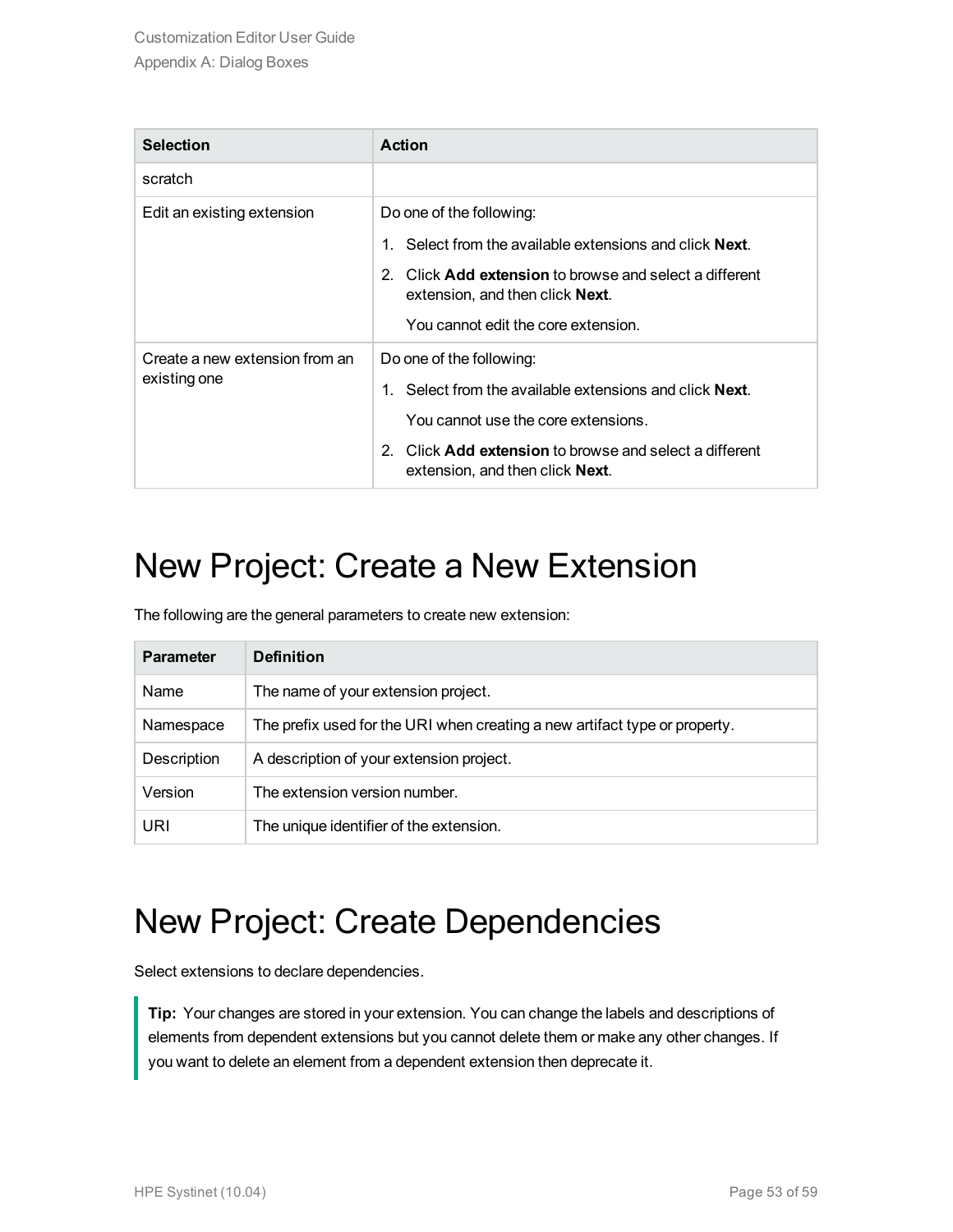## <span id="page-53-0"></span>New Property

The New Property dialog contains parameters according to the property type:

- "New Property: Primitive" below
- "New Property: Relationship" below
- "New Property: Taxonomy" on the next page

<span id="page-53-1"></span>For details about property types, see ["Properties "](#page-13-2) on page 14.

### New Property: Primitive

The following are the general parameters for the new primitive property:

| <b>Parameter</b>           | <b>Definition</b>                                                                                                         |
|----------------------------|---------------------------------------------------------------------------------------------------------------------------|
| Display Name               | The name of the property as it appears in the HPE Systinet UI.                                                            |
| Local Name                 | The name of the property as it is stored in the extension.                                                                |
| URI                        | The identifier for property in the configuration.                                                                         |
| Collection<br>Display Name | The plural name of the property as it appears in the HPE Systinet UI.                                                     |
| Description                | The description of the property as it appears in the HPE Systinet UI.                                                     |
| Property Type              | Use Browse to select a property from the available primitive property types. For<br>details, see "Properties" on page 14. |

### <span id="page-53-2"></span>New Property: Relationship

The following are the general parameters for the new relationship property:

| <b>Parameter</b> | <b>Definition</b>                                              |
|------------------|----------------------------------------------------------------|
| Display Name     | The name of the property as it appears in the HPE Systinet UI. |
| Local Name       | The name of the property as it is stored in the extension.     |
| URI              | The identifier for the property in the configuration.          |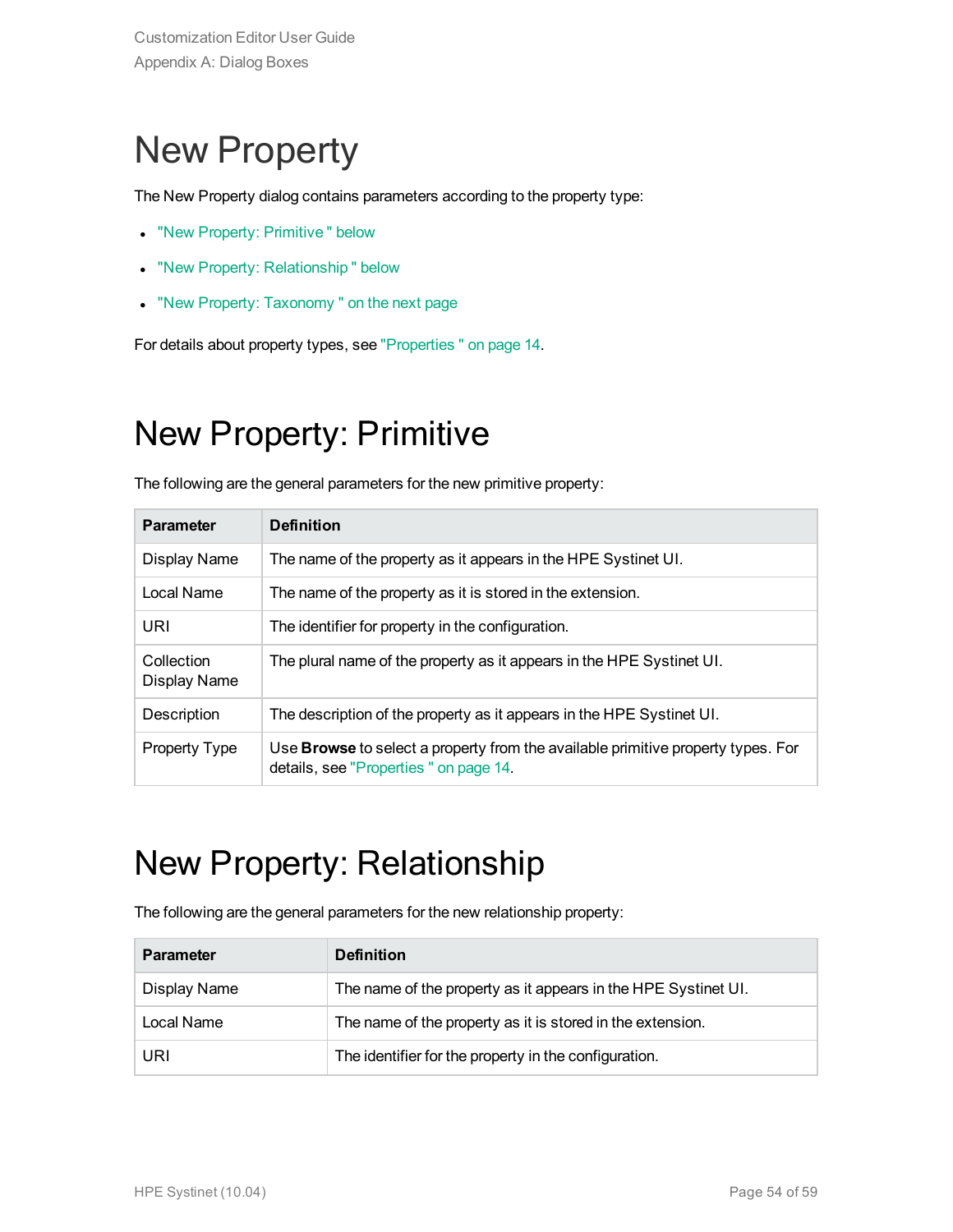| <b>Parameter</b>                          | <b>Definition</b>                                                                              |
|-------------------------------------------|------------------------------------------------------------------------------------------------|
| <b>Collection Display Name</b>            | The plural name of the property as it appears in the HPE Systinet UI.                          |
| Description                               | The description of the property as it appears in the HPE Systinet UI.                          |
| <b>Relation Type</b>                      | Select a type from the drop-down list.                                                         |
| <b>From Entity</b>                        | Use Browse to select the source artifact type or property group of the<br>relationship.        |
| To Entity                                 | Use <b>Browse</b> to select the target artifact type or property group of the<br>relationship. |
| <b>Inverse Display Name</b>               | The name of the inverse relationship property as it appears in the HPE<br>Systinet UI.         |
| <b>Inverse Local Name</b>                 | The name of the inverse relationship property as it is stored in the<br>extension.             |
| Inverse URI                               | The identifier for the inverse property descriptor in the configuration.                       |
| <b>Inverse Collection Display</b><br>Name | The plural name of the inverse relationship property as it appears in the<br>HPE Systinet UI.  |
| Inverse Relationship<br>Description       | The description of the inverse relationship property as it appears in the<br>HPE Systinet UI.  |

## <span id="page-54-0"></span>New Property: Taxonomy

The following are the general parameters for the new taxonomy property:

| <b>Parameter</b>              | <b>Definition</b>                                                                                                                                                     |
|-------------------------------|-----------------------------------------------------------------------------------------------------------------------------------------------------------------------|
| Display<br>Name               | The name of the property as it appears in the HPE Systinet UI.                                                                                                        |
| Local Name                    | The name of the property as it is stored in the extension.                                                                                                            |
| URI                           | The identifier for the property in the configuration.                                                                                                                 |
| Collection<br>Display<br>Name | The plural name of the property as it appears in the HPE Systinet UI.                                                                                                 |
| Description                   | The description of the property as it appears in the HPE Systinet UI.                                                                                                 |
| Taxonomy                      | Use <b>Browse</b> to select a taxonomy from the available taxonomies with an option to<br>import taxonomies available in HPE Systinet that are not in your extension. |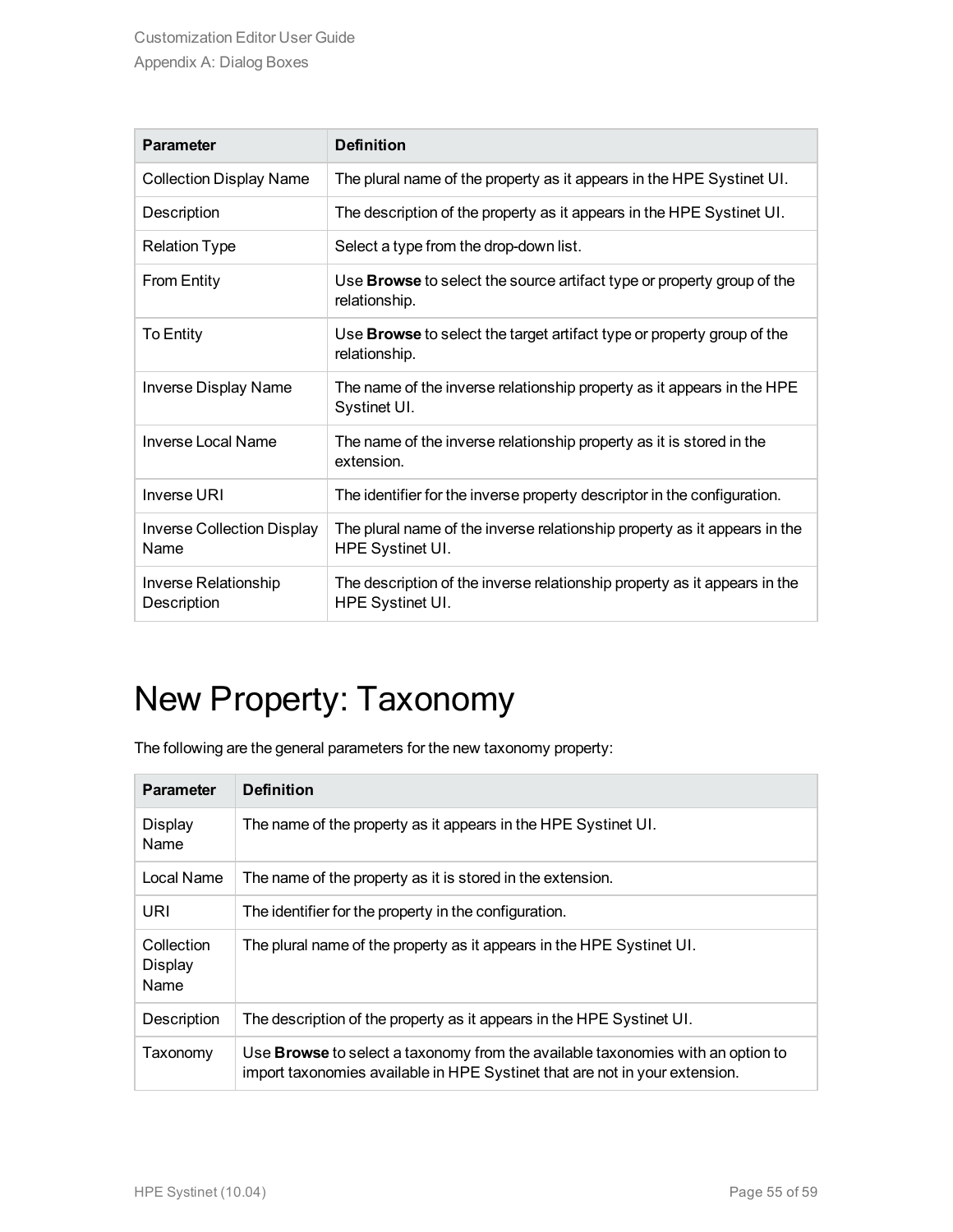## <span id="page-55-0"></span>New Property Group

The following are the general parameters for the new property group:

| <b>Parameter</b> | <b>Definition</b>                                                      |
|------------------|------------------------------------------------------------------------|
| Display Name     | The name of the property group as it appears in the HPE Systinet UI.   |
| URI              | The identifier for the property group descriptor in the configuration. |
| Properties       | Use Add and Remove to select the properties in the group.              |

## <span id="page-55-1"></span>New Task

The following are the general parameters for the new task:

| <b>Parameter</b> | <b>Definition</b>                                                     |
|------------------|-----------------------------------------------------------------------|
| Uri              | The identifier for the task.                                          |
| Component        | Use <b>Browse</b> to select the component to associate with the task. |
| Caption          | A visible name for the task.                                          |
| Task parameters  | Use Add and Remove to select parameters to use with the task.         |

## <span id="page-55-2"></span>New Taxonomy

The following are the general parameters for the new taxonomy:

| <b>Parameter</b> | <b>Definition</b>                                                      |
|------------------|------------------------------------------------------------------------|
| Taxonomy Name    | The name of the new taxonomy as it will appear in the HPE Systinet UI. |
| Taxonomy ID      | The system identifier of the new taxonomy.                             |
| Filename         | The name of the taxonomy as it appears in the repository.              |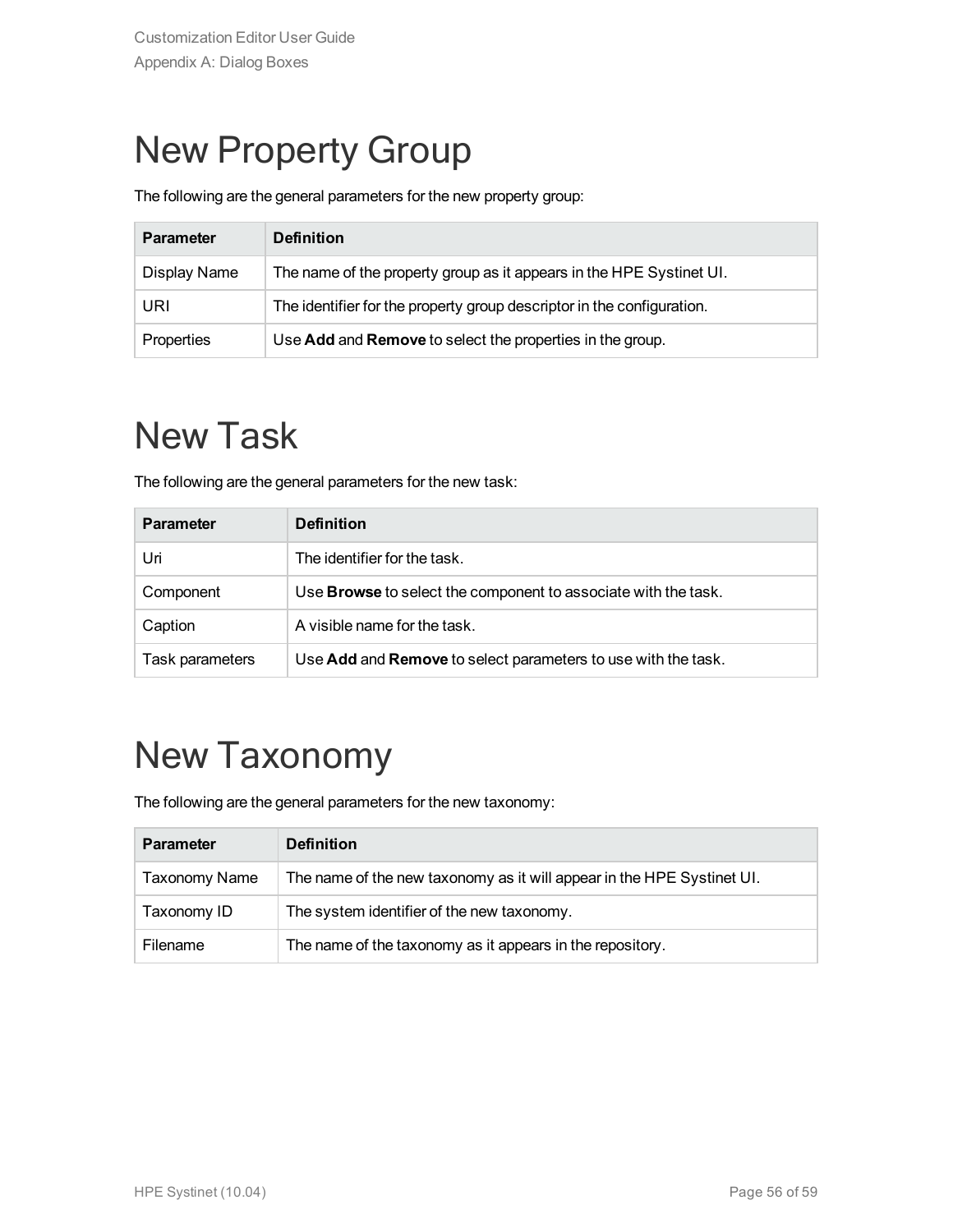## <span id="page-56-0"></span>Registry Mapping

- "Registry Mapping: New Artifact [Mapping "](#page-56-1) below
- <span id="page-56-1"></span>• "Registry Mapping: New Property [Mapping "](#page-56-2) below

## Registry Mapping: New Artifact Mapping

The following are the general parameters for the new registry mapping of the artifact:

| <b>Parameter</b>        | <b>Definition</b>                                                                                    |
|-------------------------|------------------------------------------------------------------------------------------------------|
| Registry                | Use Select to select from the available registries.                                                  |
| T-ModelKey              | Use Add to select from the available taxonomies or input one.                                        |
| T-ModelKey<br>version 2 | If you are mapping to a UDDI version 2 registry, input a taxonomy key.                               |
| Key Name                | The name used to categorize the UDDI entity in the registry.                                         |
| <b>Key Value</b>        | The value used to categorize the tModel in the registry.                                             |
| Display Name            | The name of the mapping as it appears in the HPE Systinet UI.                                        |
| Cache content           | If selected, the content of documents referenced from the UDDI entity are<br>cached in HPE Systinet. |
| <b>Direction</b>        | Select the direction of the mapping from the drop-down list.                                         |

## <span id="page-56-2"></span>Registry Mapping: New Property Mapping

The following are the general parameters for the new registry mapping of the property:

| <b>Parameter</b> | <b>Definition</b>                                             |
|------------------|---------------------------------------------------------------|
| Property         | Use Select to select from the available properties.           |
| Direction        | Select the direction of the mapping from the drop-down list.  |
| Registry         | Use Select to select from the available registries.           |
| T-ModelKey       | Use Add to select from the available taxonomies or input one. |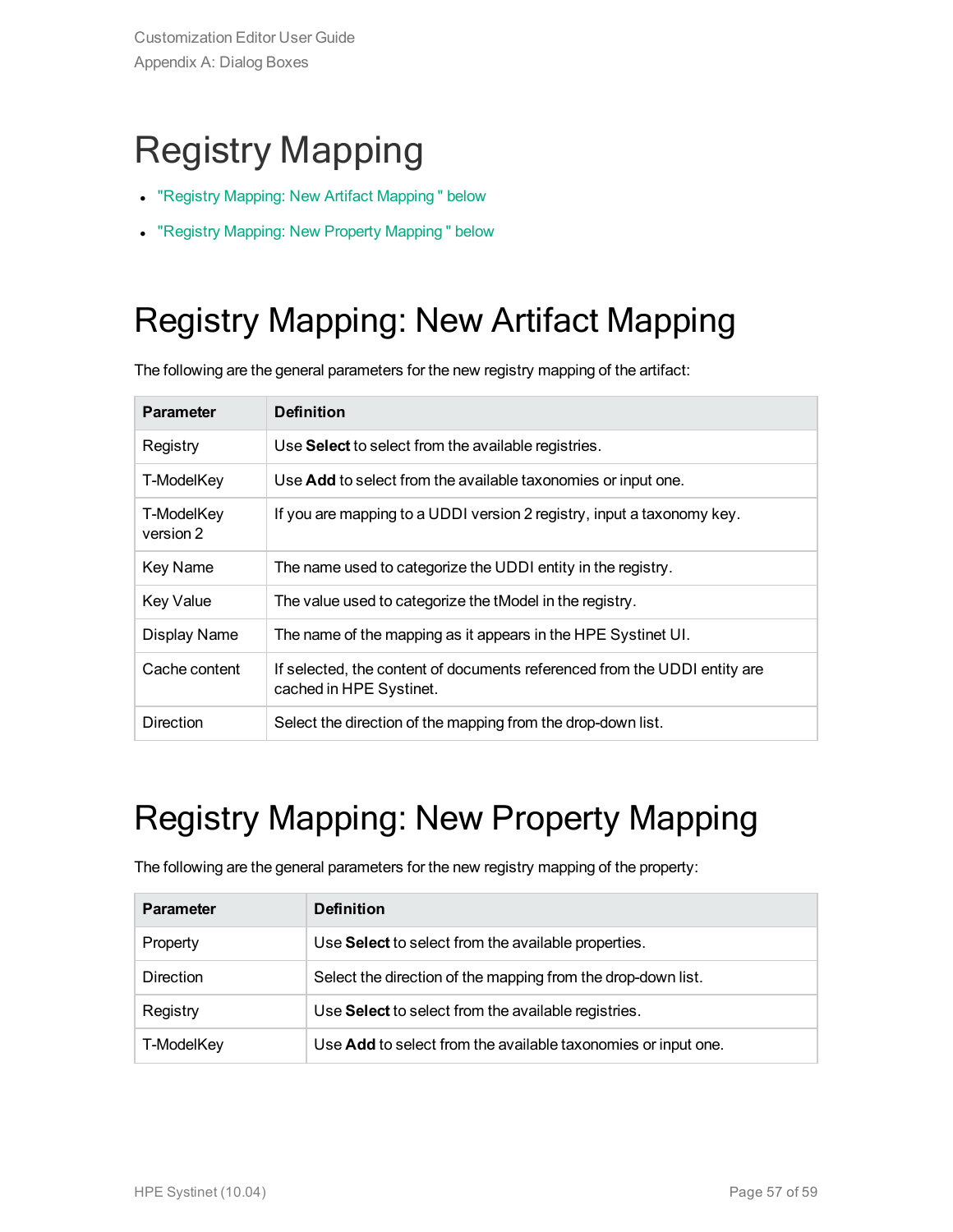| <b>Parameter</b>     | <b>Definition</b>                                                      |
|----------------------|------------------------------------------------------------------------|
| T-ModelKey version 2 | If you are mapping to a UDDI version 2 registry, input a taxonomy key. |
| Key Name             | The name used to categorize the UDDI entity in the registry.           |

## <span id="page-57-0"></span>**Search**

The following are the general parameters to search extension project:

| <b>Parameter</b>      | <b>Definition</b>                                                                                                                                                    |
|-----------------------|----------------------------------------------------------------------------------------------------------------------------------------------------------------------|
| Containing<br>text    | The parameter to search.                                                                                                                                             |
| Case<br>sensitive     | Check the box to make the search case sensitive.                                                                                                                     |
| Regular<br>expression | Enables more sophisticated search parameters (for example, to find everything with<br>more than one word). This is an advanced topic beyond the scope of this guide. |
| Search For            | Select the SDM entities to search.                                                                                                                                   |
| Search In             | Select the entity attributes to search.                                                                                                                              |
| Scope                 | Select the extension to search.                                                                                                                                      |

## <span id="page-57-1"></span>Share Project

The following are the parameters to define for the CSV repository:

| <b>Parameter</b>  | <b>Definition</b>                                   |
|-------------------|-----------------------------------------------------|
| Host              | The name of the host server.                        |
| Repository path   | The location of the host server.                    |
| User and Password | Your login credentials for the host server.         |
| Connection type   | The communication protocol for the CVS host server. |